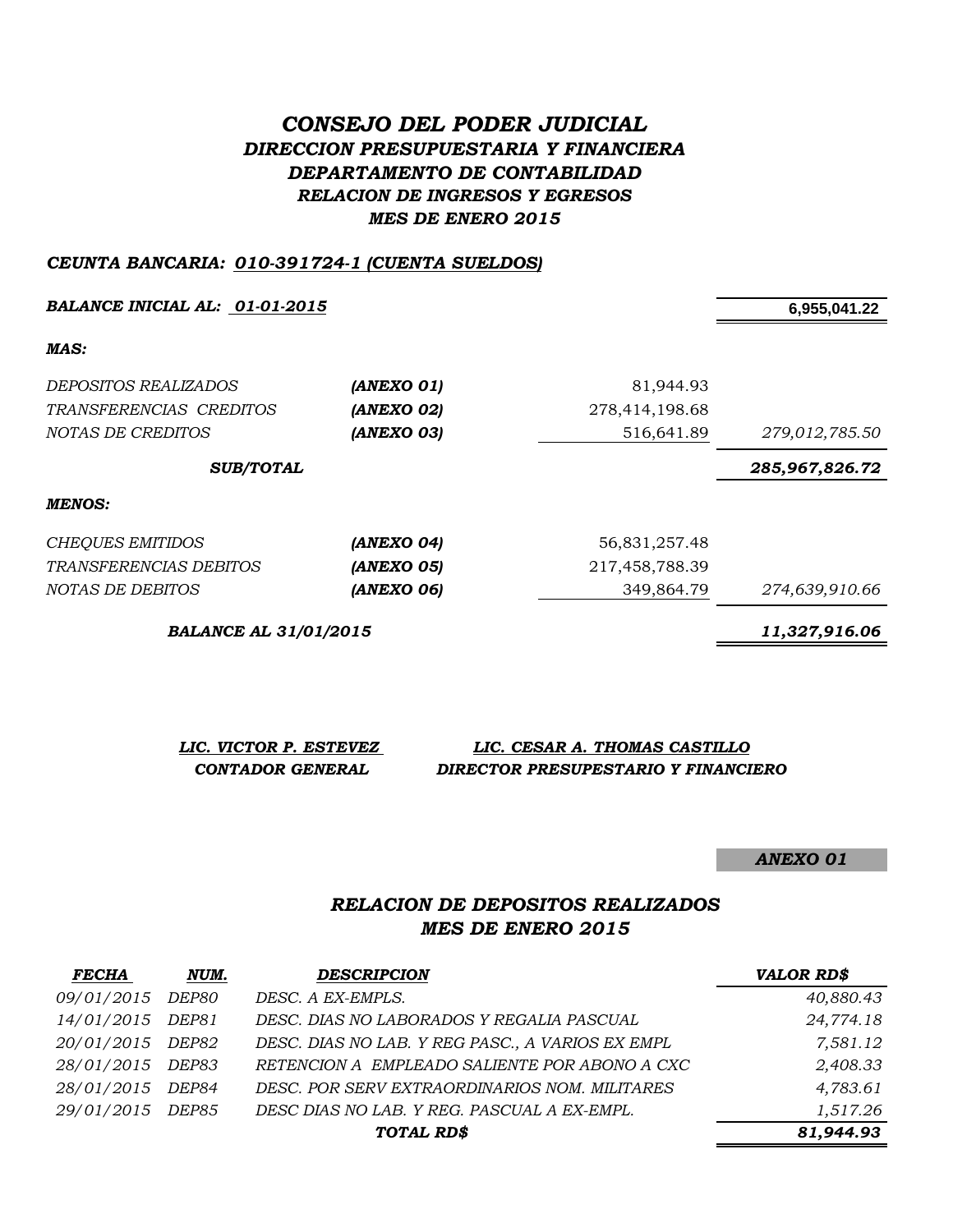*ANEXO 02*

### *RELACION DE TRANSFERENCIAS CREDITOS MES DE ENERO 2015*

| <b>FECHA</b>     | NUM. | <b>DESCRIPCION</b>                | <b>VALOR RDS</b> |
|------------------|------|-----------------------------------|------------------|
| 23/01/2015 T/C29 |      | TRANSF. DE FONDO DE LA CTA. OPER. | 278,414,198.68   |
|                  |      | TOTAL RD\$                        | 278,414,198.68   |
|                  |      |                                   |                  |

*ANEXO 03*

### *RELACION NOTAS DE CREDITOS MES DE ENERO 2015*

| FECHA             | NUM. | <b>DESCRIPCION</b>                | <b>VALOR RD\$</b> |
|-------------------|------|-----------------------------------|-------------------|
| 12/01/2015 N/C271 |      | REINTEGRO CHQ65682                | 3,500.00          |
| 12/01/2015 N/C272 |      | REINTEGRO CHQ67104                | 3,500.00          |
| 12/01/2015 N/C273 |      | REINTEGRO CHQ69049                | 3,500.00          |
| 12/01/2015 N/C274 |      | REINTEGRO CHQ70167                | 2,408.33          |
| 16/01/2015 N/C275 |      | REINTEGRO CHQ68262                | 2,066.67          |
| 16/01/2015 N/C276 |      | REINTEGRO CHQ70029                | 44,867.81         |
| 16/01/2015 N/C277 |      | REINTEGRO CHQ64410                | 2,243.39          |
| 29/01/2015 N/C278 |      | REINTEGRO CHQ60288                | 19, 197. 77       |
| 29/01/2015 N/C279 |      | REINTEGRO CHQ60329                | 6,018.18          |
| 29/01/2015 N/C280 |      | REINTEGRO CHQ68623                | 3,072.00          |
| 29/01/2015 N/C281 |      | REINTEGRO CHQ70052                | 22,433.94         |
| 29/01/2015 N/C282 |      | REINTEGRO CHQ70481                | 16,000.00         |
| 29/01/2015 N/C283 |      | REINTEGRO CHQ70415                | 21,441.25         |
| 29/01/2015 N/C284 |      | REINTEGRO CHQ71402                | 3,500.00          |
| 29/01/2015 N/C285 |      | REINTEGRO CHQ71420                | 1,500.00          |
| 31/01/2015 N/C286 |      | EXCLUSION EMPL. NOMINA ENERO 2015 | 320,414.41        |
| 31/01/2015 N/C287 |      | RET. EN NOMINA BONO VAC. ENE/2015 | 29,300.00         |
| 31/01/2015 N/C288 |      | EXCLUSION POR CUENTA NO MATRIC.   | 11,678.14         |
|                   |      | TOTAL RD\$                        | 516,641.89        |

#### *ANEXO 04*

*RELACION DE CHEQUES EMITIDOS MES DE ENERO 2015*

*FECHA NUM. BENEFICIARIO VALOR RD\$*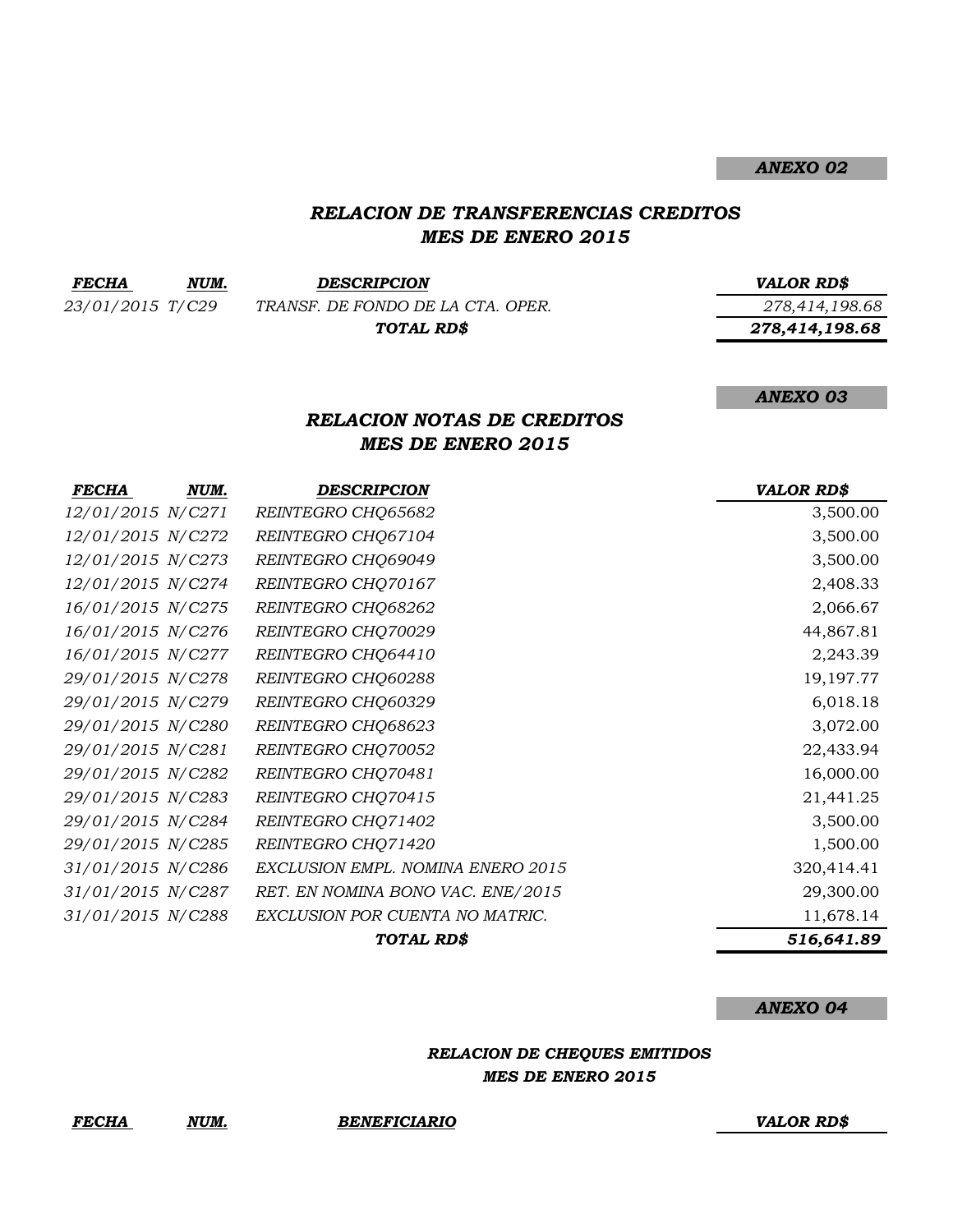| 09/01/2015 | 70178 SGTO. MR. JULIO L. CRUZ          | 33,190.27 |
|------------|----------------------------------------|-----------|
| 09/01/2015 | 70180 LUIS MANUEL MOREL GENAO          | 46,064.29 |
| 09/01/2015 | 70181 TANYA A. READ DIAZ               | 23,232.30 |
| 09/01/2015 | 70182 MAYOR ROQUE HERNANDEZ BENAVIDES  | 33,944.44 |
| 12/01/2015 | 70183 CIRILO SALOMON SANCHEZ           | 2,243.39  |
| 12/01/2015 | 70184 ELIZABETH M. VALENCIA ALCALA     | 4,486.78  |
| 12/01/2015 | 70185 EUGENIA E. ALVAREZ RODRIGUEZ     | 4,486.78  |
| 12/01/2015 | 70186 JAVIELA D. PENA PAULINO          | 4,486.78  |
| 12/01/2015 | 70187 CANDIDA R. GARCIA JAVIER         | 20,190.53 |
| 13/01/2015 | 70188 RAIZA F. BELTRE BELTRE           | 18,844.66 |
| 13/01/2015 | 70189 LEDIS T. PEREZ CARABALLO         | 13,748.45 |
| 13/01/2015 | 70190 FEDERICO M. VALDEZ PEREZ         | 10,547.12 |
| 13/01/2015 | 70191 KATY CASTILLO                    | 8,750.92  |
| 13/01/2015 | 70192 OMAR O. DE LA ROSA DE MOTA       | 19,045.67 |
| 13/01/2015 | 70193 ALBANIA ALT. CONTRERAS SANCHEZ   | 2,243.39  |
| 13/01/2015 | 70194 JOSE A. MONEGRO BERGES           | 33,650.86 |
| 13/01/2015 | 70195 ELIZABETH MARTE LIRIO            | 31,407.49 |
| 13/01/2015 | 70196 HECTOR F. MARTINEZ               | 2,243.39  |
| 13/01/2015 | 70197 GERTRUDIS M. ADAMES BATISTA      | 6,730.17  |
| 13/01/2015 | 70198 JOSE ANT. MAYANS ARACHE          | 42,624.42 |
| 13/01/2015 | 70199 JESUS D. MORLA CORNIELL          | 42,624.42 |
| 13/01/2015 | 70200 BEATO A. SANTANA TEJADA          | 2,243.39  |
| 13/01/2015 | 70201 ABEL ANT. SIERRA RONDON          | 2,243.39  |
| 13/01/2015 | 70202 JINNA M. GOMEZ SANCHEZ           | 4,486.78  |
| 13/01/2015 | 70203 ANGEL S. RODRIGUEZ LANTIGUA      | 2,243.39  |
| 13/01/2015 | 70204 DEYANIRA M. HOLGUIN              | 4,486.78  |
| 13/01/2015 | 70205 TOMASINA M. ALMONTE              | 11,216.95 |
| 13/01/2015 | 70206 SONIA M. SALCEDO Y RODRIGUEZ     | 4,299.17  |
| 13/01/2015 | 70207 VICTOR ML. VALLEGAS DE LA ROSA   | 27,053.14 |
| 13/01/2015 | 70208 DANY J. RODRIGUEZ LEONARDO       | 9,720.94  |
| 13/01/2015 | 70209 MARIA DEL C. NUNEZ ANDELIZ       | 16,963.33 |
| 13/01/2015 | 70210 BELKIS A. OVALLE REYES           | 85,302.05 |
| 13/01/2015 | 70211 HEYDI C. SANCHEZ RODRIGUEZ       | 10,476.01 |
| 13/01/2015 | 70212 CORNELIA A. SANTOS SEVERINO      | 35,315.93 |
| 13/01/2015 | 70213 CONSEJO DEL PODER JUDICIAL       | 24,774.18 |
| 13/01/2015 | 70214 CONSEJO DEL PODER JUDICIAL       | 10,633.33 |
| 13/01/2015 | 70215 COLECTOR DE IMPUESTOS INTERNOS   | 8,225.85  |
| 14/01/2015 | 70217 JACKELINE DE JS. TORIBIO FORTUNA | 94,222.40 |
| 14/01/2015 | 70218 JAVIERCA ANT. GOMEZ              | 95,813.71 |
| 14/01/2015 | 70219 ALEYDA FRANCO TEJADA             | 33,650.88 |
| 14/01/2015 | 70220 LUIS E. ESTRELLA HERNANDEZ       | 2,243.39  |
| 14/01/2015 | 70221 JOSEFINA SANTIAGO DE DIAZ        | 2,243.39  |
| 14/01/2015 | 70222 ROSA N. ALMONTE                  | 8,973.58  |
| 14/01/2015 | 70223 GLADYS ALT. MARTINEZ RODRIGUEZ   | 20,190.55 |
| 14/01/2015 | 70224 ANA A. HENRIQUEZ GUZMAN          | 17,947.15 |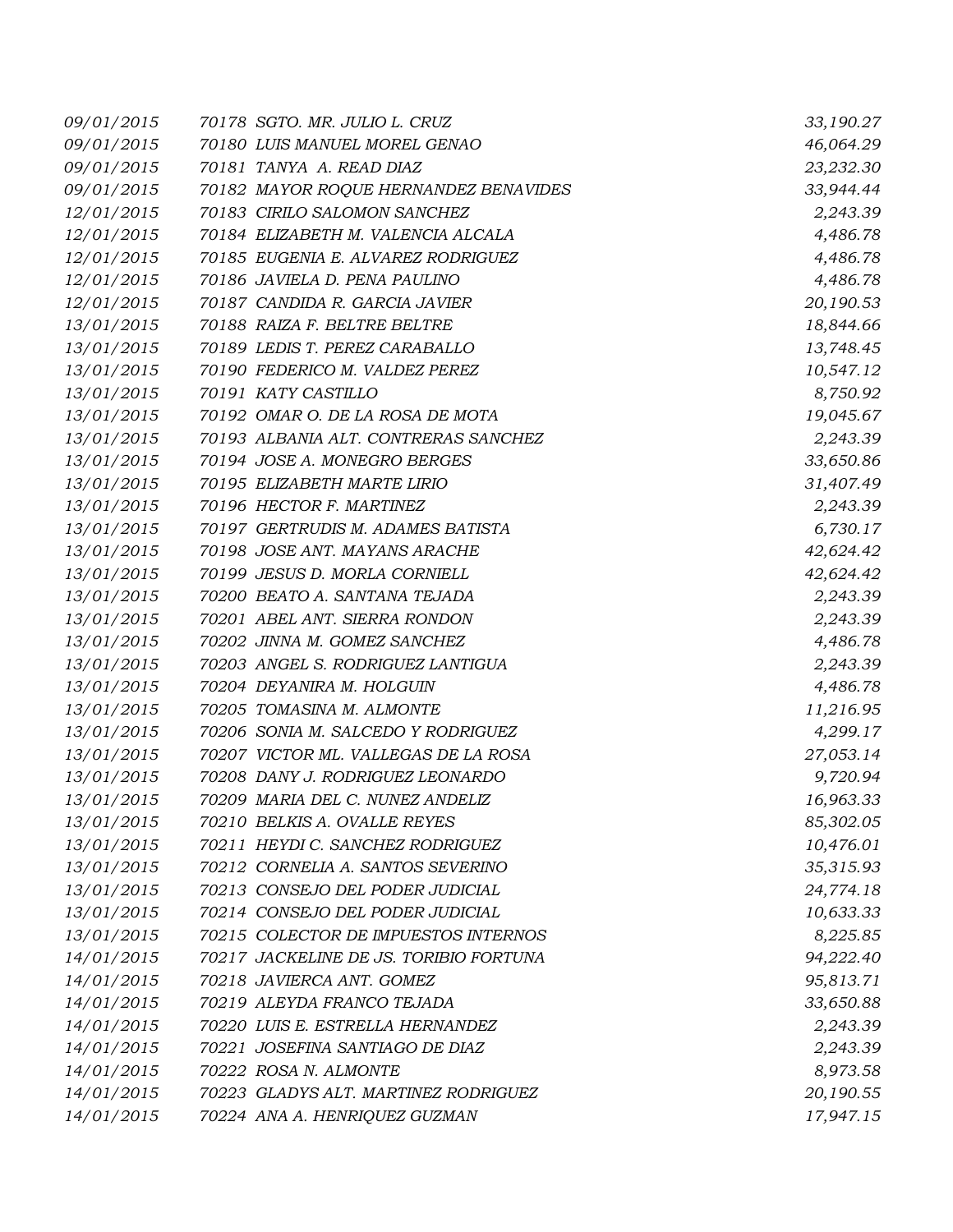| 15/01/2015 | 70225 MERCEDES A. SOTO MEJIA         | 98,709.19 |
|------------|--------------------------------------|-----------|
| 15/01/2015 | 70226 ALEXANDRA REYES CUSTODIO       | 4,486.78  |
| 16/01/2015 | 70227 DORYS C. DISLA MENDEZ          | 4,025.39  |
| 16/01/2015 | 70228 FRANCISCO JIMENEZ RODRIGUEZ    | 5,346.00  |
| 16/01/2015 | 70229 FRANKLING M. ARISTY ARIAS      | 8,910.00  |
| 16/01/2015 | 70230 RAYSA M. URBAEZ RUBIO          | 42,831.56 |
| 16/01/2015 | 70231 ORLANDO SANTANA BELTRE         | 2,243.39  |
| 16/01/2015 | 70232 EUDOCIO FERRERAS MEDINA        | 8,973.57  |
| 16/01/2015 | 70233 MANUEL ANT. FELIZ PINEDA       | 2,243.39  |
| 16/01/2015 | 70234 ANGELA M. SANTANA              | 2,243.39  |
| 16/01/2015 | 70235 ANDERSON ADAMES BAUTISTA       | 22,433.90 |
| 16/01/2015 | 70236 CUBERTO SILFA SOLER            | 2,243.39  |
| 16/01/2015 | 70237 DIOGENES OGANDO OGANDO         | 13,460.36 |
| 16/01/2015 | 70238 EDGAR E. PINA MATEO            | 16,101.58 |
| 16/01/2015 | 70239 JOSELYN MATEO SALCIE           | 26,920.69 |
| 16/01/2015 | 70240 MAGNOLYS DE LOS SANTOS B.      | 4,486.79  |
| 16/01/2015 | 70241 JUANA M. CONCEPCION M.         | 2,243.39  |
| 16/01/2015 | 70242 MATTI Y. NOBOA                 | 4,486.78  |
| 16/01/2015 | 70243 MELANIO MATOS JIMENEZ          | 55,703.39 |
| 16/01/2015 | 70244 RUTH E. BRIOSO DE LEON         | 26,920.68 |
| 16/01/2015 | 70245 SERVIO ANT. MONTILLA M.        | 47,111.21 |
| 16/01/2015 | 70246 ZORAIRA MARQUEZ MERAN          | 22,433.90 |
| 16/01/2015 | 70247 VALDEMIRA BAUTISTA LEBRON      | 8,973.57  |
| 16/01/2015 | 70248 AIDA L. TREJO ROSARIO          | 6,730.18  |
| 16/01/2015 | 70249 HECTOR FCO. MARTINEZ           | 13,460.36 |
| 16/01/2015 | 70250 JENNY A. MARTINEZ RIVERA       | 53,460.00 |
| 16/01/2015 | 70251 MARIA E. ESTEVEZ MEJIA         | 17,947.12 |
| 16/01/2015 | 70252 ROSA E. ALMONTE DE VENTURA     | 8,973.58  |
| 16/01/2015 | 70253 SARA MARTE MARTINEZ            | 53,841.39 |
| 16/01/2015 | 70254 JOSE F. THEN REINOSO           | 14,256.00 |
| 16/01/2015 | 70255 ZORAYA BURGOS RODRIGUEZ        | 46,332.00 |
| 16/01/2015 | 70256 GRISELDA R. SALAZAR T.         | 5,807.39  |
| 16/01/2015 | 70257 PEDRO J. MARMOLEJOS R.         | 4,486.78  |
| 16/01/2015 | 70258 VIRGINIA F. PERALTA HERRERA    | 4,486.79  |
| 16/01/2015 | 70259 TOMASINA M. ALMONTE A.         | 6,730.18  |
| 16/01/2015 | 70260 LIDIA A. PUIG FRANCISCO        | 4,486.79  |
| 16/01/2015 | 70261 BODY SHOP ATHLETIC CLUB SRL    | 63,208.25 |
| 19/01/2015 | 70262 COLECTOR DE IMPUESTOS INTERNOS | 747.80    |
| 19/01/2015 | 70263 GENOVEVA I. ROSARIO            | 6,018.18  |
| 19/01/2015 | 70264 CONSEJO DEL PODER JUDICIAL     | 122.82    |
| 19/01/2015 | 70265 CLAUDIA M. SALAS RODRIGUEZ     | 85,609.90 |
| 19/01/2015 | 70266 YAJAIRA DEL C. MADERA MIESES   | 8,363.33  |
| 19/01/2015 | 70267 BRAULIO MATIAS REYNOSO         | 12,657.82 |
| 19/01/2015 | 70268 CRESENCIO JAQUEZ HERNANDEZ     | 98,454.79 |
| 19/01/2015 | 70269 CRISTINA ALMANZAR TEJADA       | 8,341.33  |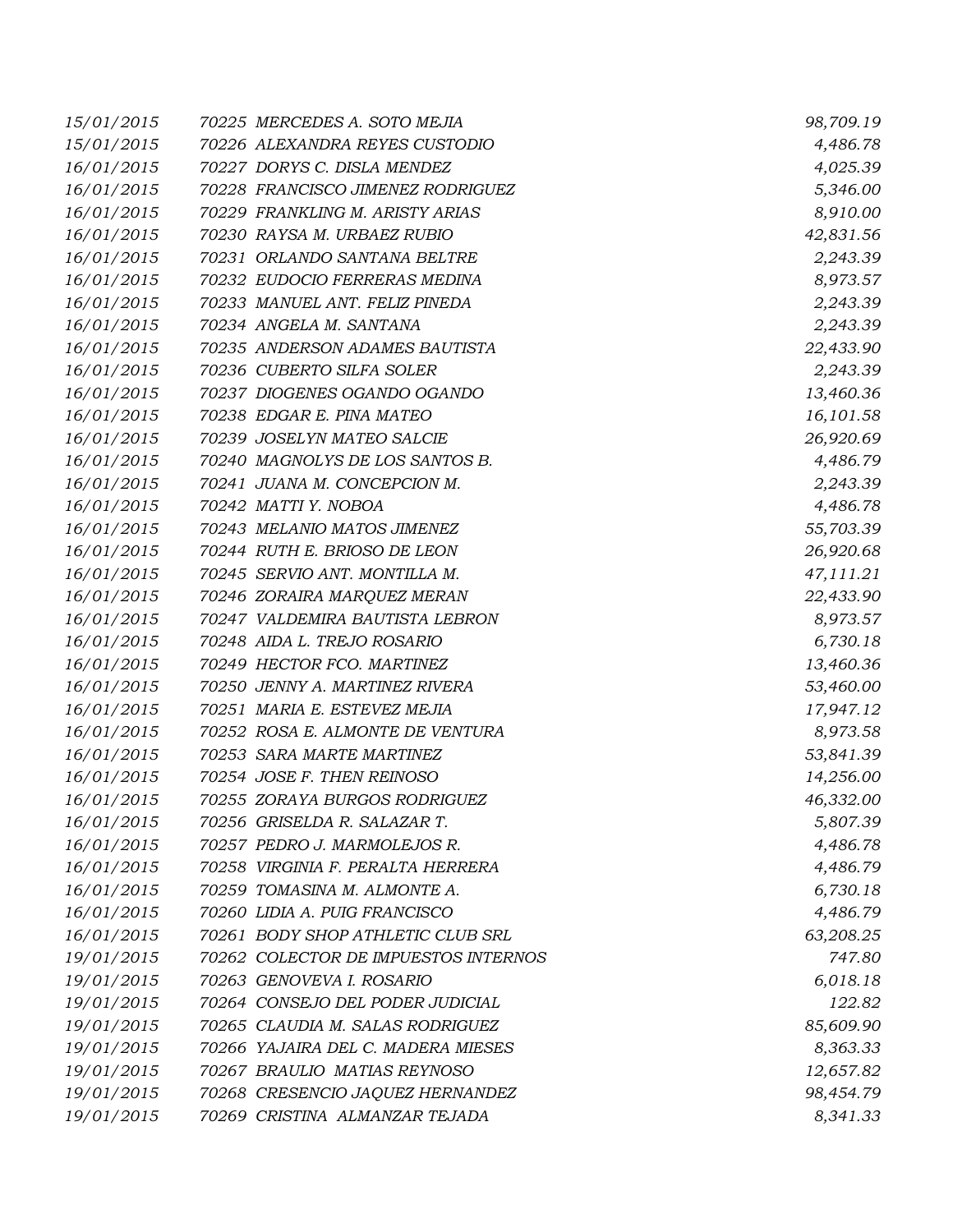| 19/01/2015 | 70270 NIELIS REYES DE LOS SANTOS       | 702.04     |
|------------|----------------------------------------|------------|
| 19/01/2015 | 70271 SIOKANIA Y. DE LA CRUZ ROSA      | 10,565.50  |
| 19/01/2015 | 70272 GABRIEL E. VALVERDE MONSANTO     | 6,617.10   |
| 19/01/2015 | 70273 LUIS J. TORRES JIMENEZ           | 586.50     |
| 19/01/2015 | 70274 CONSEJO DEL PODER JUDICIAL       | 5,416.67   |
| 19/01/2015 | 70275 CONSEJO DEL PODER JUDICIAL       | 7,581.12   |
| 20/01/2015 | 70276 MARIANO GERMAN MEJIA             | 299,706.05 |
| 20/01/2015 | 70277 MINERVA A. COCCO SUBERO          | 80,744.89  |
| 20/01/2015 | 70278 VICTOR J. CASTELLANOS ESTRELLA   | 250,691.63 |
| 20/01/2015 | 70279 JOSE A. CRUCETA ALMANZAR         | 280,464.02 |
| 20/01/2015 | 70280 FRANCISCO ANT. JEREZ MENA        | 279,386.27 |
| 20/01/2015 | 70281 EDGARDO HERNANDEZ MEJIA          | 260,889.02 |
| 20/01/2015 | 70282 SARA I. HENRIQUEZ MARIN          | 233,124.81 |
| 20/01/2015 | 70283 ROBERT C. PLACENCIA ALVAREZ      | 280,989.02 |
| 20/01/2015 | 70284 DULCE M. RODRIGUEZ BLANCO        | 280,989.02 |
| 20/01/2015 | 70285 FLABIS M. SANCHEZ CARRASCO       | 53,554.76  |
| 20/01/2015 | 70286 ARIEL A. VOLQUEZ MATOS           | 10,465.21  |
| 20/01/2015 | 70287 GLORIA A. QUERO CABRERA          | 8,667.32   |
| 20/01/2015 | 70288 NORA A. SOSA MARTINEZ            | 7,363.48   |
| 20/01/2015 | 70289 SONIA CORADIN                    | 6,018.18   |
| 20/01/2015 | 70290 CARLOS FLORES DE JESUS           | 19,903.10  |
| 20/01/2015 | 70291 LILIAN M. DIAZ GIL               | 7,682.27   |
| 20/01/2015 | 70292 LOURDES M. LORA MEJIA            | 24,152.04  |
| 20/01/2015 | 70293 ROSA REYNOSO                     | 6,018.18   |
| 20/01/2015 | 70294 SENOVIA ARIAS                    | 6,018.18   |
| 20/01/2015 | 70295 RAMONA DIAZ                      | 6,018.18   |
| 20/01/2015 | 70296 MARIA M. PIMENTEL FABIAN         | 6,018.18   |
| 20/01/2015 | 70297 LUZ DEL C. MONTANO               | 6,018.18   |
| 20/01/2015 | 70298 ELIGIA DE LA CRUZ                | 3,792.90   |
| 20/01/2015 | 70299 OLGA M. ROSARIO V.               | 2,974.90   |
| 20/01/2015 | 70300 IRIS RODRIGUEZ P.                | 6,018.18   |
| 20/01/2015 | 70301 CARMEN POLANCO                   | 6,018.18   |
| 20/01/2015 | 70302 ANA F. FELIX                     | 6,018.18   |
| 20/01/2015 | 70303 ALTAGRACIA A. RODRIGUEZ VICTORIA | 6,018.18   |
| 20/01/2015 | 70304 MILTA ANT. RODRIGUEZ SANTOS      | 6,018.18   |
| 20/01/2015 | 70305 CARMEN ALT. VASQUEZ              | 6,018.18   |
| 20/01/2015 | 70306 OLGA E. DIAZ DIAZ                | 6,018.18   |
| 20/01/2015 | 70307 JOSEFA R. BLANCO                 | 6,018.18   |
| 20/01/2015 | 70308 MARIA DEL R. CUELLO PARADIS      | 19,059.77  |
| 20/01/2015 | 70309 MELBA FCA. HENRIQUEZ GUZMAN      | 6,018.18   |
| 20/01/2015 | 70310 ESTHER M. AMOR PEÑA              | 6,018.18   |
| 20/01/2015 | 70311 FRANCIA C. MARTINEZ DRULLARD     | 21,441.25  |
| 20/01/2015 | 70312 AMELIA DEL ORBE PEÑA             | 3,018.18   |
| 20/01/2015 | 70313 BIENVENIDA BELLIARD              | 36,119.77  |
| 20/01/2015 | 70314 PACO PEREZ REYES                 | 6,018.18   |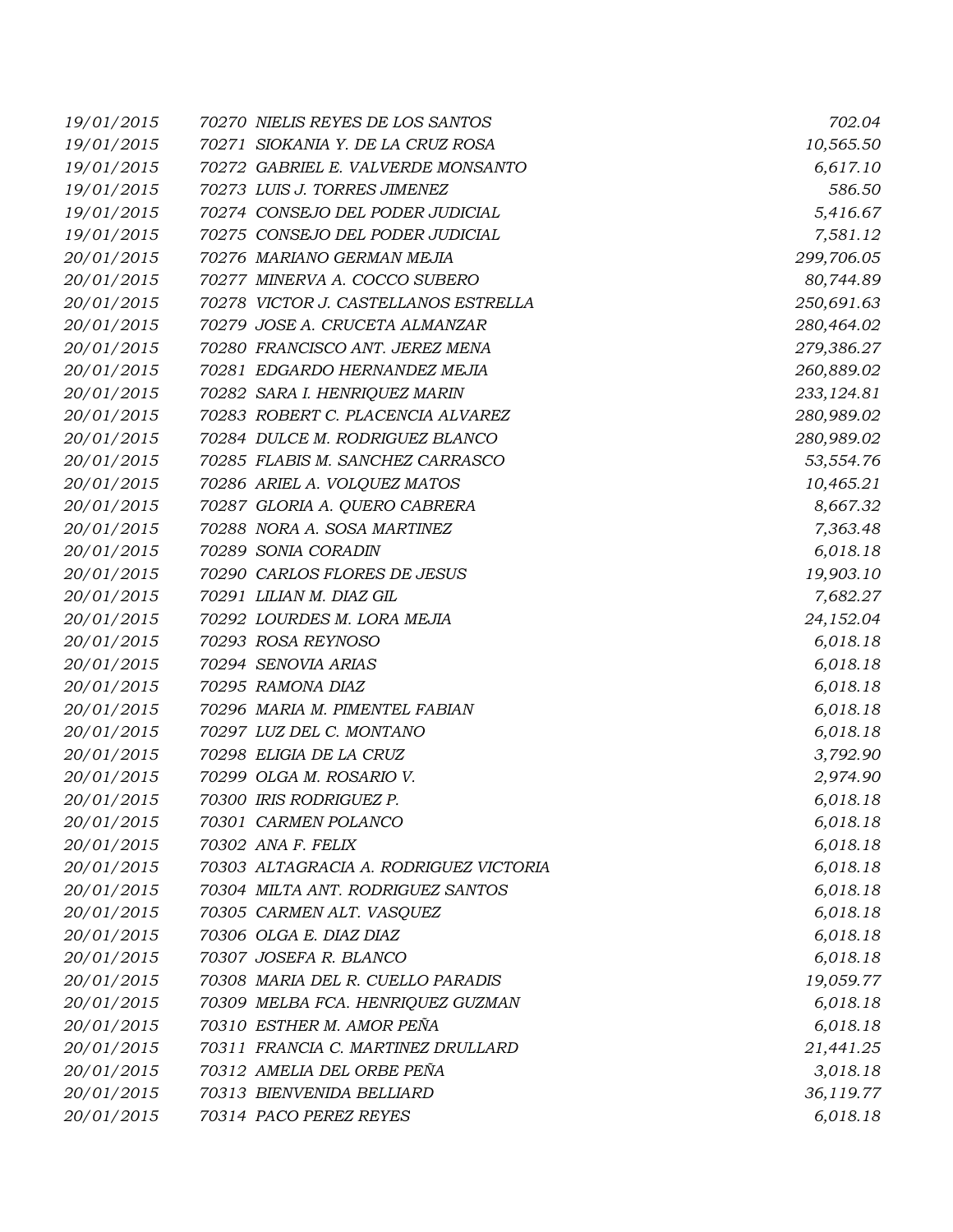| 20/01/2015 | 70315 ROSA J. DE LOS SANTOS G.             | 6,018.18  |
|------------|--------------------------------------------|-----------|
| 20/01/2015 | 70316 CARMEN L. PERALTA CASTELLANOS        | 6,018.18  |
| 20/01/2015 | 70317 FIDIAS GONZALEZ VICIOSO              | 6,018.18  |
| 20/01/2015 | 70318 ISABEL E. DE LOS SANTOS GOMEZ        | 6,018.18  |
| 20/01/2015 | 70319 LUIS E. MOREL POUERIE                | 36,642.28 |
| 20/01/2015 | 70320 YOLANDA E. DE WINDT DE GAUTREAU      | 12,993.40 |
| 20/01/2015 | 70321 SENAIDA A. ALVAREZ PEREZ             | 6,018.18  |
| 20/01/2015 | 70322 YDALIA PORTORREAL                    | 6,018.18  |
| 20/01/2015 | 70323 MARTA N. MONTAS RAMIREZ              | 6,018.18  |
| 20/01/2015 | 70324 HILDA CARRASCO PEREZ                 | 6,018.18  |
| 20/01/2015 | 70325 LUZ M. DEL CARMEN RODRIGUEZ GAUTREAU | 6,018.18  |
| 20/01/2015 | 70326 CRISTINO RODRIGUEZ                   | 6,018.18  |
| 20/01/2015 | 70327 MAXIMO S. ROSARIO RODRIGUEZ          | 6,018.18  |
| 20/01/2015 | 70328 RAFAEL CONTRERAS CONTRERAS           | 6,018.18  |
| 20/01/2015 | 70329 VIRGINIA SUERO ESPINAL               | 6,018.18  |
| 20/01/2015 | 70330 JOSEFA A. CUESTA DE MAÑON            | 6,929.81  |
| 20/01/2015 | 70331 ANA M. BAUTISTA                      | 6,018.18  |
| 20/01/2015 | 70332 MIRELLA DE LA ROSA DOMINGUEZ         | 6,018.18  |
| 20/01/2015 | 70333 DORA H. STERLING VAZQUEZ             | 6,018.18  |
| 20/01/2015 | 70334 JOSEFINA SUAZO ABREU                 | 32,621.32 |
| 20/01/2015 | 70335 ALTAGRACIA A. GIL NOBLE              | 6,018.18  |
| 20/01/2015 | 70336 THELMA G. GOMEZ S.                   | 6,018.18  |
| 20/01/2015 | 70337 FELIX R. CUEVAS RUFINO               | 6,018.18  |
| 20/01/2015 | 70338 RAFAELA DE JS. PEÑA LORA             | 4,437.33  |
| 20/01/2015 | 70339 BRIGIDA FELIZ VDA. OZUNA             | 6,018.18  |
| 20/01/2015 | 70340 MIGUEL A. POLANCO                    | 32,440.83 |
| 20/01/2015 | 70341 LEON FLORES                          | 32,440.83 |
| 20/01/2015 | 70342 MARIA A. PAULINO MARTE               | 6,018.18  |
| 20/01/2015 | 70343 CESAR A. VALLEJO NICOLAS             | 6,018.18  |
| 20/01/2015 | 70344 LUCIA M. REYES PEREZ                 | 17,301.77 |
| 20/01/2015 | 70345 MERCEDES HIRALDO                     | 6,018.18  |
| 20/01/2015 | 70346 RAMONA FLORES DE MATOS               | 5,318.18  |
| 20/01/2015 | 70347 GLOBIS P. GUZMAN SANCHEZ             | 8,043.54  |
| 20/01/2015 | 70348 ELOISA NUÑEZ DE GONZALEZ             | 11,519.20 |
| 20/01/2015 | 70349 MIREYA CAPELLAN A.                   | 6,018.18  |
| 20/01/2015 | 70350 LUZ DEL C. SANCHEZ CALDERON          | 6,018.18  |
| 20/01/2015 | 70351 INES MDES. REYES CABRERA             | 3,823.53  |
| 20/01/2015 | 70352 SILVESTRE COCO                       | 4,253.89  |
| 20/01/2015 | 70353 ELISA VIVIECA                        | 5,982.71  |
| 20/01/2015 | 70354 TERESA MORA DE LA ROSA               | 6,018.18  |
| 20/01/2015 | 70355 PEDRO A. FERNANDEZ SALCEDO           | 35,171.57 |
| 20/01/2015 | 70356 RAFAEL A. RODRIGUEZ GONZALEZ         | 28,664.95 |
| 20/01/2015 | 70357 AFRICA E. SANTOS GUZMAN              | 6,018.18  |
| 20/01/2015 | 70358 MILEDYS S. SOSA R.                   | 22,825.92 |
| 20/01/2015 | 70359 MARCIANA ALT. RAMIREZ CORONA         | 16,680.13 |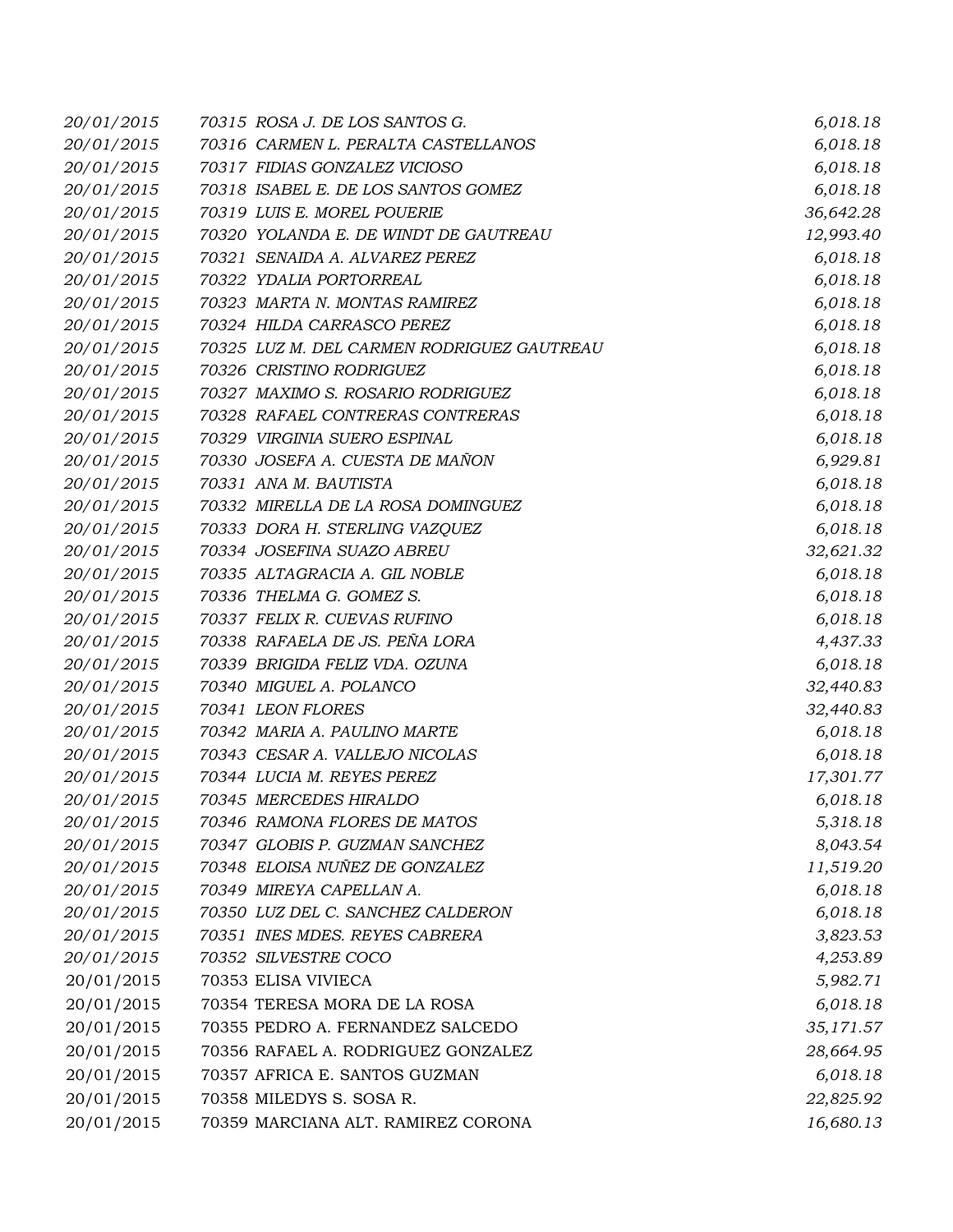| 20/01/2015 | 70360 DAYSI R. VASQUEZ CRUZ                | 6,018.18  |
|------------|--------------------------------------------|-----------|
| 20/01/2015 | 70361 CARMEN DE LOS A. LUCIANO GARCIA      | 3,193.29  |
| 20/01/2015 | 70362 NEREYDA E. JAQUEZ LOZANO             | 6,018.18  |
| 20/01/2015 | 70363 CARMEN L. SANTOS PIMENTEL            | 6,018.18  |
| 20/01/2015 | 70364 AMERICA G. ESPINAL HUED              | 6,018.18  |
| 20/01/2015 | 70365 RAMON ANT. CARABALLO ABREU           | 6,018.18  |
| 20/01/2015 | 70366 CARLOS D. GARCIA GARCIA              | 6,018.18  |
| 20/01/2015 | 70367 DULCE M. ESTEVEZ                     | 6,018.18  |
| 20/01/2015 | 70368 MARIA DE LA C. CANELA CANELA         | 5,418.18  |
| 20/01/2015 | 70369 FRANCISCO J. NUÑEZ GOMEZ             | 37,742.61 |
| 20/01/2015 | 70370 MARIA G. DALMASI LORA                | 6,018.18  |
| 20/01/2015 | 70371 CARMEN L. EDUARDO ICIANO             | 6,018.18  |
| 20/01/2015 | 70372 CARMEN Y. COSME GUTIERREZ            | 3,429.29  |
| 20/01/2015 | 70373 FRANCISCA R. PEREZ PEÑA              | 6,018.18  |
| 20/01/2015 | 70374 ESPERANZA ANT. COLLADO BATISTA       | 6,018.18  |
| 20/01/2015 | 70375 ADRIANO GONZALEZ PANTALEON           | 6,018.18  |
| 20/01/2015 | 70376 ANA J. LOPEZ GERMOSEN                | 6,018.18  |
| 20/01/2015 | 70377 FELIX R. JIMENEZ RIVAS               | 1,103.33  |
| 20/01/2015 | 70378 ROSAURA JULIA JIMENEZ DAJER DE LOPEZ | 26,372.75 |
| 20/01/2015 | 70379 RAMONA DE JESUS ROSARIO              | 6,018.18  |
| 20/01/2015 | 70380 MARIA A. CASTRO AGRAMONTE            | 6,018.18  |
| 20/01/2015 | 70381 AGUSTINA MARTE                       | 5,734.18  |
| 20/01/2015 | 70382 EURIPIDES A. GARCIA GARCIA           | 36,436.81 |
| 20/01/2015 | 70383 GENOVEVA I. ROSARIO                  | 6,018.18  |
| 20/01/2015 | 70384 MARIA A. HONRADO BADIA               | 6,018.18  |
| 20/01/2015 | 70385 MARIA ALT. RAMOS GARCIA              | 6,018.18  |
| 20/01/2015 | 70386 JUAN ANT. SANCHEZ VILLA              | 5,473.17  |
| 20/01/2015 | 70387 RAMONA JIMENEZ LIZARDO               | 6,018.18  |
| 20/01/2015 | 70388 JOSEFA ALT. MEJIA MIESES             | 6,018.18  |
| 20/01/2015 | 70389 ROSA PAREDES GARCIA                  | 6,018.18  |
| 20/01/2015 | 70390 GUARIONEX BRITO TAVERAS              | 6,018.18  |
| 20/01/2015 | 70391 PEDRO HERNANDEZ CRUCEY               | 6,018.18  |
| 20/01/2015 | 70392 JUANA TRAVIESO VASQUEZ               | 6,018.18  |
| 20/01/2015 | 70393 ROSA DOMINGUEZ                       | 6,018.18  |
| 20/01/2015 | 70394 JUAN SEBASTIAN RODRIGUEZ             | 6,018.18  |
| 20/01/2015 | 70395 NELSON ITURBIDES R.                  | 29,497.03 |
| 20/01/2015 | 70396 AMELIA VALDEZ M.                     | 6,018.18  |
| 20/01/2015 | 70397 VALENTIN SUAREZ G.                   | 6,018.18  |
| 20/01/2015 | 70398 CAROLINA A. VICTORIA                 | 6,018.18  |
| 20/01/2015 | 70399 FRANCISCA A. TEJADA                  | 6,018.18  |
| 20/01/2015 | 70400 LOURDES M. NUÑEZ ROSARIO             | 6,018.18  |
| 20/01/2015 | 70401 JOSE P. FLORES M.                    | 11,152.15 |
| 20/01/2015 | 70402 NURYS MUÑOZ PEREZ                    | 34,240.40 |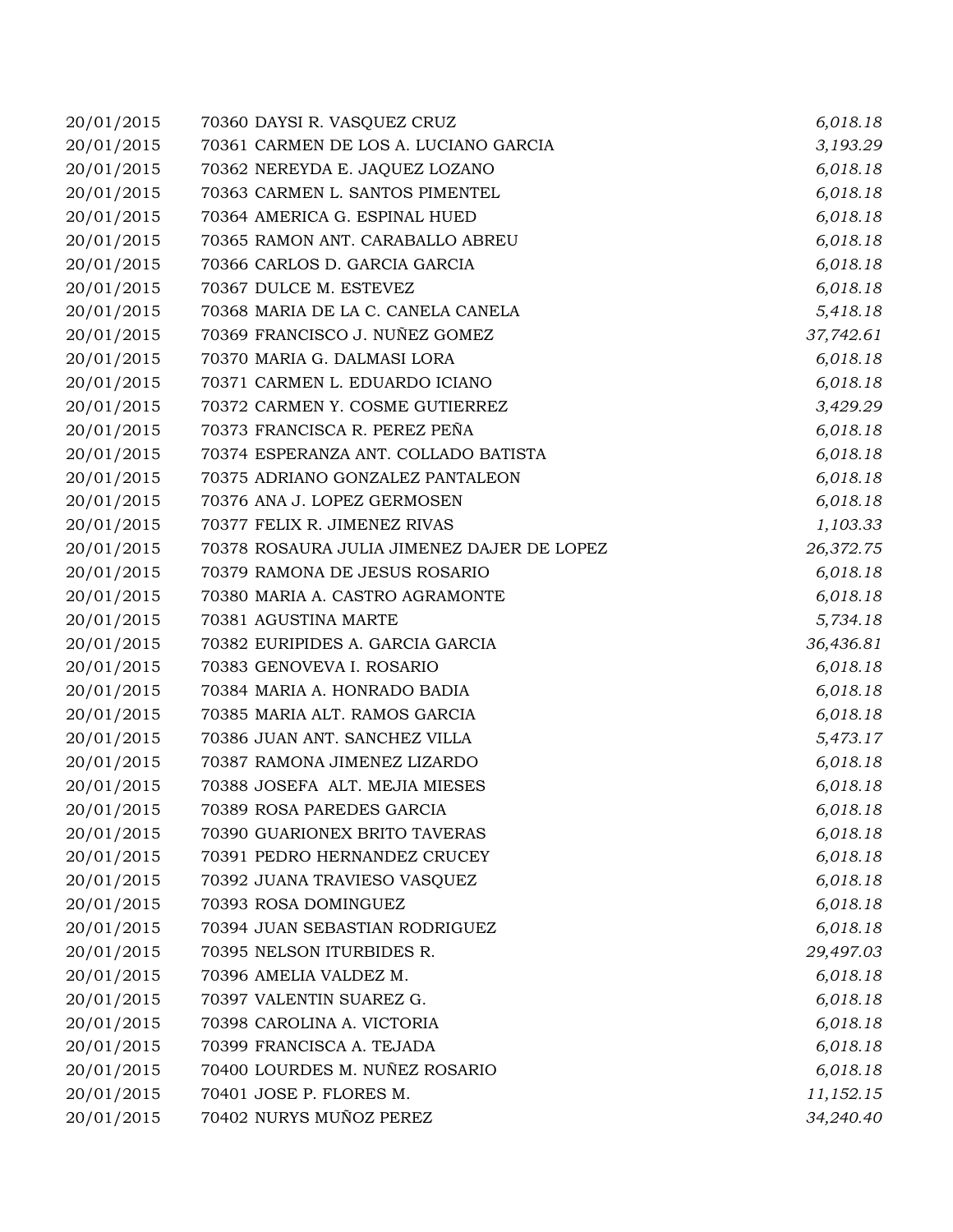| 20/01/2015 | 70403 GREGORIO ARIAS CARRASCO          | 21,709.26 |
|------------|----------------------------------------|-----------|
| 20/01/2015 | 70404 DAVID A. FELIZ FELIZ             | 6,018.18  |
| 20/01/2015 | 70405 MERCEDES SEGURA CUEVAS           | 2,948.13  |
| 20/01/2015 | 70406 NERIS MEDINA DIAZ                | 4,498.54  |
| 20/01/2015 | 70407 MIGUELINA PEÑA MENDEZ            | 3,757.46  |
| 20/01/2015 | 70408 DOMINGO GUZMAN MORETA FELIZ      | 3,625.32  |
| 20/01/2015 | 70409 RICHARDIN DE J. DOTEL            | 7,490.44  |
| 20/01/2015 | 70410 EUDIS M. ENCARNACION FELIZ       | 6,018.18  |
| 20/01/2015 | 70411 NEREIDA FLORIAN SANTANA          | 6,018.18  |
| 20/01/2015 | 70412 SERGIO OLIVERO FELIZ             | 7,392.08  |
| 20/01/2015 | 70413 ROSAURA FERRERAS FERRERAS        | 6,018.18  |
| 20/01/2015 | 70414 NURIS M. NOVAS MATOS             | 4,302.39  |
| 20/01/2015 | 70415 RAMON P. VASQUEZ                 | 21,441.25 |
| 20/01/2015 | 70416 MIGUEL MEDINA PEREZ              | 12,252.15 |
| 20/01/2015 | 70417 LIVIO G. RIVAS                   | 6,018.18  |
| 20/01/2015 | 70418 ISMAEL PEÑA                      | 10,720.63 |
| 20/01/2015 | 70419 BIENVENIDA VELOZ                 | 6,018.18  |
| 20/01/2015 | 70420 EUGENIA PEREZ SANTANA            | 5,269.94  |
| 20/01/2015 | 70421 PEDRO REYES MEDINA               | 5,718.18  |
| 20/01/2015 | 70422 FELICIA CUEVAS CARVAJAL          | 3,904.68  |
| 20/01/2015 | 70423 JUSTO FERRERAS PEREZ             | 6,018.18  |
| 20/01/2015 | 70424 VICTOR R. CONCEPCION ROMERO      | 6,018.18  |
| 20/01/2015 | 70425 ADELFA A. HERRERA TERRERO        | 6,018.18  |
| 20/01/2015 | 70426 JULIO H. HERRERA MATOS           | 1,103.33  |
| 20/01/2015 | 70427 SENEO MONTAS MONTERO             | 5,718.18  |
| 20/01/2015 | 70428 XIOMARA A. MONTERO JIMENEZ       | 8,237.07  |
| 20/01/2015 | 70429 RAMON A. MORETA                  | 4,748.30  |
| 20/01/2015 | 70430 SIMONA FAMILIA ZABALA            | 4,347.04  |
| 20/01/2015 | 70431 VENECIA RUIZ MATEO               | 4,023.54  |
| 20/01/2015 | 70432 AUGUSTO E. OVIEDO PEÑA           | 6,799.20  |
| 20/01/2015 | 70433 ANERTA ALT. RODRIGUEZ            | 32,683.32 |
| 20/01/2015 | 70434 RAMON A. GUTIERREZ GARCIA        | 6,018.18  |
| 20/01/2015 | 70435 JUAN DE LA C. TEJEDA ACOSTA      | 10,010.67 |
| 20/01/2015 | 70436 JUANA LUCIA A. SANCHEZ G.        | 6,018.18  |
| 20/01/2015 | 70437 ANTHIA M. REYES JIMENEZ          | 5,618.18  |
| 20/01/2015 | 70438 MANUEL E. SOSA CRUZ              | 5,518.18  |
| 20/01/2015 | 70439 DANIEL MEDINA BELLIARD           | 6,018.18  |
| 20/01/2015 | 70440 LUCILA NUÑEZ CASTRO              | 6,018.18  |
| 20/01/2015 | 70441 ANA M. BAEZ ROSARIO              | 6,018.18  |
| 20/01/2015 | 70442 RAMONA REYES CARRASCO            | 6,018.18  |
| 20/01/2015 | 70443 ELBA H. VARGAS FRIAS             | 6,018.18  |
| 20/01/2015 | 70444 EVARISTO JIMENEZ FIGUEREO        | 10,720.63 |
| 20/01/2015 | 70445 GUARINA E. MERCEDES HERNANDEZ F. | 6,018.18  |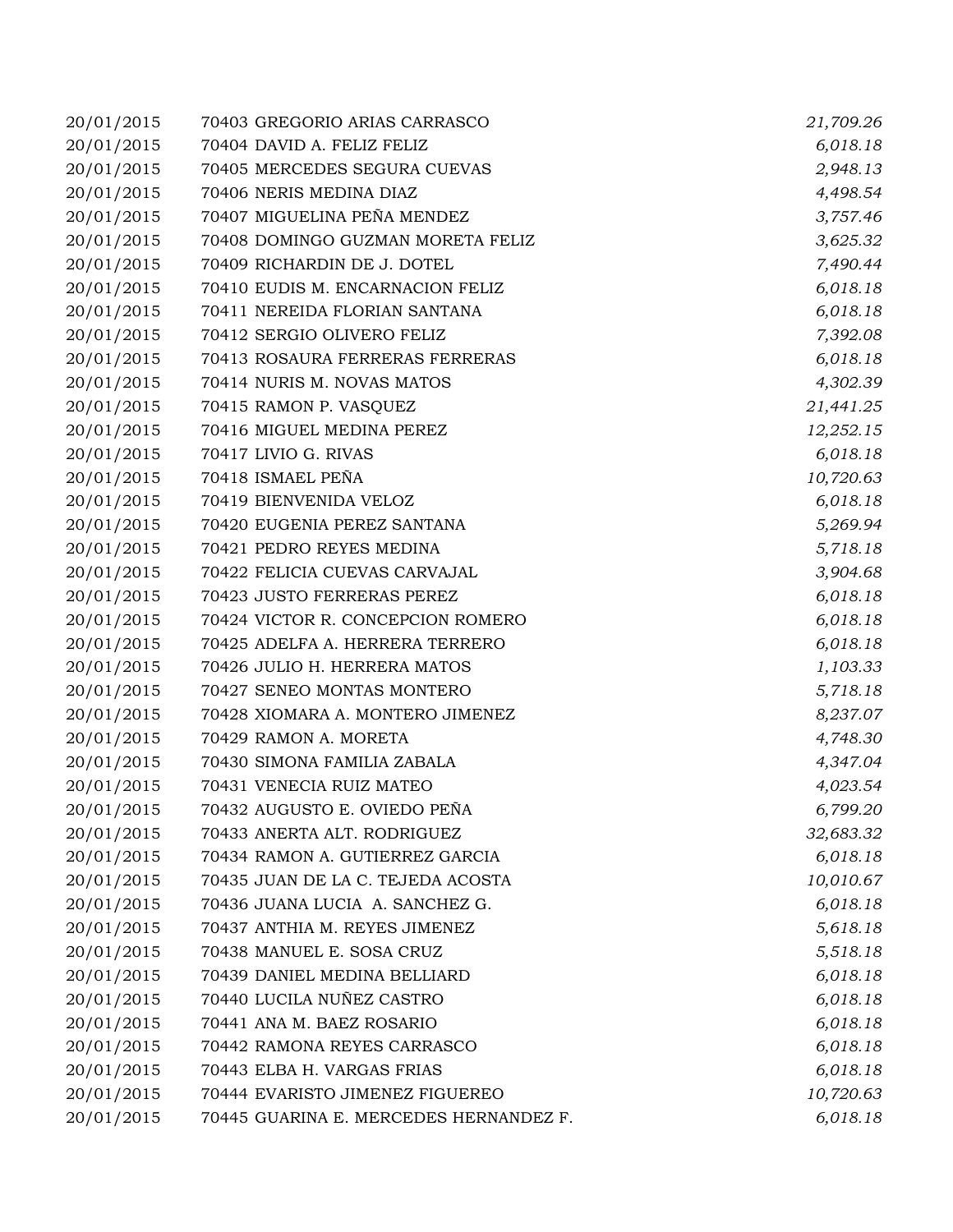| 20/01/2015 | 70446 LUIS J. BOURGET FROMETA                   | 38,387.50 |
|------------|-------------------------------------------------|-----------|
| 20/01/2015 | 70447 RUTH MONTALVO FRANCISCO                   | 29,497.03 |
| 20/01/2015 | 70448 ROSARIO N. ARIAS GERMAN                   | 6,018.18  |
| 20/01/2015 | 70449 ELIDA E. SANCHEZ NINA                     | 16,855.44 |
| 20/01/2015 | 70450 ENEIDA DOMINGUEZ                          | 6,018.18  |
| 20/01/2015 | 70451 JOSEFINA GURIDIS POZO                     | 6,018.18  |
| 20/01/2015 | 70452 ALTAGRACIA M. PLACENCIO FORTUNA           | 6,018.18  |
| 20/01/2015 | 70453 ARGENTINA ORTIZ PERDOMO                   | 6,018.18  |
| 20/01/2015 | 70454 CARMELA MATOS TEJEDA                      | 6,018.18  |
| 20/01/2015 | 70455 MARIA SEVERINO DE LEON                    | 6,018.18  |
| 20/01/2015 | 70456 JULIANA PINEDA                            | 6,018.18  |
| 20/01/2015 | 70457 MANUEL A. LEMONIER JIMENEZ                | 311.88    |
| 20/01/2015 | 70458 MARITZA MEJIA DUVERGE                     | 4,213.35  |
| 20/01/2015 | 70459 JOSEFA REYES APONTE                       | 6,018.18  |
| 20/01/2015 | 70460 DANIEL TELLERIAS VASQUEZ                  | 6,018.18  |
| 20/01/2015 | 70461 GRECIA BINA SORIANO                       | 6,018.18  |
| 20/01/2015 | 70462 CARMEN MA. MORALES MORALES                | 5,518.18  |
| 20/01/2015 | 70463 CRISTOBALINA BONILLA CASTRO               | 6,018.18  |
| 20/01/2015 | 70464 JULIA ARRIAGA PONTIER                     | 6,018.18  |
| 20/01/2015 | 70465 ELUPINA SANTANA RIVERA                    | 3,036.97  |
| 20/01/2015 | 70466 HILDA L. LAMARCHE UBIERA                  | 3,792.70  |
| 20/01/2015 | 70467 EDELMIRA RAMIREZ DE ESPINAL               | 6,018.18  |
| 20/01/2015 | 70468 LUCINDA ESPINAL                           | 5,834.18  |
| 20/01/2015 | 70469 JUAN GUERRERO MONTILLA                    | 6,018.18  |
| 20/01/2015 | 70470 CARMEN A. CASADO MARTINEZ                 | 6,018.18  |
| 20/01/2015 | 70471 FEDERICO A. DE LA ROSA RAMOS              | 6,018.18  |
| 20/01/2015 | 70472 INES JOSE G.                              | 922.18    |
| 20/01/2015 | 70473 EMILIO PEREZ CASTRO                       | 6,018.18  |
| 20/01/2015 | 70474 CELESTE BATISTA DEL R.                    | 6,018.18  |
| 20/01/2015 | 70475 MELANIA BELEN                             | 3,143.46  |
| 20/01/2015 | 70476 MARINA VASQUEZ M.                         | 6,018.18  |
| 20/01/2015 | 70477 JUANA JIMENEZ E.                          | 6,018.18  |
| 20/01/2015 | 70478 SGTO. NELSON G. SUAREZ MOREL              | 16,000.00 |
| 20/01/2015 | 70479 1ER. TTE. ALFREDO PEREZ MEDRANO           | 16,000.00 |
| 20/01/2015 | 70480 ASIMILADO ANGEL ANT. M. MORBAN GARCIA     | 16,000.00 |
| 20/01/2015 | 70481 ASIMILADO MANOLO PERDOMO GONZALEZ         | 16,000.00 |
| 20/01/2015 | 70482 2DO. TTE. PASCUAL NOVAS SEGURA            | 15,000.00 |
| 20/01/2015 | 70483 CABO FRANCISCO DE LA CRUZ DE LA CRUZ      | 8,000.00  |
| 20/01/2015 | 70484 SGTO. MR. FRANCISCO DE A. JIMENEZ ALMONTE | 13,000.00 |
| 20/01/2015 | 70485 MAYOR FRANKLIN A. ESTEVEZ CONTRERAS       | 18,000.00 |
| 20/01/2015 | 70486 CABO STERLIN CRUZ DE LA CRUZ              | 8,739.50  |
| 20/01/2015 | 70487 CAP. RICARDO SUBERVI PEREZ                | 14,000.00 |
| 20/01/2015 | 70488 1ER.TTE. SABINO ALCANTARA MARTINEZ        | 13,000.00 |
|            |                                                 |           |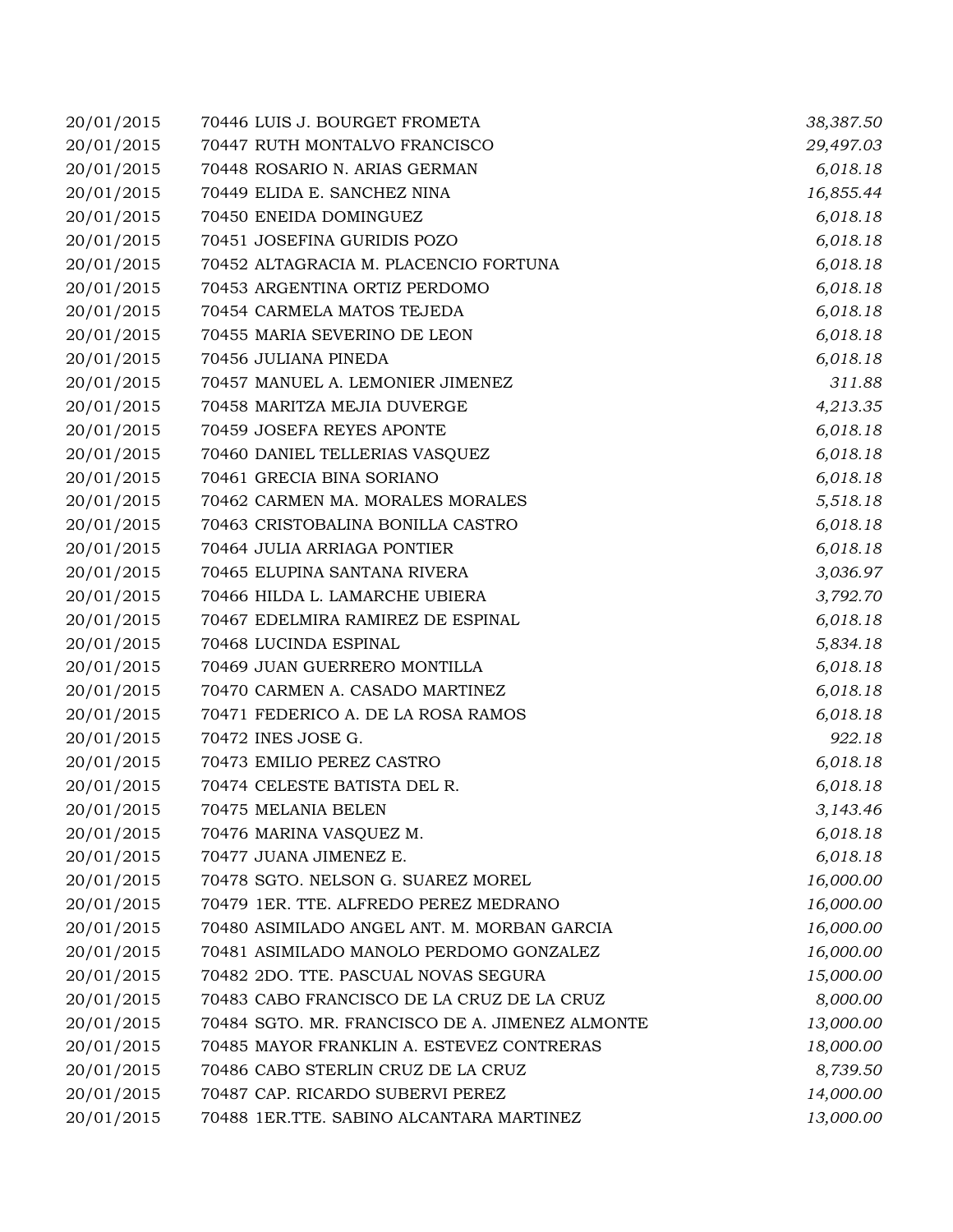| 20/01/2015 | 70489 1ER. TTE. LORENZO GARCIA MARTINEZ        | 13,000.00 |
|------------|------------------------------------------------|-----------|
| 20/01/2015 | 70490 1ER. TTE. GEOVANNY B. PERALTA BRITO      | 13,000.00 |
| 20/01/2015 | 70491 2DO. TTE. ANA F. ORTEGA POLANCO          | 12,000.00 |
| 20/01/2015 | 70492 2DO. TTE. EDGAR ANT. ROSARIO RODRIGUEZ   | 12,000.00 |
| 20/01/2015 | 70493 2DO. TTE. ERASMO F. DEL CARMEN GREGORIO  | 12,000.00 |
| 20/01/2015 | 70494 2DO. TTE. LAISY VASQUEZ SEGURA           | 12,000.00 |
| 20/01/2015 | 70495 SGTO. MR. GREGORIO RAMIREZ DOMINGUEZ     | 11,000.00 |
| 20/01/2015 | 70496 SGTO. MR. SANTIAGO CONTRERAS HERRERA     | 11,000.00 |
| 20/01/2015 | 70497 SGTO. MR. RAULY LIZARDO LORENZO          | 11,000.00 |
| 20/01/2015 | 70498 SGTO. MR. ALBERTO RAMIREZ DE LA CRUZ     | 34,083.33 |
| 20/01/2015 | 70499 SGTO. VICTOR ANT. CHECO CORNELIO         | 10,000.00 |
| 20/01/2015 | 70500 RASO WILLIAM VALDEZ CABRERA              | 8,000.00  |
| 20/01/2015 | 70501 RASO JOSE R. BRITO ORTEGA                | 8,000.00  |
| 20/01/2015 | 70502 CABO PABLO BRAND ADON                    | 8,000.00  |
| 20/01/2015 | 70503 CABO JULIO C. HEREDIA                    | 8,000.00  |
| 20/01/2015 | 70504 CABO DANNIS ACOSTA REINOSO               | 10,177.77 |
| 20/01/2015 | 70505 MAYOR JORGE SOTO                         | 18,000.00 |
| 20/01/2015 | 70506 MAYOR DAMIAN ANT. OVALLES JORGE          | 18,000.00 |
| 20/01/2015 | 70507 MAYOR MARIO O. PEREZ NOVAS               | 18,000.00 |
| 20/01/2015 | 70508 CABO JOSE P. REYES CONCEPCION            | 8,739.50  |
| 20/01/2015 | 70509 RASO JOSE D. ADAMES HEREDIA              | 8,739.50  |
| 20/01/2015 | 70510 CABO NELSON ARIAS ESPINAL                | 8,739.50  |
| 20/01/2015 | 70511 1ER. TTE. RANCIS N. ROSARIO RODRIGUEZ    | 13,000.00 |
| 20/01/2015 | 70512 1ER. TTE. MANUEL CONTRERAS SANTANA       | 13,000.00 |
| 20/01/2015 | 70513 1ER. TTE. RUBEN VILLAR DIAZ              | 13,000.00 |
| 20/01/2015 | 70514 2DO. TTE. JOSE VLADIMIR UREÑA ORTEGA     | 11,950.00 |
| 20/01/2015 | 70515 2DO. TTE. EUGENIA RAMIREZ DE JESUS       | 12,000.00 |
| 20/01/2015 | 70516 2DO. TTE. ANGEL A. NERO ACOSTA           | 12,000.00 |
| 20/01/2015 | 70517 2DO. TTE. FRANCISCO J. BATISTA GUTIERREZ | 12,000.00 |
| 20/01/2015 | 70518 2DO. TTE. RICARDO ANT. SOSA DISLA        | 12,000.00 |
| 20/01/2015 | 70519 2DO. TTE. EDDY ANT. OVALLE               | 12,000.00 |
| 20/01/2015 | 70520 2DO. TTE. DOMINGO NUÑEZ                  | 12,000.00 |
| 20/01/2015 | 70521 2DO. TTE. KENNEDY PINALES ENCARNACION    | 12,000.00 |
| 20/01/2015 | 70522 SGTO. JUAN ALB. ACOSTA MEJIA             | 10,000.00 |
| 20/01/2015 | 70523 SGTO. JOSE ML. SOSA MARTE                | 10,000.00 |
| 20/01/2015 | 70524 SGTO. BACILIO SILVERIO POLE              | 10,000.00 |
| 20/01/2015 | 70525 SGTO. REYNARDO F. SELMO                  | 10,000.00 |
| 20/01/2015 | 70526 RASO WANDER MERCEDES MATEO               | 8,000.00  |
| 20/01/2015 | 70527 RASO MARIO O. PEREZ PEREZ                | 8,000.00  |
| 20/01/2015 | 70528 2DO. TTE. YEAN E. ROBLES SOTO            | 22,000.00 |
| 20/01/2015 | 70529 CAP. JULIO PEREZ ESPINAL                 | 20,000.00 |
| 20/01/2015 | 70530 TTE. COR. SECUNDINO MERCEDES PEGUERO     | 20,000.00 |
| 20/01/2015 | 70531 CAP. PABLO R. PEREZ VOLQUEZ              | 23,110.00 |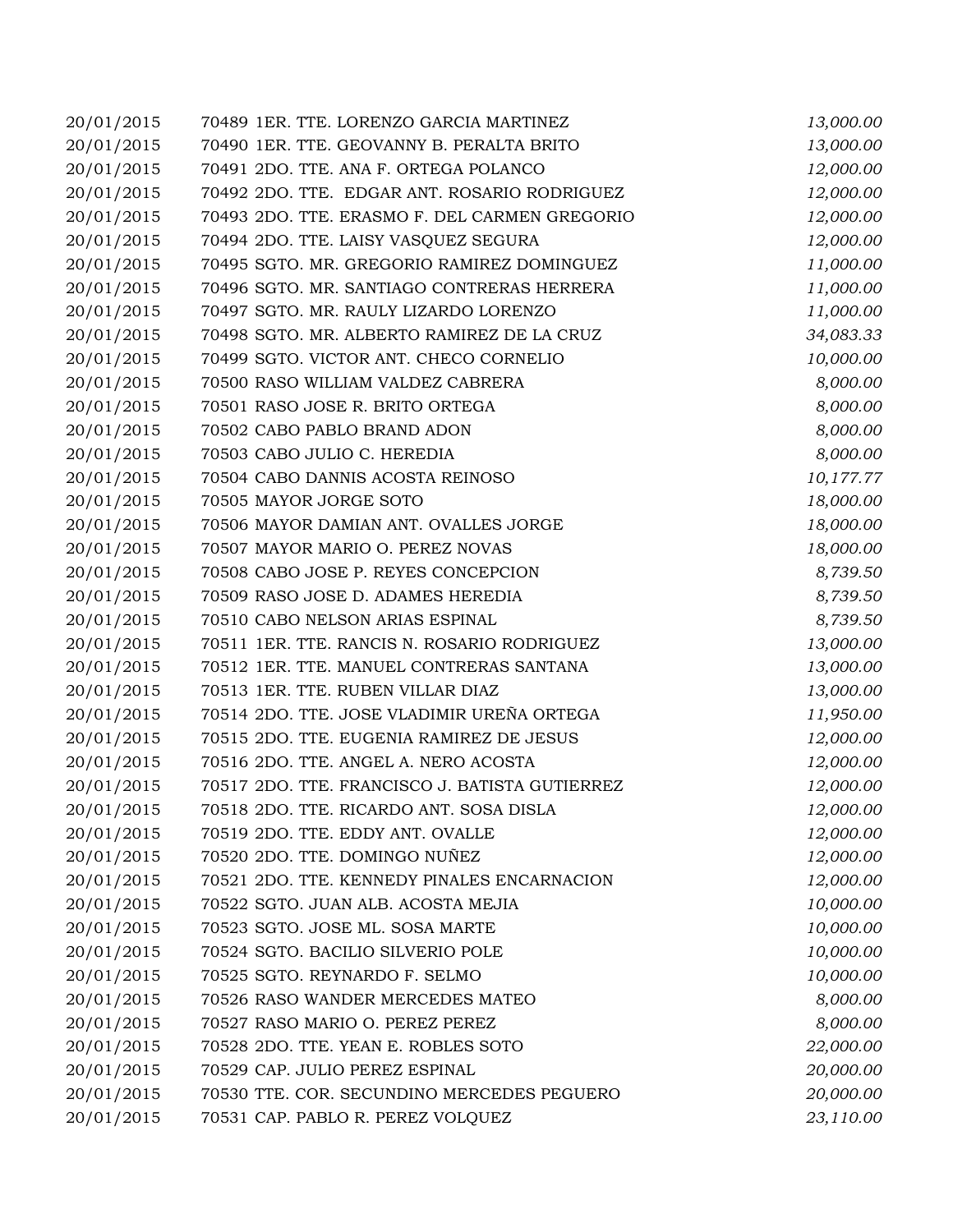| 20/01/2015 | 70532 MAYOR LEONARDO JIMENEZ ENCARNACION      | 18,000.00 |
|------------|-----------------------------------------------|-----------|
| 20/01/2015 | 70533 CABO ERNESTO DE LA ROSA MARTE           | 8,739.73  |
| 20/01/2015 | 70534 CAP. FELICIANO OGANDO RODRIGUEZ         | 14,000.00 |
| 20/01/2015 | 70535 CAP. CARLOS ROSARIO MORILLO             | 14,000.00 |
| 20/01/2015 | 70536 CAP. ANGEL DE LOS S. DUVERGE AGUASVIVAS | 14,000.00 |
| 20/01/2015 | 70537 1ER. TTE. GERINELDO MONTAS MONTERO      | 13,000.00 |
| 20/01/2015 | 70538 1ER. TTE. JOSE DEL C. BELLO PEREZ       | 13,000.00 |
| 20/01/2015 | 70539 1ER. TTE. JUAN R. DUARTE LIRANZO        | 13,000.00 |
| 20/01/2015 | 70540 2DO. TTE. RAFAEL ANT. FAÑA RODRIGUEZ    | 12,000.00 |
| 20/01/2015 | 70541 2DO. TTE. LUIS R. VARGAS GOMEZ          | 12,000.00 |
| 20/01/2015 | 70542 2DO. TTE. RAFAEL ESPINAL BRITO          | 12,000.00 |
| 20/01/2015 | 70543 2DO TTE. HERIBERTO BENITEZ SOTO         | 12,000.00 |
| 20/01/2015 | 70544 2DO. TTE. NELCIDO RODRIGUEZ ACOSTA      | 12,000.00 |
| 20/01/2015 | 70545 2DO. TTE. JOSE ML. REYES MENDEZ         | 12,000.00 |
| 20/01/2015 | 70546 2DO. TTE. IDALINO DIAZ PEREZ            | 12,000.00 |
| 20/01/2015 | 70547 SGTO. MR. JEUDY V. READ TINEO           | 11,000.00 |
| 20/01/2015 | 70548 SGTO. MR. HENRY G. RAMIREZ LLAUGER      | 11,000.00 |
| 20/01/2015 | 70549 SGTO. MR. ANTERO DECENA HEREDIA         | 11,000.00 |
| 20/01/2015 | 70550 SGTO. ARSENIO DIAZ RAMIREZ              | 10,000.00 |
| 20/01/2015 | 70551 SGTO. CHARLES AMADO BENCOSME POLANCO    | 10,000.00 |
| 20/01/2015 | 70552 SGTO. EDGAR ML. BRITO B.                | 10,000.00 |
| 20/01/2015 | 70553 SGTO. KELVIN DEL JESUS ENCARNACION      | 10,000.00 |
| 20/01/2015 | 70554 SGTO. WILLIAM L. DUARTE MENDEZ          | 9,950.00  |
| 20/01/2015 | 70555 SGTO. FRANKLIN G. ROA ZARZUELA          | 10,000.00 |
| 20/01/2015 | 70556 SGTO. FELIX ANT NOBOA NOBOA             | 10,000.00 |
| 20/01/2015 | 70557 SGTO. JOSE MONTERO VALDEZ               | 10,000.00 |
| 20/01/2015 | 70558 SGTO. FRANCISCO DE LOS SANTOS CAPELLAN  | 10,000.00 |
| 20/01/2015 | 70559 SGTO. JOSE ALB. ANTUNA CALDERON         | 10,000.00 |
| 20/01/2015 | 70560 SGTO. FRANCISCO J. CARRASCO CABREJA     | 10,000.00 |
| 20/01/2015 | 70561 SGTO. ELVIS RODRIGUEZ RODRIGUEZ         | 10,000.00 |
| 20/01/2015 | 70562 SGTO. DANILO A. GARCIA ROSARIO          | 10,000.00 |
| 20/01/2015 | 70563 SGTO. RICARDO MONTES DE OCA DE LA CRUZ  | 10,000.00 |
| 20/01/2015 | 70564 CABO ELISAUL FELIZ BATISTA              | 6,000.00  |
| 20/01/2015 | 70565 RASO EDWARD DOÑE ALCANTARA              | 8,000.00  |
| 20/01/2015 | 70566 CABO OSCAL L. NIN NIN                   | 8,000.00  |
| 20/01/2015 | 70567 COR. EDWARD R. SANCHEZ GONZALEZ         | 59,498.55 |
| 20/01/2015 | 70568 COR. FELIX O. SANCHEZ ORTIZ             | 43,249.04 |
| 20/01/2015 | 70569 CAPITAN LUIS BASORA B.                  | 24,416.95 |
| 20/01/2015 | 70570 TTE. COR. RAMON ANT. NIN RAMIREZ        | 20,000.00 |
| 20/01/2015 | 70571 MAYOR PEDRO L. ALVAREZ AGRAMONTE        | 20,000.00 |
| 20/01/2015 | 70572 TTE. COR. JUNIOR SAVIÑON PEREZ          | 20,000.00 |
| 20/01/2015 | 70573 CAPITAN LUIS MARIÑEZ P.                 | 19,197.23 |
| 20/01/2015 | 70574 2DO TTE. MILCIADES JAVIER RUIZ          | 17,030.64 |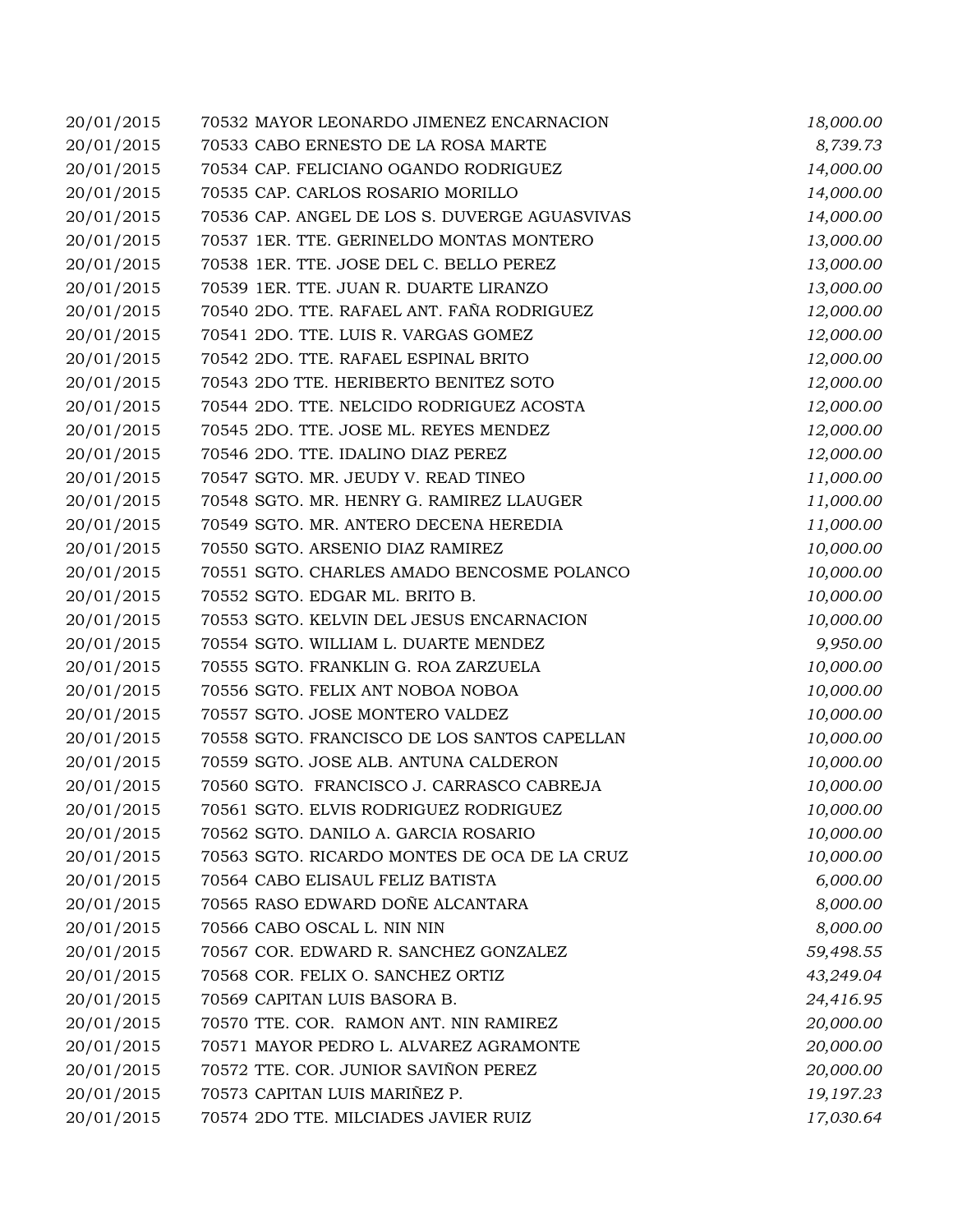| 20/01/2015 | 70575 1ER TTE. MARTIN NUÑEZ P.                      | 16,602.93 |
|------------|-----------------------------------------------------|-----------|
| 20/01/2015 | 70576 MAYOR CARLOS J. LORA JIMENEZ                  | 16,360.00 |
| 20/01/2015 | 70577 1ER. TTE. RAUL FCO. SURIEL ARIAS              | 16,000.00 |
| 20/01/2015 | 70578 2DO TTE. PEDRO RAMIREZ M. P.N.                | 15,501.64 |
| 20/01/2015 | 70579 1ER. TTE. KAROL R. MENDEZ ROSARIO             | 15,000.00 |
| 20/01/2015 | 70580 2DO. TTE. SANTOS SANTANA LEBRON               | 15,000.00 |
| 20/01/2015 | 70581 2DO TTE. PEDRO GARCIA ROMERO                  | 13,354.00 |
| 20/01/2015 | 70582 TTE. COR. DOMINGO A. SALAZAR M.               | 12,000.00 |
| 20/01/2015 | 70583 RASO ANDY DE LOS SANTOS RODRIGUEZ             | 12,000.00 |
| 20/01/2015 | 70584 SGTO. ISRRAEL CABRERA CABRERA                 | 12,000.00 |
| 20/01/2015 | 70585 TTE. COR. JUAN P. DESCHAMPS                   | 12,000.00 |
| 20/01/2015 | 70586 MAYOR LUIS MARIA REYNOSO                      | 10,939.73 |
| 20/01/2015 | 70587 MAYOR CARLOS E. AQUINO                        | 10,000.00 |
| 20/01/2015 | 70588 TTE. COR. RIGOBERTO A. ORTIZ MORONTA          | 10,000.00 |
| 20/01/2015 | 70589 MAYOR VICTOR C. ZABALA SANCHEZ                | 10,000.00 |
| 20/01/2015 | 70590 MAYOR ROBERTO AVILA CONCEPCION                | 10,000.00 |
| 20/01/2015 | 70591 MAYOR LIONORA CUEVAS DE LA CRUZ               | 10,000.00 |
| 20/01/2015 | 70592 MAYOR EDWARD A. NUÑEZ PAULINO                 | 10,000.00 |
| 20/01/2015 | 70593 RASO PEDRO ANT. ORTIZ CASTRO                  | 9,000.00  |
| 20/01/2015 | 70594 CAPITAN SEGUNDO RIVERA                        | 14,000.00 |
| 20/01/2015 | 70595 CAPITAN GERMAN ANT. DOMINGUEZ M.              | 14,000.00 |
| 20/01/2015 | 70596 CAP. ANATACIO S. MARIÑEZ BRUJAN               | 21,000.00 |
| 20/01/2015 | 70597 CAP. CARLOS ML. DE LOS SANTOS                 | 8,000.00  |
| 20/01/2015 | 70598 CAP. WILTON J. BOBADILLA VILLAMAN             | 8,000.00  |
| 20/01/2015 | 70599 CAP. HIPOLITO PINEDA PEREYRA                  | 14,000.00 |
| 20/01/2015 | 70600 CAP. MARIO SANCHEZ DE JESUS                   | 8,000.00  |
| 20/01/2015 | 70601 2DO. TTE. JUAN MARTINEZ SALAS                 | 7,945.21  |
| 20/01/2015 | 70602 1ER. TTE. SANTIAGO OZUNA BERROA               | 7,500.00  |
| 20/01/2015 | 70603 1ER. TTE. JUAN M. PICHARDO PEÑA               | 7,500.00  |
| 20/01/2015 | 70604 1ER. TTE. ISAAC VALDEZ CESPEDES               | 7,500.00  |
| 20/01/2015 | 70605 1ER. TTE. MANUEL A. CUEVAS ROSARIO            | 7,500.00  |
| 20/01/2015 | 70606 1ER. TTE. FRANCISCO ALB. MORA                 | 7,500.00  |
| 20/01/2015 | 70607 1ER. TTE. YESENIA ANT. BATISTA ORTIZ          | 7,500.00  |
| 20/01/2015 | 70608 1ER. TTE. HENDRIK ANT. DE LOS SANTOS CESPEDES | 7,500.00  |
| 20/01/2015 | 70609 1ER. TTE. BIENVENIDA ALT. ORTIZ CUEVAS        | 7,500.00  |
| 20/01/2015 | 70610 CAP. ELVI DE LA ROSA DE LEON                  | 7,500.00  |
| 20/01/2015 | 70611 2DO. TTE. SIRIACO VARGAS PICHARDO             | 7,000.00  |
| 20/01/2015 | 70612 2DO. TTE. JOSE O. GUZMAN RAMIREZ              | 7,000.00  |
| 20/01/2015 | 70613 2DO. TTE. PEDRO BELTRE VICIOSO                | 7,000.00  |
| 20/01/2015 | 70614 2DO. TTE. EDDY ANT. TRIUNFEL SOCORRO          | 7,000.00  |
| 20/01/2015 | 70615 2DO. TTE. MANOLO MATEO GARCIA                 | 7,000.00  |
| 20/01/2015 | 70616 2DO. TTE. PABLO PAREDES DE JESUS              | 7,000.00  |
| 20/01/2015 | 70617 2DO. TTE. DIOMEDES VALLEJO ALCANTARA          | 7,000.00  |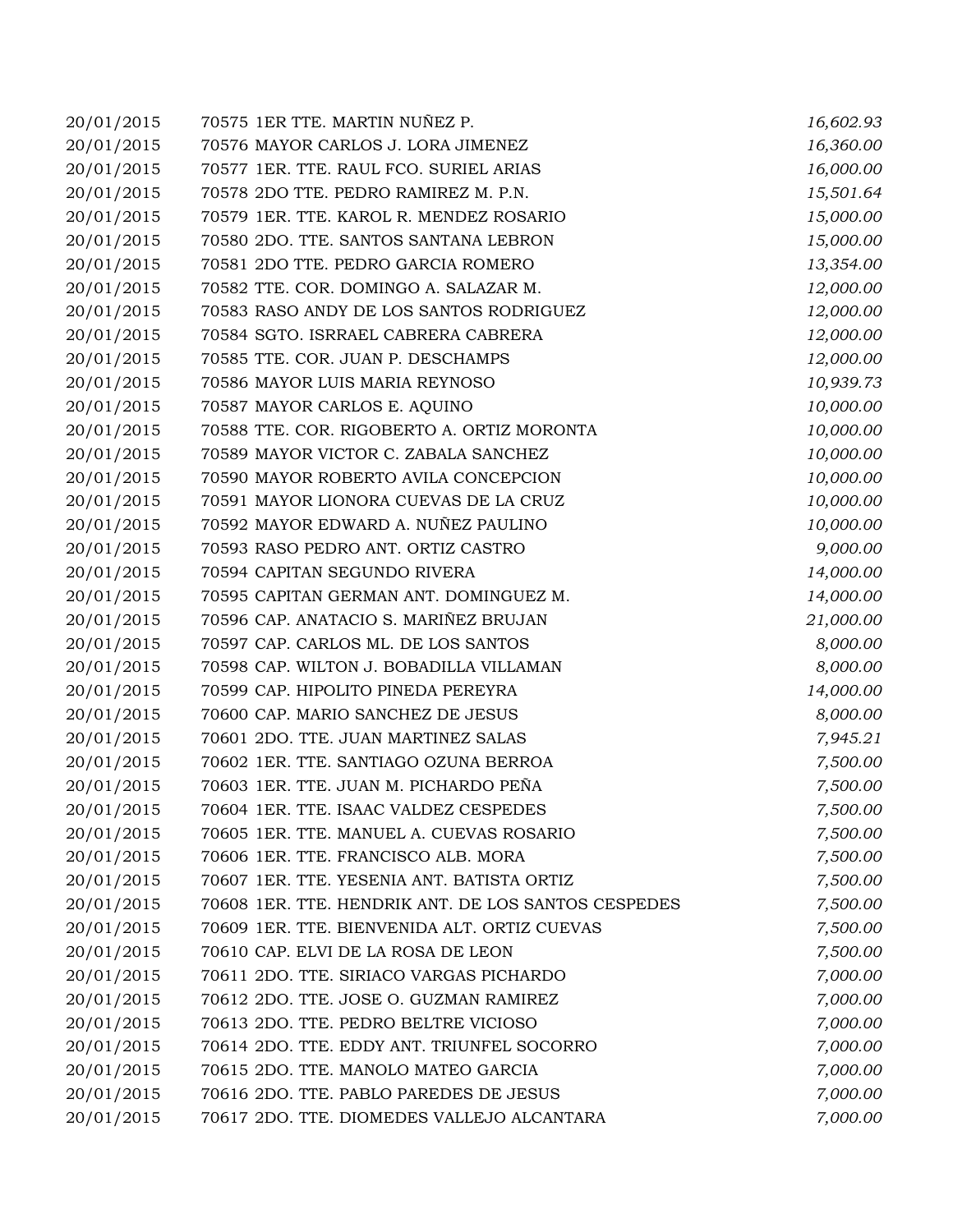| 20/01/2015 | 70618 TTE. DE CORBETA DENNY ANT ANTIGUA PEÑA   | 7,000.00  |
|------------|------------------------------------------------|-----------|
| 20/01/2015 | 70619 2DO. TTE. NELSON SANTANA BAUTISTA        | 7,000.00  |
| 20/01/2015 | 70620 2DO. TTE. ELADIO SANCHEZ PANIAGUA        | 7,000.00  |
| 20/01/2015 | 70621 2DO. TTE. DIONICIO DE LA ROSA CASILLA    | 7,000.00  |
| 20/01/2015 | 70622 SGTO. MR. ANGEL DE JESUS TORIBIO         | 6,500.00  |
| 20/01/2015 | 70623 SGTO. MR. LUIS ANT. REYES CUEVAS         | 6,500.00  |
| 20/01/2015 | 70624 SGTO. MR. ELIZABETH GERMOSEN REYES       | 6,500.00  |
| 20/01/2015 | 70625 SGTO. MR. YUNIOR D'OLEO MONTERO          | 11,000.00 |
| 20/01/2015 | 70626 SGTO. MR. INOCENCIO MOJICA JIMENEZ       | 11,000.00 |
| 20/01/2015 | 70627 1ER. TTE. LEOPOLDINA C. ESCOTTO SILVERIO | 6,500.00  |
| 20/01/2015 | 70628 SGTO. MR. PORFIRIO DE LOS SANTOS ROSARIO | 6,500.00  |
| 20/01/2015 | 70629 SGTO. SIMON DE LA ROSA ARCANGEL          | 6,000.00  |
| 20/01/2015 | 70630 SGTO. VENTURA ADON MAMBRU                | 6,000.00  |
| 20/01/2015 | 70631 SGTO. HUGO MADE MORA                     | 4,622.22  |
| 20/01/2015 | 70632 SGTO. CRISELVA GARCIA VALDEZ             | 6,000.00  |
| 20/01/2015 | 70633 SGTO. HERINELDO VASQUEZ                  | 6,000.00  |
| 20/01/2015 | 70634 SGTO. PEDRO J. MARTINEZ ENCARNACION      | 6,000.00  |
| 20/01/2015 | 70635 SGTO. JEOVANNY H. PEÑA ORTIZ             | 6,000.00  |
| 20/01/2015 | 70636 SGTO. NILSON M. CUEVAS CAPELLAN          | 6,000.00  |
| 20/01/2015 | 70637 SGTO. PLINIO ALB. TORRES ZABALA          | 6,000.00  |
| 20/01/2015 | 70638 1ER. TTE. EDUARD FCO. GUABA PEREZ        | 6,000.00  |
| 20/01/2015 | 70639 SGTO. ROBERTO PEREZ VASQUEZ              | 6,000.00  |
| 20/01/2015 | 70640 SGTO. SERGIO H. NIN ABAD                 | 6,000.00  |
| 20/01/2015 | 70641 SGTO. DIACONA LORENZO GARCIA             | 6,000.00  |
| 20/01/2015 | 70642 CABO DANIEL BELTRE                       | 5,000.00  |
| 20/01/2015 | 70643 RASO ELIANA E. SENCION PEREZ             | 5,000.00  |
| 20/01/2015 | 70644 CABO NELFRAN D. BAUTISTA FELIX           | 5,000.00  |
| 20/01/2015 | 70645 RASO HECTOR Y. GUERRERO RODRIGUEZ        | 5,000.00  |
| 20/01/2015 | 70646 CABO BECKERT ANT. WES RINCON             | 5,000.00  |
| 20/01/2015 | 70647 CABO EDGAR PINEDA ROSSO                  | 5,000.00  |
| 20/01/2015 | 70648 RASO DIANA K. PERDOMO DE LA CRUZ         | 5,000.00  |
| 20/01/2015 | 70649 RASO MARCIA MONTERO MONTERO              | 5,000.00  |
| 20/01/2015 | 70650 RASO DEYVI RAMIREZ                       | 5,000.00  |
| 20/01/2015 | 70651 RASO LOREINY PIÑA SANCHEZ                | 5,000.00  |
| 20/01/2015 | 70652 RASO BILL OTAÑEZ CAYETANO                | 5,000.00  |
| 20/01/2015 | 70653 RASO MARITZA SILFA FAÑA                  | 5,000.00  |
| 20/01/2015 | 70654 CABO FERNANDO S. VALDEZ BERAS            | 5,000.00  |
| 20/01/2015 | 70655 CABO EDGAR ANT. RODRIGUEZ VEGA           | 5,000.00  |
| 20/01/2015 | 70656 CABO ANGELA MA. QUEZADA VASQUEZ          | 5,000.00  |
| 20/01/2015 | 70657 CABO JOSE R. UREÑA TAVERAS               | 5,000.00  |
| 20/01/2015 | 70658 RASO PEDRO L. CAMPAÑA VALDEZ             | 5,000.00  |
| 20/01/2015 | 70659 CABO AIDY M. GIL                         | 5,000.00  |
| 20/01/2015 | 70660 CABO ANTONIO MEDINA MEDINA               | 5,000.00  |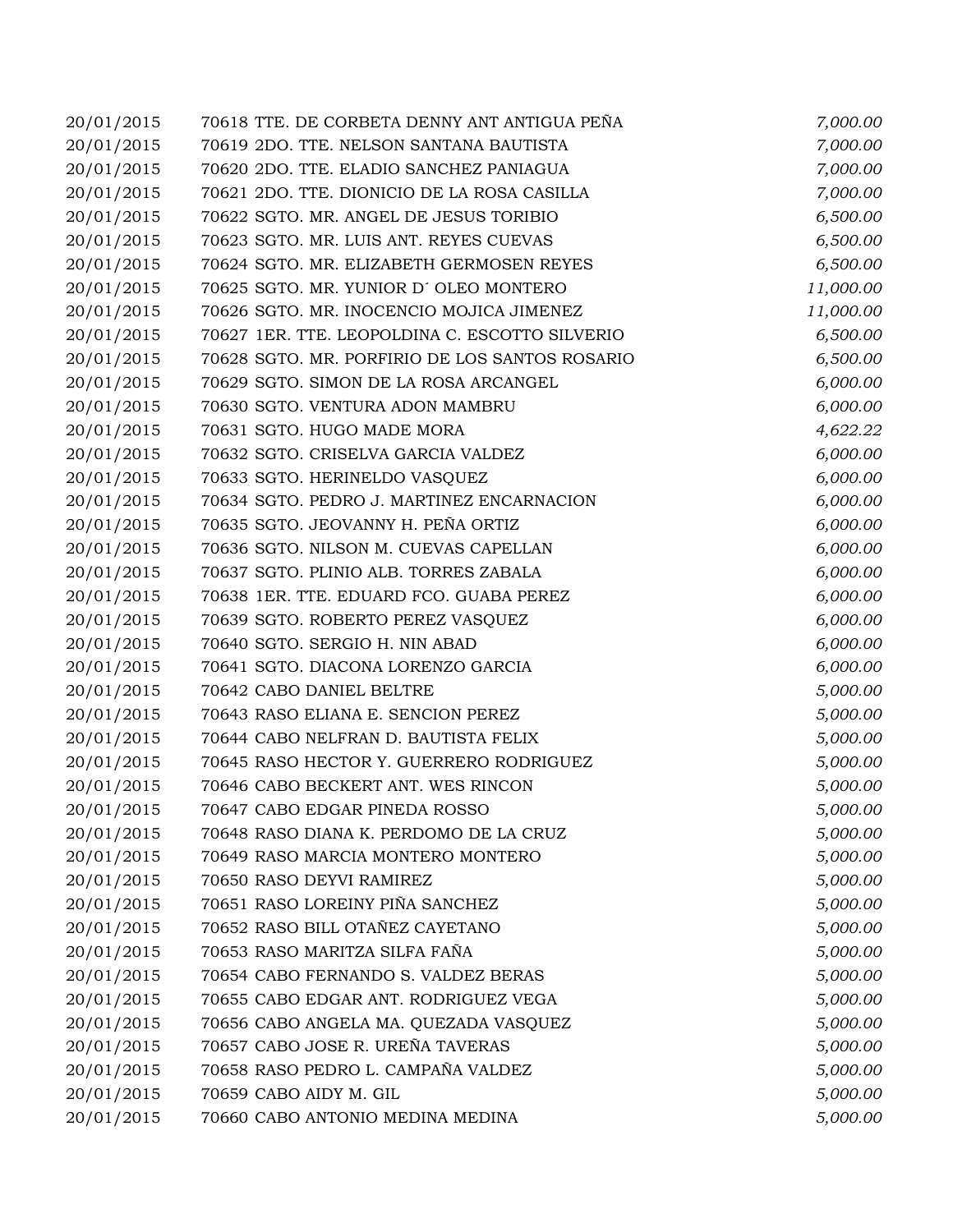| 20/01/2015 | 70661 CABO WILLIAM HERNANDEZ ROSARIO          | 8,000.00  |
|------------|-----------------------------------------------|-----------|
| 20/01/2015 | 70662 SGTO. MIGUEL A. SAVIÑON DELGADO         | 5,000.00  |
| 20/01/2015 | 70663 CABO YOHANYS MA. ALVAREZ JIMENEZ        | 5,000.00  |
| 20/01/2015 | 70664 RASO RICHARDSON OGANDO MELO             | 5,000.00  |
| 20/01/2015 | 70665 SGTO. MR. SANDY M. PUENTE DE LOS SANTOS | 16,000.00 |
| 20/01/2015 | 70666 MAYOR RAUL TAVERAS D.                   | 18,000.00 |
| 20/01/2015 | 70667 RASO NATANEL BELEN HERNANDEZ            | 8,739.50  |
| 20/01/2015 | 70668 1ER. TTE. FERNANDO GOMEZ MENDEZ         | 13,000.00 |
| 20/01/2015 | 70669 2DO. TTE. JOSE G. MARIÑEZ TURBI         | 12,000.00 |
| 20/01/2015 | 70670 2DO.TTE. ESTEBAN ADON HERNANDEZ         | 12,000.00 |
| 20/01/2015 | 70671 2DO. TTE. YOHANIS GONZALEZ ALVAREZ      | 12,000.00 |
| 20/01/2015 | 70672 SGTO. MR. EDUARDITO ARIAS MATEO         | 11,000.00 |
| 20/01/2015 | 70673 SGTO. MR. WILSON NUÑEZ TOLENTINO        | 11,000.00 |
| 20/01/2015 | 70674 SGTO. AMAURYS GOMEZ SIMON               | 10,000.00 |
| 20/01/2015 | 70675 SGTO. FELIX B. MESA ARISMENDY           | 10,000.00 |
| 20/01/2015 | 70676 SGTO. RAUL GARCIA HENRIQUEZ             | 10,000.00 |
| 20/01/2015 | 70677 SGTO. FELIX R. CABRERA MENDEZ           | 10,000.00 |
| 20/01/2015 | 70678 SGTO. MIGUEL E. CASANOVA ENCARNACION    | 11,458.33 |
| 20/01/2015 | 70679 CABO ANGEL A. ARRIAGA RODRIGUEZ         | 8,000.00  |
| 20/01/2015 | 70680 RASO MARKIN SANCHEZ SUERO               | 8,000.00  |
| 20/01/2015 | 70681 MAYOR RAFAEL ESPINOSA F.                | 18,000.00 |
| 20/01/2015 | 70682 2DO. TTE. JUAN A. MERCEDES VASQUEZ      | 18,000.00 |
| 20/01/2015 | 70683 1ER. TTE. VICTOR ML. PEREZ JIMENEZ      | 17,000.00 |
| 20/01/2015 | 70684 1ER. TTE. GARY A. MEDRANO SOTO          | 17,000.00 |
| 20/01/2015 | 70685 SGTO. MR. YSIDRO ML. RODRIGUEZ ROJAS    | 16,000.00 |
| 20/01/2015 | 70686 SGTO. GERFIS ROA DE LA ROSA             | 16,000.00 |
| 20/01/2015 | 70687 CABO ANDRES A. MERCEDES MORILLO         | 16,000.00 |
| 20/01/2015 | 70688 SGTO. PEDRO ANT. SERRANO DILONE         | 15,000.00 |
| 20/01/2015 | 70689 RASO JUNIOR A. VALENTIN PUENTE          | 15,000.00 |
| 20/01/2015 | 70690 SGTO. JOSE L. MARIA                     | 15,000.00 |
| 20/01/2015 | 70691 SGTO. ISMAEL ZAYAS SANCHEZ              | 12,000.00 |
| 20/01/2015 | 70692 SGTO. RAMON ANT. ROSARIO PEÑA           | 12,000.00 |
| 20/01/2015 | 70693 CABO YSAURI GOMEZ MENDEZ                | 11,000.00 |
| 20/01/2015 | 70694 SGTO. AVELITO MORILLO SANCHEZ           | 10,400.00 |
| 20/01/2015 | 70695 SGTO. REYES ARIAS                       | 10,196.33 |
| 20/01/2015 | 70696 MAYOR DANIEL G. REYES REINOSO           | 18,000.00 |
| 20/01/2015 | 70697 CABO HILARIO SEVERINO PASCUAL           | 9,000.00  |
| 20/01/2015 | 70698 CABO SANTO A. BRUJAN AQUINO             | 8,739.81  |
| 20/01/2015 | 70699 CABO ELPIDIO DIAZ BRUJAN                | 8,739.73  |
| 20/01/2015 | 70700 CAP. VIRGILIO DE J. SARMIENTO           | 14,000.00 |
| 20/01/2015 | 70701 CAP. EDWARD A. CASTILLO RODRIGUEZ       | 14,000.00 |
| 20/01/2015 | 70702 CABO ENRIQUE RESTITUYO                  | 7,945.00  |
| 20/01/2015 | 70703 1ER. TTE. OFELIO SUAREZ HERNANDEZ       | 13,000.00 |
|            |                                               |           |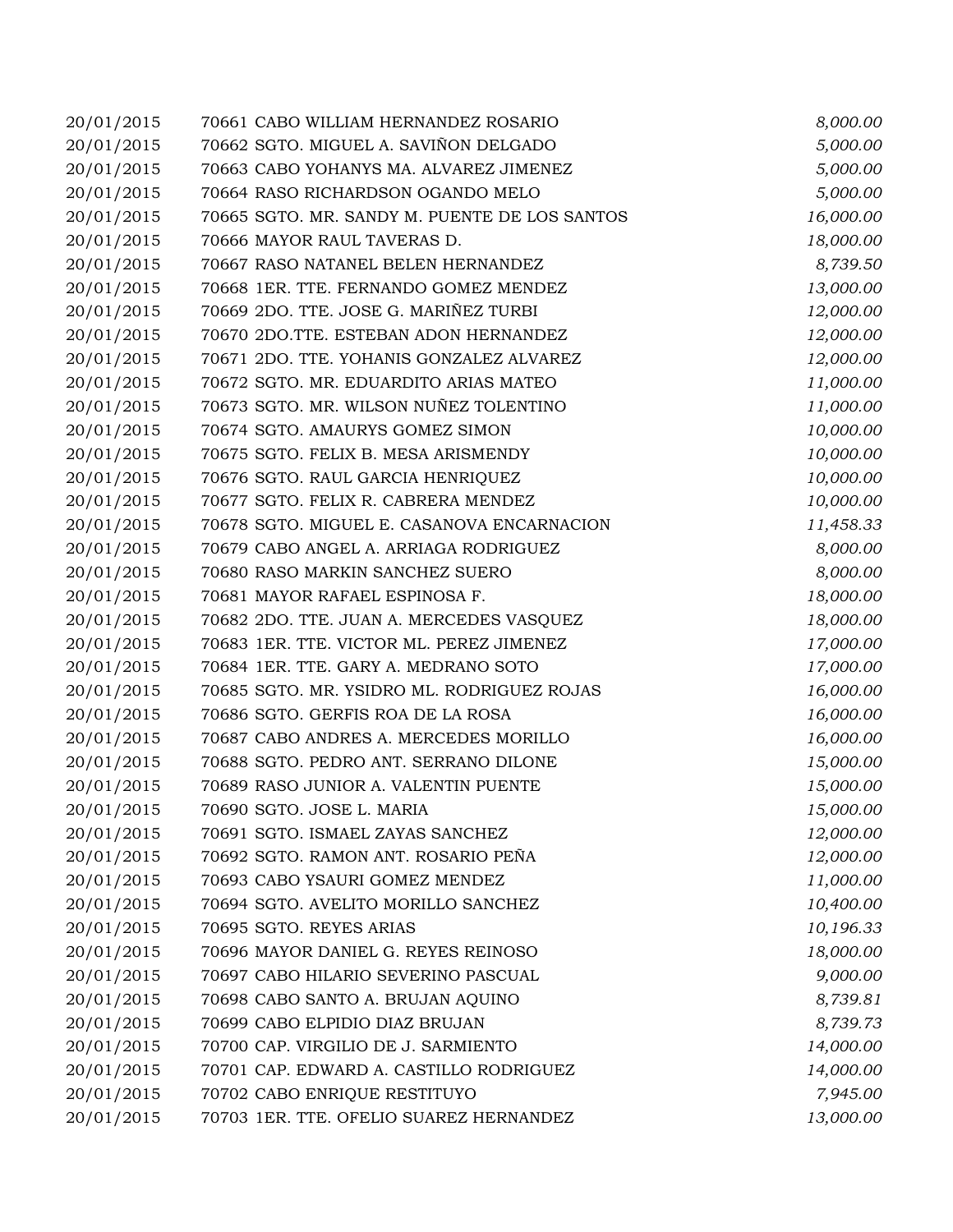| 20/01/2015 | 70704 1ER. TTE. MARIO L. CASTRO RINCON          | 13,000.00 |
|------------|-------------------------------------------------|-----------|
| 20/01/2015 | 70705 SGTO. MR. VICTOR DE JS. BASILIO GARCIA    | 11,000.00 |
| 20/01/2015 | 70706 SGTO. MR. KELVIN W. ALMONTE MERCEDES      | 11,000.00 |
| 20/01/2015 | 70707 SGTO. DIONY GARCIA SUERO                  | 10,000.00 |
| 20/01/2015 | 70708 SGTO. JUAN C. HEREDIA DE LOS SANTOS       | 10,000.00 |
| 20/01/2015 | 70709 SGTO. MR. ADOLFO A. GOMEZ MIESES          | 9,000.00  |
| 20/01/2015 | 70710 RASO JUAN C. PERALTA                      | 8,000.00  |
| 20/01/2015 | 70711 RASO FELIX J. PEGUERO DISLA               | 8,000.00  |
| 20/01/2015 | 70712 CABO JANEIRO MATOS CUEVAS                 | 8,000.00  |
| 20/01/2015 | 70713 RASO HANSEL DE LOS SANTOS RODRIGUEZ       | 8,000.00  |
| 20/01/2015 | 70714 SGTO. JUAN DE LA PAZ                      | 7,200.00  |
| 20/01/2015 | 70715 SGTO. MR. JICLIES A. RONDON PERALTA       | 8,200.00  |
| 20/01/2015 | 70716 CABO SUJENLI Y. HEREDIA DE LOS SANTOS     | 5,200.00  |
| 20/01/2015 | 70717 2DO. TTE. DANIEL PEREZ F.                 | 6,000.00  |
| 20/01/2015 | 70718 SGTO. VICTOR M. ESPIRITU SORIANO          | 7,200.00  |
| 20/01/2015 | 70719 CABO STALIN J. ANDUJAR DIAZ               | 5,200.00  |
| 20/01/2015 | 70720 RASO HERIBERTO A. ALVAREZ MONTAS          | 5,200.00  |
| 20/01/2015 | 70721 SGTO. MR. CARLOS Y. DE OLEO MATEO         | 8,200.00  |
| 20/01/2015 | 70722 SGTO. MR. ORLANDO DUVAL MELENDEZ          | 8,200.00  |
| 20/01/2015 | 70723 SGTO. MR. WILSON VALDEZ RAMIREZ           | 8,200.00  |
| 20/01/2015 | 70724 SGTO. RAMON D. SANCHEZ HERNANDEZ          | 7,200.00  |
| 20/01/2015 | 70725 STGO. FRISSO WILSON JOSEPH                | 7,200.00  |
| 20/01/2015 | 70726 RASO ANGEL R. ARROYO RIVAS                | 5,200.00  |
| 20/01/2015 | 70727 TTE. COR. MANUEL R. ROJAS POLANCO         | 15,600.00 |
| 20/01/2015 | 70728 TTE. COR. AGUSTIN GIL GIL                 | 12,000.00 |
| 20/01/2015 | 70729 MAYOR HENRY A. MEDRANO                    | 10,000.00 |
| 20/01/2015 | 70730 CAPITAN MARINO ANT. ROMERO DE DIOS        | 7,000.00  |
| 20/01/2015 | 70731 CAPITAN ENRIQUE OLIVERO PEREZ             | 7,000.00  |
| 20/01/2015 | 70732 CAP. MARINO RODRIGUEZ MARIÑEZ             | 7,000.00  |
| 20/01/2015 | 70733 1ER. TTE. CARLOS JIMENEZ DIAZ             | 6,500.00  |
| 20/01/2015 | 70734 1ER. TTE. RAFAEL RONDON CUESTA            | 6,500.00  |
| 20/01/2015 | 70735 1ER. TTE. ALEJANDRINA FORTUNA ROA         | 6,500.00  |
| 20/01/2015 | 70736 1ER. TTE. DENNY ALT. NOVAS MEDRANO        | 6,500.00  |
| 20/01/2015 | 70737 1RE. TTE. PREVISTILIO LUGO RAMIREZ        | 6,500.00  |
| 20/01/2015 | 70738 1ER. TTE. MIGUEL ANT. ECHAVARRIA BAUTISTA | 6,500.00  |
| 20/01/2015 | 70739 1ER. TTE. REYNA I. CARABALLO MENDEZ       | 6,500.00  |
| 20/01/2015 | 70740 2DO. TTE. CESAR MONTERO DE LOS SANTOS     | 4,604.17  |
| 20/01/2015 | 70741 2DO. TTE. ALFREDO ACOSTA DE OLEO          | 6,000.00  |
| 20/01/2015 | 70742 2DO. TTE. ANA Y. BURGOS DURAN             | 6,000.00  |
| 20/01/2015 | 70743 2DO. TTE. ALEJANDRO E. MENDEZ VENTURA     | 6,000.00  |
| 20/01/2015 | 70744 2DO. TTE. TORIBIO J. FELIZ DIAZ           | 6,000.00  |
| 20/01/2015 | 70745 2DO. TTE. NEURY MERCEDES TAVAREZ          | 6,000.00  |
| 20/01/2015 | 70746 2DO. TTE. HAMLET JAQUEZ JIMENEZ           | 6,000.00  |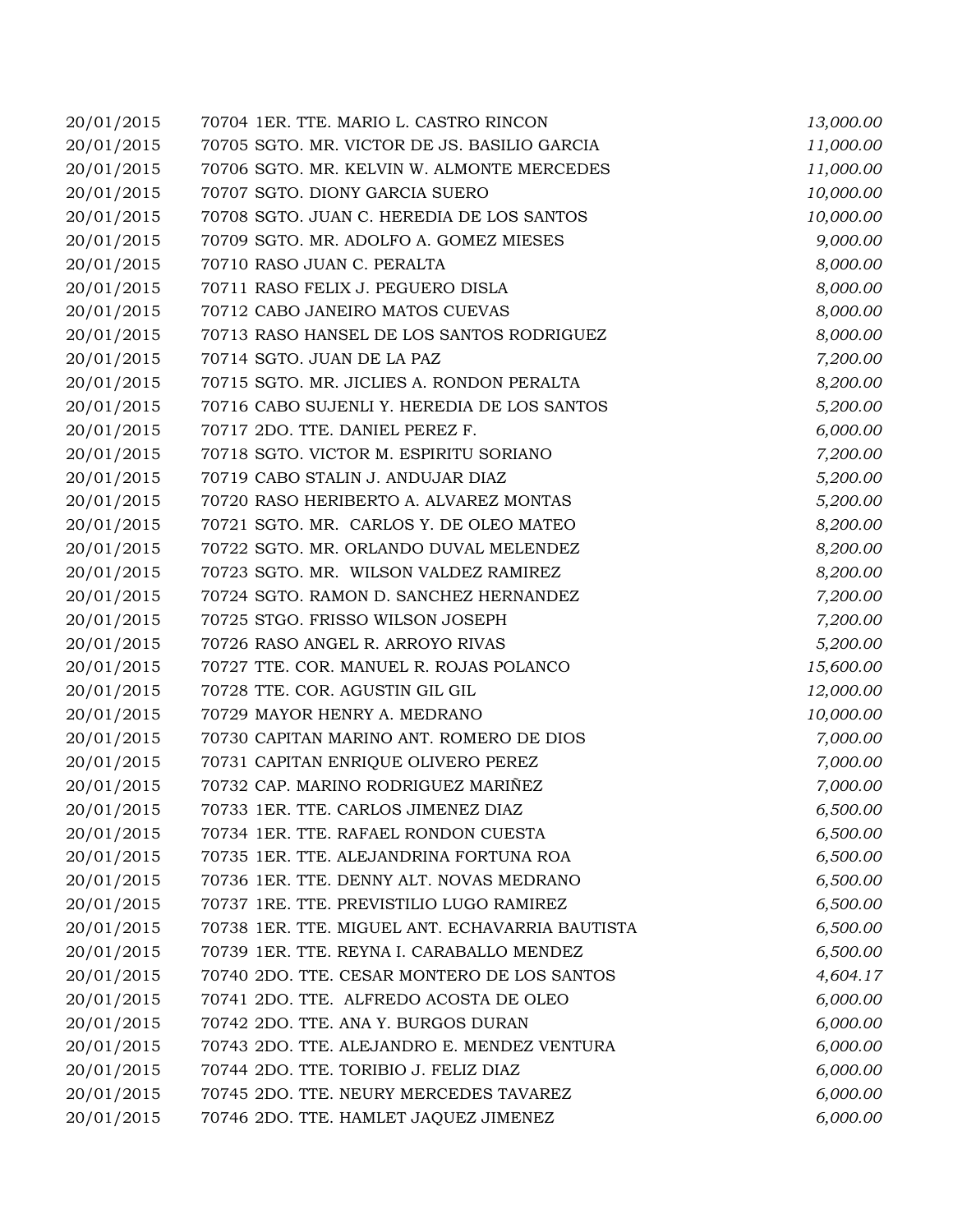| 20/01/2015 | 70747 2DO. TTE. ALBERTO REYES SENA               | 6,000.00  |
|------------|--------------------------------------------------|-----------|
| 20/01/2015 | 70748 2DO. TTE. RUMARDO PEREZ DE OLEO            | 6,000.00  |
| 20/01/2015 | 70749 2DO. TTE. ROBERT RINCON SALAS              | 6,000.00  |
| 20/01/2015 | 70750 2DO. TTE. MANUEL DE JS. ENCARNACION MONTAS | 6,000.00  |
| 20/01/2015 | 70751 2DO. TTE. MAXIMO PEÑA VALDEZ               | 6,000.00  |
| 20/01/2015 | 70752 2DO. TTE. MAXIMO FORTUNA DE LA CRUZ        | 6,000.00  |
| 20/01/2015 | 70753 2DO. TTE. JHONNY CADENA CORPORAN           | 6,000.00  |
| 20/01/2015 | 70754 SGTO. MR. PEDRO G. MINIER M.               | 5,500.00  |
| 20/01/2015 | 70755 SGTO. MR. GERSON ANTONIO ESCAÑO V.         | 5,500.00  |
| 20/01/2015 | 70756 SGTO. MR. JOSE R. NUÑEZ RODRIGUEZ          | 5,500.00  |
| 20/01/2015 | 70757 SGTO. MR. REYNALDO E. PEREZ CABRERA        | 5,500.00  |
| 20/01/2015 | 70758 SGTO. MR. YSIDRO MOTA ESPINO               | 5,500.00  |
| 20/01/2015 | 70759 SGTO. MR. EZEQUIEL LARA                    | 5,500.00  |
| 20/01/2015 | 70760 1ER. TTE. SICTO HEREDIA                    | 17,416.67 |
| 20/01/2015 | 70761 SGTO. AQUILES MARTE SUERO                  | 5,000.00  |
| 20/01/2015 | 70762 SGTO. ALEXANDER BELLO DE LEON              | 5,000.00  |
| 20/01/2015 | 70763 SGTO. WILMAN PEÑA MENDEZ                   | 5,000.00  |
| 20/01/2015 | 70764 SGTO. MARINO DE LA CRUZ GALVEZ             | 5,000.00  |
| 20/01/2015 | 70765 SGTO. ALTAGRACIA ACOSTA ACOSTA             | 5,000.00  |
| 20/01/2015 | 70766 SGTO. DOMINGO DE S. HERRAND ESPINOSA       | 5,000.00  |
| 20/01/2015 | 70767 SGTO. ROSENDO LIRANZO LORENZO              | 5,000.00  |
| 20/01/2015 | 70768 SGTO. RHADAMES CIPRIAN ESCALANTE           | 5,000.00  |
| 20/01/2015 | 70769 SGTO. LUIS ALB. DECENA FIGUEREO            | 5,000.00  |
| 20/01/2015 | 70770 SGTO. DANIEL TEJEDA MARTINEZ               | 5,000.00  |
| 20/01/2015 | 70771 SGTO. ROLANDO E. ENCARNACION ENCARNACION   | 5,000.00  |
| 20/01/2015 | 70772 SGTO. WILLIAM BAEZ TAVAREZ                 | 5,000.00  |
| 20/01/2015 | 70773 CABO FRENCIS ANT. LEBRON VICENTE           | 4,000.00  |
| 20/01/2015 | 70774 CABO JACQUELINE ADAMES LEBRON              | 4,000.00  |
| 20/01/2015 | 70775 CABO YESENIA Y. RAMIREZ RODRIGUEZ          | 4,000.00  |
| 20/01/2015 | 70776 RASO LEUDIS J. CRUZ DECENA                 | 4,000.00  |
| 20/01/2015 | 70777 CABO RAFAEL GENAO MEDRANO                  | 4,000.00  |
| 20/01/2015 | 70778 RASO RICHARD R. JACINTO MONTERO            | 4,000.00  |
| 20/01/2015 | 70779 RASO KEYDI PEREZ                           | 4,000.00  |
| 20/01/2015 | 70780 CABO FRANCISCO ALB. HERRAND BERIGUETE      | 4,000.00  |
| 20/01/2015 | 70781 CABO WENDY G. REYES CEPEDA                 | 4,000.00  |
| 20/01/2015 | 70782 CABO YEFRI R. MERCADO QUEZADA              | 4,000.00  |
| 20/01/2015 | 70783 RASO GUSTAVO A. FELIZ FLORIAN              | 4,000.00  |
| 20/01/2015 | 70784 RASO JEFFERSON PRENSA CALDERON             | 4,000.00  |
| 20/01/2015 | 70785 CABO WILLIAM M. MENDEZ FERNANDEZ           | 4,000.00  |
| 20/01/2015 | 70786 RASO MANUEL DE JS. MORA MATEO              | 4,000.00  |
| 20/01/2015 | 70787 RASO ROANGEL FCO. FRIAS ROJAS              | 4,000.00  |
| 20/01/2015 | 70788 CABO EDELSON Y. CALDERON PEREZ             | 4,000.00  |
| 20/01/2015 | 70789 RASO HONARKIN DE LOS SANTOS RODRIGUEZ      | 5,200.00  |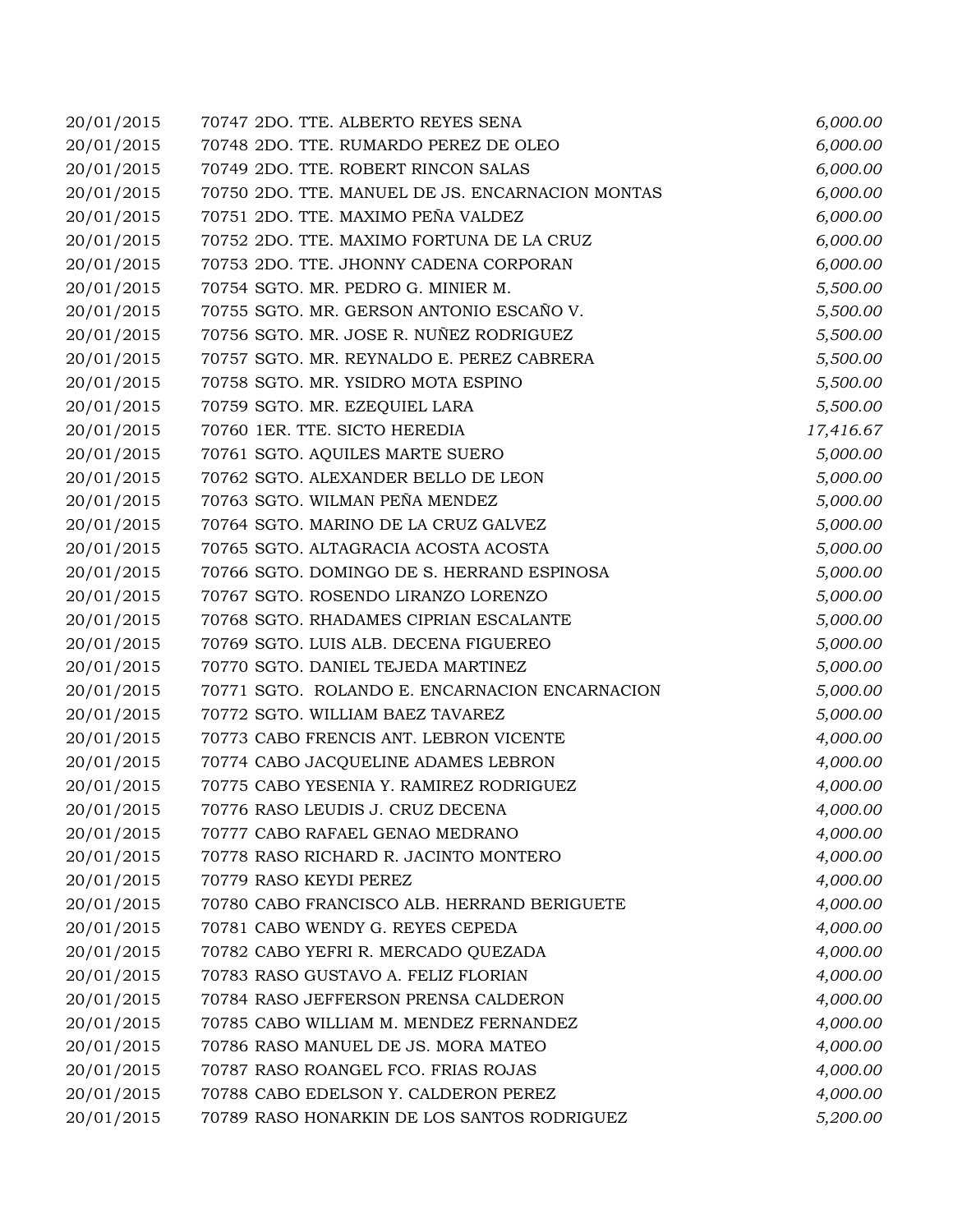| 20/01/2015 | 70790 2DO. TTE. SENCION ROMERO BRUJAN                | 9,200.00  |
|------------|------------------------------------------------------|-----------|
| 20/01/2015 | 70791 RASO JOSE ANT. MATEO MARTINEZ                  | 4,000.00  |
| 20/01/2015 | 70792 RASO ANDDY SUAREZ BENITEZ                      | 4,000.00  |
| 20/01/2015 | 70793 SGTO. MR. LUCAS NUÑEZ                          | 8,200.00  |
| 20/01/2015 | 70794 CABO DELVIN B. CACERES CACERES                 | 5,200.00  |
| 20/01/2015 | 70795 CABO JUAN PEÑA RAMIREZ                         | 4,000.00  |
| 20/01/2015 | 70796 SGTO. NATHANAEL FELIZ LOPEZ                    | 7,200.00  |
| 20/01/2015 | 70797 SGTO. MR. CRISTIAN ML. CAMPUSANO DE LOS SANTOS | 5,200.00  |
| 20/01/2015 | 70798 1ER. TTE. MECO FIGUEREO MATEO                  | 6,500.00  |
| 20/01/2015 | 70799 1ER TTE. HAIROL LUCIANO MONTERO                | 6,500.00  |
| 20/01/2015 | 70800 2DO. TTE. RAMON ELIAS RAMIREZ PEÑA             | 6,000.00  |
| 20/01/2015 | 70801 2DO. TTE. CARLOS ANT. TRINIDAD MARINE          | 6,000.00  |
| 20/01/2015 | 70802 2DO. TTE. ADRIANO ENCARNACION ESCOTO           | 6,000.00  |
| 20/01/2015 | 70803 SGTO. MR. ROLANDO DE LA CRUZ DE LA CRUZ        | 5,500.00  |
| 20/01/2015 | 70804 SGTO. MR. DESIDERIO POLANCO BRITO              | 5,500.00  |
| 20/01/2015 | 70805 SGTO. MR. MARIA TERRERO PEREZ                  | 5,500.00  |
| 20/01/2015 | 70806 SGTO. YAQUIRA S. NIN LAHOZ                     | 5,000.00  |
| 20/01/2015 | 70807 RASO LUIS ML. DIAZ BEATO                       | 4,000.00  |
| 20/01/2015 | 70808 RASO MARIDALIA DECENA FIGUEREO                 | 4,000.00  |
| 20/01/2015 | 70809 CABO MIGUEL NOVAS FLORIAN                      | 4,000.00  |
| 20/01/2015 | 70810 RASO TOMAS MARTINEZ                            | 4,000.00  |
| 20/01/2015 | 70811 SGTO.M. MARCOS CUEVAS RUIZ                     | 8,200.00  |
| 20/01/2015 | 70812 SGTO. TONY S. MONTERO FERRERAS                 | 5,000.00  |
| 20/01/2015 | 70813 RASO MARCO A. BATISTA RUIZ                     | 5,200.00  |
| 20/01/2015 | 70814 CABO RAQUEL MEJIA HERNANDEZ                    | 5,200.00  |
| 20/01/2015 | 70815 RASO LEON R. HERRERA GIL                       | 5,200.00  |
| 20/01/2015 | 70816 RASO JOSE ALB. POLANCO VILLA                   | 4,000.00  |
| 20/01/2015 | 70817 ASIMILADO VLADIMIR DE JESUS DILONE             | 5,200.00  |
| 20/01/2015 | 70818 RASO JUAN C. CRUZ VASQUEZ                      | 6,000.00  |
| 20/01/2015 | 70819 COR. FELIX ML. ANTIGUA GERMAN                  | 50,000.00 |
| 20/01/2015 | 70820 MAYOR MANUEL DE JESUS DECENA                   | 10,060.00 |
| 20/01/2015 | 70821 1ER. TTE. ALCADIO HERRERA DE LA CRUZ           | 11,000.00 |
| 20/01/2015 | 70822 1ER. TTE. EURIS H. RAMIREZ                     | 6,500.00  |
| 20/01/2015 | 70823 CAP. JUAN CONTRERAS                            | 6,500.00  |
| 20/01/2015 | 70824 2DO. TTE. BERNARDO QUEZADA PERALTA             | 5,500.00  |
| 20/01/2015 | 70825 SGTO. FRANK A. MORETA CASTILLO                 | 8,000.00  |
| 20/01/2015 | 70826 SGTO. LUIS M. DE LA ROSA DE LA ROSA            | 5,000.00  |
| 20/01/2015 | 70827 CABO ANYELO MORENO GARCIA                      | 4,000.00  |
| 20/01/2015 | 70828 CABO ELISON PEREZ RAMIREZ                      | 4,000.00  |
| 20/01/2015 | 70829 MRO. JOSE ANT. MERCEDES BELLO                  | 4,000.00  |
| 20/01/2015 | 70830 MARINERO CRISTIAN GUZMAN                       | 4,000.00  |
| 20/01/2015 | 70831 CABO RADHAIRSA GUZMAN DE LA CRUZ               | 4,000.00  |
| 20/01/2015 | 70832 CABO FREDDY PEREZ OTAÑO                        | 6,000.00  |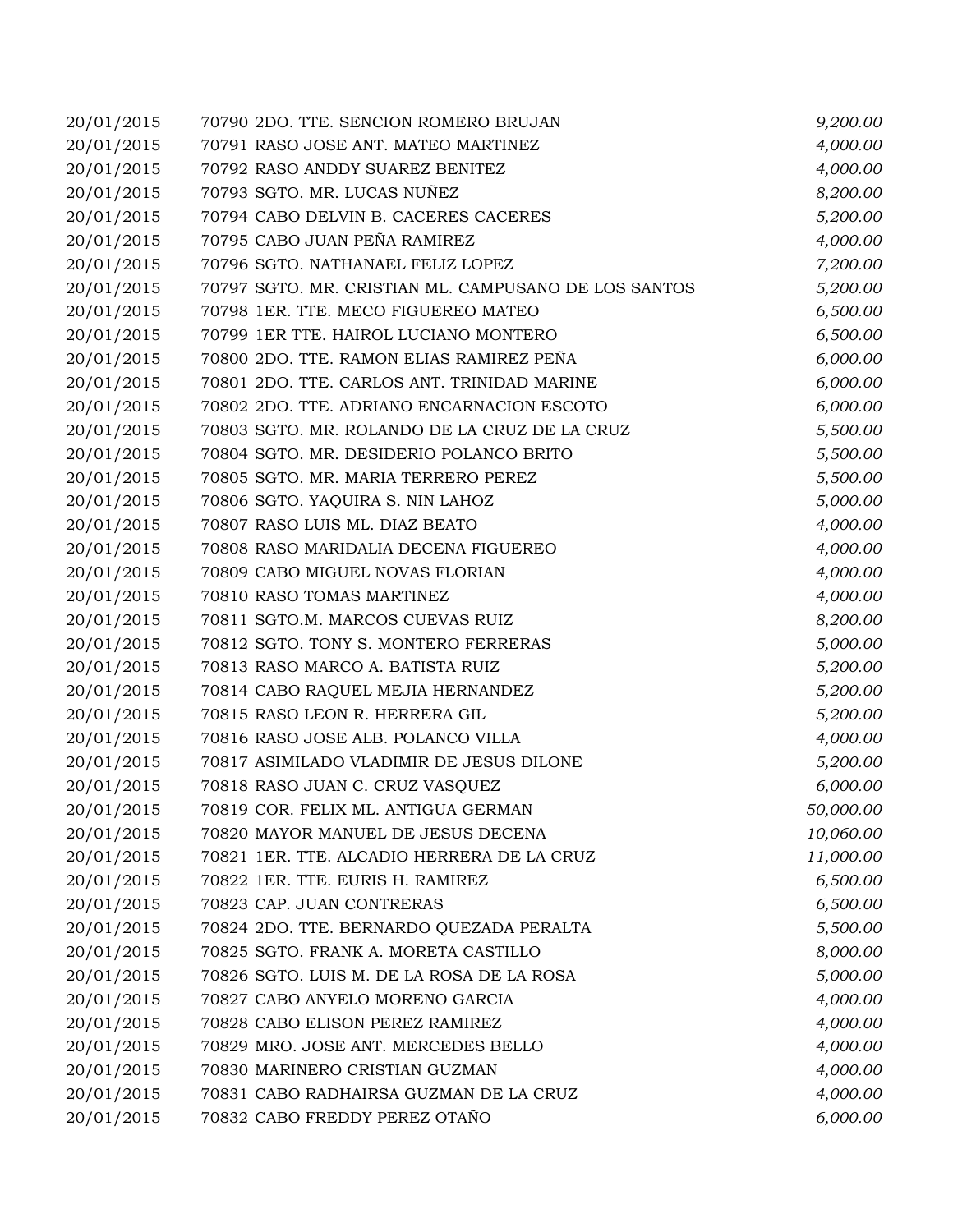| 20/01/2015 | 70833 RASO JUAN C. ANTIGUA ACOSTA             | 6,000.00  |
|------------|-----------------------------------------------|-----------|
| 20/01/2015 | 70834 RASO ANGEL A. RODRIGUEZ                 | 6,000.00  |
| 20/01/2015 | 70835 RASO DENNY D. ORTEGA DE LA CRUZ         | 4,000.00  |
| 20/01/2015 | 70836 SGTO. MR. RAFAEL JAQUEZ RAFAEL          | 5,200.00  |
| 20/01/2015 | 70837 CAP. FELIX BRITO HERNANDEZ              | 7,000.00  |
| 20/01/2015 | 70838 2DO. TTE. JULIO PEREZ CARRASCO          | 6,000.00  |
| 20/01/2015 | 70839 SGTO. RAMON E. DEL ORBE GUILLEN         | 5,000.00  |
| 20/01/2015 | 70840 RASO JACQUELINE MERCEDES MARTINEZ       | 4,000.00  |
| 20/01/2015 | 70841 RASO PABEL HERNANDEZ ZABALA             | 4,000.00  |
| 20/01/2015 | 70842 2DO. TTE. MILCIADES I. CASTILLO REYES   | 15,351.54 |
| 20/01/2015 | 70843 SGTO. JULIO C. CRUZ MORILLO             | 6,000.00  |
| 20/01/2015 | 70844 SGTO. JUAN C. ANGELES MARTE             | 8,000.00  |
| 20/01/2015 | 70845 CABO MOISES CONTRERAS PAULINO           | 6,000.00  |
| 20/01/2015 | 70846 SGTO. MR. JAINER CUEVAS FERRERAS        | 8,200.00  |
| 20/01/2015 | 70847 MAYOR TEODORO VALDEZ PEREZ              | 9,000.00  |
| 20/01/2015 | 70848 2DO TTE. CIPRIAN ROSARIO SUERO          | 6,000.00  |
| 20/01/2015 | 70849 SGTO. MR. JOSE J. ENCARNACION MONTERO   | 8,200.00  |
| 20/01/2015 | 70850 SGTO. FREDDY A. REYES CAMPUSANO         | 5,000.00  |
| 20/01/2015 | 70851 SGTO. MR. CANDIDA R. AGUERO ENCARNACION | 5,500.00  |
| 20/01/2015 | 70852 SGTO. GUARINA DEL P. PEREZ RODRIGUEZ    | 5,000.00  |
| 20/01/2015 | 70853 CABO MERQUIADES LORENZO GONZALEZ        | 4,000.00  |
| 20/01/2015 | 70854 2DO. TTE CONCEPCION DEL C MENDOZA JORGE | 6,000.00  |
| 20/01/2015 | 70855 MARINERO HENRY VALERA GARCIA            | 4,000.00  |
| 20/01/2015 | 70856 SGTO. FELIX MUESES MARTINEZ             | 7,200.00  |
| 20/01/2015 | 70857 SGTO. MR. IVAN J. AMPARO                | 12,000.00 |
| 20/01/2015 | 70858 1ER. TTE. MAXIMO DIAZ V.                | 11,000.00 |
| 20/01/2015 | 70859 SGTO. LEON F. COLOMBO CASTILLO          | 8,000.00  |
| 20/01/2015 | 70860 1ER. TTE. TOMAS MONTERO M.              | 6,500.00  |
| 20/01/2015 | 70861 2DO. TTE. JOSE O. MENDOZA DE LA CRUZ    | 6,000.00  |
| 20/01/2015 | 70862 2DO. TTE. ANGEL HERNANDEZ               | 6,000.00  |
| 20/01/2015 | 70863 SGTO. SIXTA SANCHEZ SANTOS              | 5,000.00  |
| 20/01/2015 | 70864 RASO BIENVENIDO CABRERA NOVAS           | 4,000.00  |
| 20/01/2015 | 70865 1ER. TTE. PEDRO CONTRERAS ALCANTARA     | 6,500.00  |
| 20/01/2015 | 70866 SGTO. MR. WENDY D. TEJEDA TORRES        | 5,500.00  |
| 20/01/2015 | 70867 RASO LEONELA PEÑA VENTURA               | 4,000.00  |
| 20/01/2015 | 70868 TTE. DE FRAGATA MANUEL MONTAÑO MENDEZ   | 5,500.00  |
| 20/01/2015 | 70869 2DO. TTE. FRANCISCO DE LA CRUZ TEJEDA   | 6,000.00  |
| 20/01/2015 | 70870 SGTO. ELIZABETH ACEVEDO QUIROZ          | 5,000.00  |
| 20/01/2015 | 70871 CABO IRENO BAUTISTA MANZUETA            | 4,000.00  |
| 20/01/2015 | 70872 SGTO. MR. PEDRO A. MOQUETE              | 5,500.00  |
| 20/01/2015 | 70873 RASO JOSE RAMON DE LA ROSA              | 4,000.00  |
| 20/01/2015 | 70874 RASO JUAN D. PEREZ ROJAS                | 4,000.00  |
| 20/01/2015 | 70875 2DO. TTE. CRUZ ANT. FELIZ MEDRANO       | 6,000.00  |
|            |                                               |           |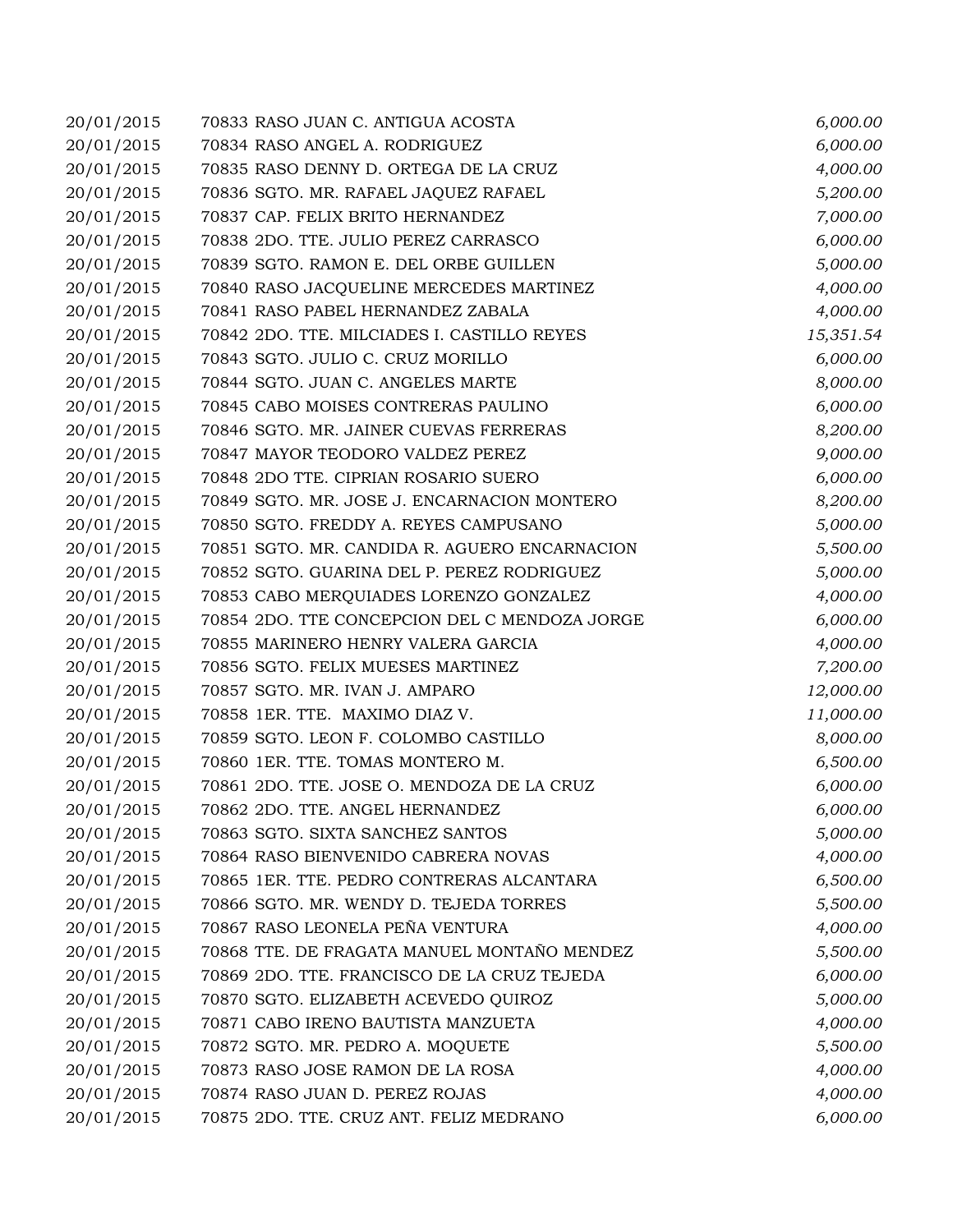| 20/01/2015 | 70876 MAYOR FLORENTINO LOPEZ ROJAS          | 15,000.00 |
|------------|---------------------------------------------|-----------|
| 20/01/2015 | 70877 MAYOR ABEL ANT. RESTITUYO AMPARO      | 15,825.00 |
| 20/01/2015 | 70878 CAP. AQUILES MONTERO BAUTISTA         | 7,000.00  |
| 20/01/2015 | 70879 1ER. TTE. YERDY FCO. MENDEZ TRINIDAD  | 6,500.00  |
| 20/01/2015 | 70880 2DO. TTE. EPIFANIO SANCHEZ LLUBERES   | 6,000.00  |
| 20/01/2015 | 70881 2DO. TTE. DIEGO ML. PEÑA FIGUEROA     | 6,000.00  |
| 20/01/2015 | 70882 SGTO. MR. BOLIVIA B. TERRERO PEREZ    | 5,500.00  |
| 20/01/2015 | 70883 SGTO. MR. FELIX MARCELO MESA          | 5,500.00  |
| 20/01/2015 | 70884 SGTO. MILAGROS ALT. MEDINA ROSARIO    | 5,000.00  |
| 20/01/2015 | 70885 SGTO. AMAURYS CALZADO JAVIER          | 5,000.00  |
| 20/01/2015 | 70886 SGTO. PEDRO LORENZO DIAZ              | 5,000.00  |
| 20/01/2015 | 70887 RASO JOSE M. PEREZ CUEVAS             | 4,000.00  |
| 20/01/2015 | 70888 RASO WANDOL AMADOR                    | 4,000.00  |
| 20/01/2015 | 70889 RASO MARIA H. ESPINAL FABIAN          | 4,000.00  |
| 20/01/2015 | 70890 CABO CARLOS A. SCHRILS COROMINAS      | 4,000.00  |
| 20/01/2015 | 70891 RASO VAN T. TEJADA TEJADA             | 4,000.00  |
| 20/01/2015 | 70892 SGTO. DOMINGO E. MONTERO PEÑA         | 8,000.00  |
| 20/01/2015 | 70893 1ER. TTE. FELIX ANT. MOQUETE MONTILLA | 11,000.00 |
| 20/01/2015 | 70894 SGTO. MR. RAMON MA. CABRERA RINCON    | 9,000.00  |
| 20/01/2015 | 70895 SGTO. JULIO C. ESPINAL PEREZ          | 8,000.00  |
| 20/01/2015 | 70896 RASO OCTAVIANO MONTERO BAEZ           | 13,000.00 |
| 20/01/2015 | 70897 SGTO. PEDRO MONEGRO ROSA              | 5,000.00  |
| 20/01/2015 | 70898 SGTO. RAFAEL ANT. UCETA MONTAN        | 7,200.00  |
| 20/01/2015 | 70899 SGTO. MR. CRISTIAN DEMORIZI BALBUENA  | 9,000.00  |
| 20/01/2015 | 70900 1ER. TTE. FIDIAN GONZALEZ             | 11,000.00 |
| 20/01/2015 | 70901 1ER. TTE. BIENVENIDO RUBIO SENA       | 11,000.00 |
| 20/01/2015 | 70902 1ER. TTE. CEFERINO OFFRER DE LA ROSA  | 11,000.00 |
| 20/01/2015 | 70903 SGTO. MR. VICTOR DE OLEO FULCAR       | 10,500.00 |
| 20/01/2015 | 70904 SGTO. LUIS ML. GONZALEZ CARPIO        | 8,000.00  |
| 20/01/2015 | 70905 CABO MANUEL DE JS. MEJIA MERCEDES     | 4,000.00  |
| 20/01/2015 | 70906 RASO MICHELL D. ORTEGA ORTIZ          | 6,000.00  |
| 20/01/2015 | 70907 1ER. TTE. SANTOS E. GARCIA OGANDO     | 11,000.00 |
| 20/01/2015 | 70908 1ER. TTE. JACOBO DE LEON PEREZ        | 11,000.00 |
| 20/01/2015 | 70909 1ER. TTE. REMEDIO PEREZ FELIZ         | 11,000.00 |
| 20/01/2015 | 70910 1ER. TTE. VICTOR J. MOREL DE LA CRUZ  | 11,000.00 |
| 20/01/2015 | 70911 2DO. TTE. JOSE CASTRO HERNANDEZ       | 6,000.00  |
| 20/01/2015 | 70912 2DO. TTE. JUAN B. OLMOS HERNANDEZ.    | 10,000.00 |
| 20/01/2015 | 70913 2DO. TTE. JUAN C. NOVAS ROSARIO       | 10,000.00 |
| 20/01/2015 | 70914 2DO. TTE. RAMON A. DIAZ MARIA         | 10,000.00 |
| 20/01/2015 | 70915 SGTO. EDUARDO DE JESUS ROSARIO        | 8,000.00  |
| 20/01/2015 | 70916 SGTO. GUILLERMO DEL ROSARIO MUÑOZ     | 8,000.00  |
| 20/01/2015 | 70917 RASO RUBEN ALCANTARA JIMENEZ          | 4,000.00  |
| 20/01/2015 | 70918 1ER. TTE. DIGNO JIMENEZ ROMERO        | 11,000.00 |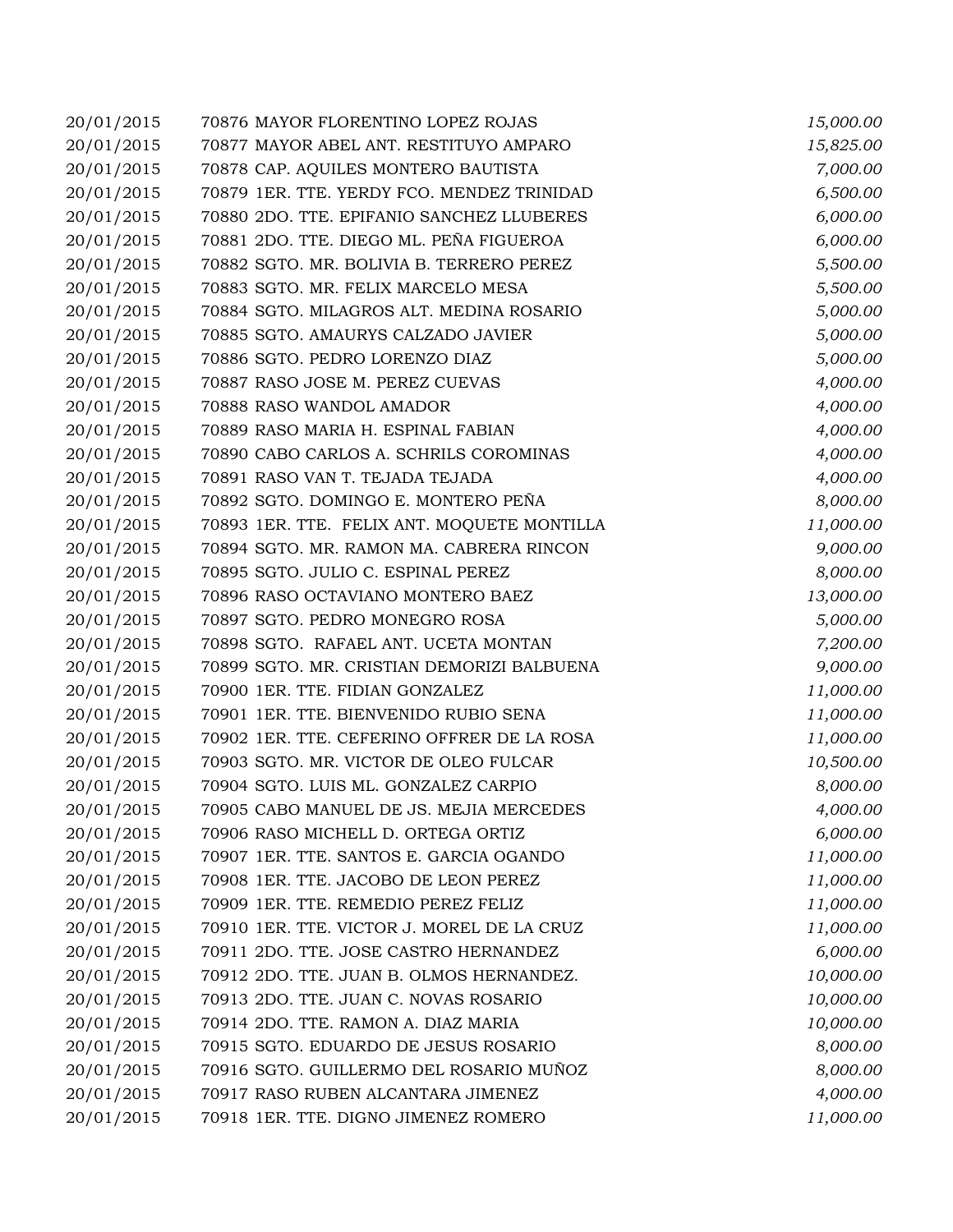| 20/01/2015 | 70919 SGTO. MR. CLODOMIRO ZABALA SANTOS         | 9,000.00  |
|------------|-------------------------------------------------|-----------|
| 20/01/2015 | 70920 RASO LUIS A. LARA PUJOLS                  | 6,000.00  |
| 20/01/2015 | 70921 CABO CARLOS A. MINAYA GARCIA              | 6,000.00  |
| 20/01/2015 | 70922 CABO FRANKLIN MONTERO MONTERO             | 4,900.00  |
| 20/01/2015 | 70923 CAP. JOSE M. JAQUEZ FERNANDEZ             | 6,150.00  |
| 20/01/2015 | 70924 2DO. TTE. MIRIAM ALT. LARA CUEVAS         | 6,000.00  |
| 20/01/2015 | 70925 SGTO. MR. ENEROLINDA AQUINO DE LOS SANTOS | 5,500.00  |
| 20/01/2015 | 70926 SGTO. CARMELINO CONTRERAS OFFRER          | 5,000.00  |
| 20/01/2015 | 70927 2DO. TTE. RAFAEL E. ENCARNACION ADAMES    | 6,000.00  |
| 20/01/2015 | 70928 SGTO. JOSE ALT. ENCARNACION VALDEZ        | 5,000.00  |
| 20/01/2015 | 70929 2DO. TTE. JORGE DE LOS SANTOS ANDUJAR     | 12,000.00 |
| 20/01/2015 | 70930 SGTO. MR. JOVANNY ABREU SURIEL            | 8,200.00  |
| 20/01/2015 | 70931 SGTO. MARINO ABAD PUELLO                  | 8,000.00  |
| 20/01/2015 | 70932 RASO CARLOS ML. ROSARIO NUÑEZ             | 6,000.00  |
| 20/01/2015 | 70933 CAPITAN JULIAN ALCANTARA DE LOS SANTOS    | 7,000.00  |
| 20/01/2015 | 70934 SGTO. CEVERO RODRIGUEZ RODRIGUEZ          | 5,000.00  |
| 20/01/2015 | 70935 SGTO. MR. LEANDRO ALB. JAVIER ENCARNACION | 9,000.00  |
| 20/01/2015 | 70936 SGTO. RAMON R. VICTORIANO AQUINO          | 9,000.00  |
| 20/01/2015 | 70937 SGTO. WILSON MATEO PEREZ                  | 8,000.00  |
| 20/01/2015 | 70938 SGTO. ALEXANDER A. MATEO AGUASVIVA        | 5,000.00  |
| 20/01/2015 | 70939 RASO JONATHAN PEREZ PEREZ                 | 4,000.00  |
| 20/01/2015 | 70940 2DO. TTE. JUAN ABAD                       | 6,000.00  |
| 20/01/2015 | 70941 CABO CARLOS FLORENTINO FLORENTINO         | 4,000.00  |
| 20/01/2015 | 70942 RASO HUGO M. RODRIGUEZ OGANDO             | 6,000.00  |
| 20/01/2015 | 70943 TTE. COR. VICTOR ML. ACEVEDO COSME        | 13,000.00 |
| 20/01/2015 | 70944 MAYOR JORGE L. ZOUAIN TAVAREZ             | 9,000.00  |
| 20/01/2015 | 70945 CAP. JOSE L. MENDEZ CRUZ                  | 7,000.00  |
| 20/01/2015 | 70946 CAP. FELIPE ANT. GARCIA PERALTA           | 7,000.00  |
| 20/01/2015 | 70947 CAP. JOSE L. MORROBEL                     | 7,000.00  |
| 20/01/2015 | 70948 2DO. TTE. NELSON RODRIGUEZ BEATO          | 6,000.00  |
| 20/01/2015 | 70949 2DO. TTE. BLAS FERNANDEZ GIL              | 6,000.00  |
| 20/01/2015 | 70950 1ER. TTE. SANTO CALZADO                   | 6,000.00  |
| 20/01/2015 | 70951 SGTO. MR. ELIAS R. MEDINA TERRERO         | 5,500.00  |
| 20/01/2015 | 70952 SGTO. MR. RAYMUNDO FAÑAS REYES            | 5,500.00  |
| 20/01/2015 | 70953 SGTO. MAYOR GUSTAVO A. ZARZUELA ARROYO    | 5,500.00  |
| 20/01/2015 | 70954 SGTO. MR. RAFAEL ANT. ALCANTARA REYES     | 5,500.00  |
| 20/01/2015 | 70955 SGTO. MR. MANUEL ANT. GIL DE LEON         | 5,500.00  |
| 20/01/2015 | 70956 SGTO. MR. VICENTE MELENDEZ MARTINEZ       | 5,500.00  |
| 20/01/2015 | 70957 SGTO. MR. RAMON ALB. PEÑA MENDEZ          | 5,500.00  |
| 20/01/2015 | 70958 SGTO. MR. GILBERTO ACOSTA GONZALEZ        | 5,500.00  |
| 20/01/2015 | 70959 SGTO. MR. JUAN C. OZORIA CUEVAS           | 5,500.00  |
| 20/01/2015 | 70960 SGTO. ALBERTO ANT. DE LA CRUZ MATA        | 5,000.00  |
| 20/01/2015 | 70961 SGTO. DANNY R. ABREU CONCEPCION           | 5,000.00  |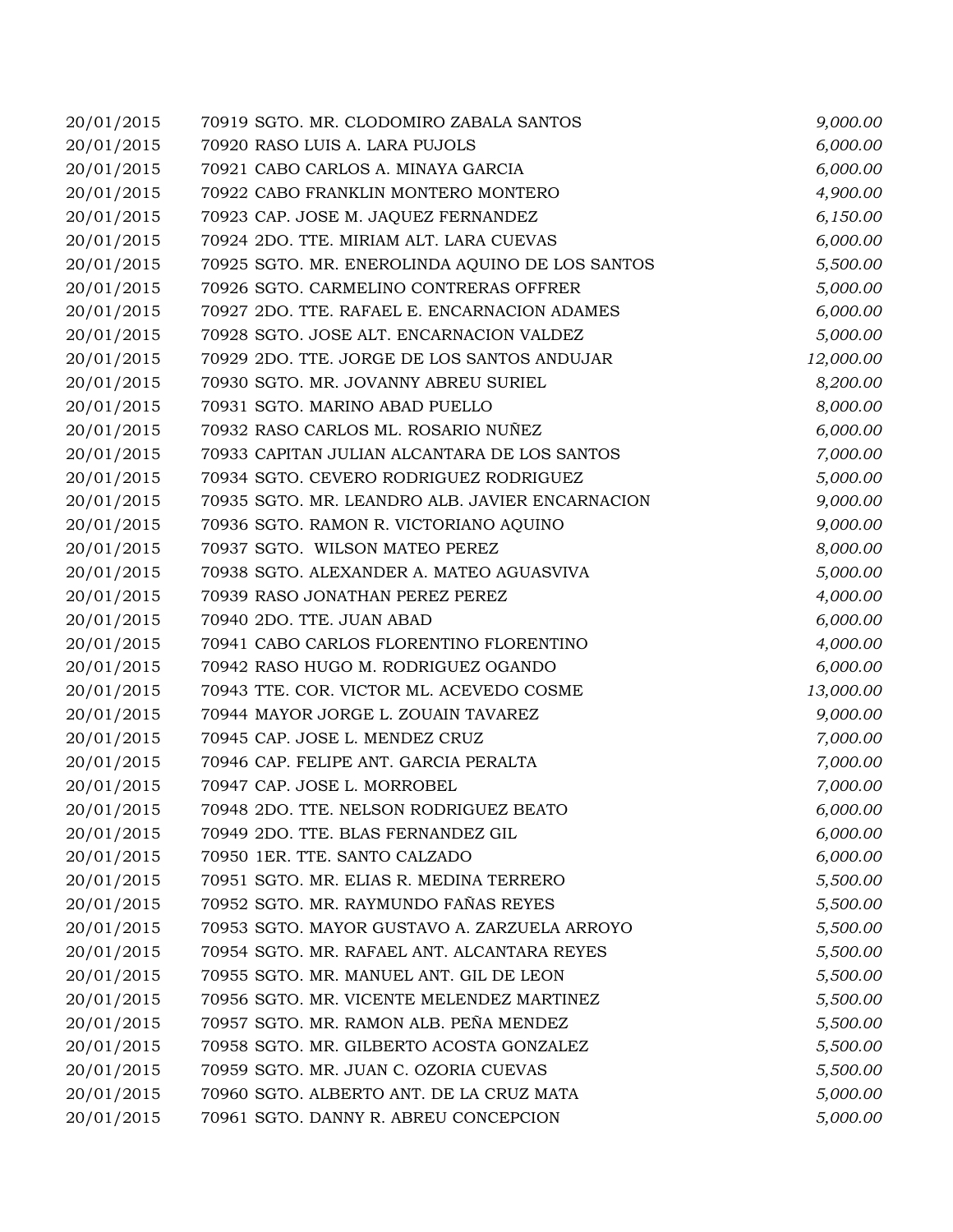| 20/01/2015 | 70962 SGTO. ROBERT E. TEJADA SUAREZ         | 5,000.00  |
|------------|---------------------------------------------|-----------|
| 20/01/2015 | 70963 SGTO. JOSE A. FELIX PEREZ             | 5,000.00  |
| 20/01/2015 | 70964 SGTO. MIGUEL ANT. PASCUAL LAHOZ       | 5,000.00  |
| 20/01/2015 | 70965 CABO ROBERTO DEL ROSARIO CENA         | 4,000.00  |
| 20/01/2015 | 70966 CABO JOSE ANT. ROSARIO MARTINEZ       | 4,000.00  |
| 20/01/2015 | 70967 CABO HECTOR R. BAUTISTA PICHARDO      | 4,000.00  |
| 20/01/2015 | 70968 CABO AQUINO BELLIARD ROJAS            | 4,000.00  |
| 20/01/2015 | 70969 CABO JUAN CARLOS PIMENTEL LIRANZO     | 4,000.00  |
| 20/01/2015 | 70970 RASO KATIUSKA DEL C. MERCEDES         | 4,000.00  |
| 20/01/2015 | 70971 RASO JALBRIN R. SANTANA GOMEZ         | 4,000.00  |
| 20/01/2015 | 70972 RASO EDINSON J. MARTINEZ GIL          | 4,000.00  |
| 20/01/2015 | 70973 CABO JUAN STGO. PEÑA RODRIGUEZ        | 4,000.00  |
| 20/01/2015 | 70974 RASO LUIS ML. RODRIGUEZ SIGOLLEN      | 4,000.00  |
| 20/01/2015 | 70975 CABO ARELIS M. VILLAR SANTOS          | 4,000.00  |
| 20/01/2015 | 70976 CABO JOSE R. ACEVEDO FAMILIA          | 4,000.00  |
| 20/01/2015 | 70977 CABO KENIA Y. GARCIA VARGAS           | 4,000.00  |
| 20/01/2015 | 70978 2DO. TTE. JULIO A. FRANCO DE AZA      | 9,200.00  |
| 20/01/2015 | 70979 2DO. TTE. JOSE LUIS CRUZ JORGE        | 9,200.00  |
| 20/01/2015 | 70980 SGTO. MIGUEL SILVERIO MARIA           | 5,000.00  |
| 20/01/2015 | 70981 SGTO. BERIS S. PEREZ MARTICHE         | 5,200.00  |
| 20/01/2015 | 70982 SGTO. MARTIRES ULLOA HERNANDEZ        | 5,000.00  |
| 20/01/2015 | 70983 CABO ALFREDO ABREU                    | 5,200.00  |
| 20/01/2015 | 70984 SGTO. DOMINGO DE LOS S. ESTEVEZ       | 7,200.00  |
| 20/01/2015 | 70985 SGTO. FELIX ANT. JAQUEZ               | 7,200.00  |
| 20/01/2015 | 70986 RASO MIGUEL FELIZ CABRERA             | 4,000.00  |
| 20/01/2015 | 70987 SGTO. CARLOS O. BRITO PEÑA            | 7,200.00  |
| 20/01/2015 | 70988 RASO FRANCISCO DURAN RAMIREZ          | 4,000.00  |
| 20/01/2015 | 70989 CABO MIGUEL V. ARAGONEZ GOMEZ         | 4,000.00  |
| 20/01/2015 | 70990 2DO. TTE. ERNESTO ENCARNACION ROSARIO | 6,000.00  |
| 20/01/2015 | 70991 SGTO. MR. JUAN ANT. ROSA GOMEZ        | 5,500.00  |
| 20/01/2015 | 70992 CABO FRANCISCO D. BAEZ VALERIO        | 4,000.00  |
| 20/01/2015 | 70993 SGTO. JORGE R. CHAVEZ                 | 5,000.00  |
| 20/01/2015 | 70994 CABO JOSE M. MINAYA GOMEZ             | 4,000.00  |
| 20/01/2015 | 70995 2DO. TTE. SILVESTRE FELIZ HERNANDEZ   | 10,000.00 |
| 20/01/2015 | 70996 SGTO. ANTONIO CASTRO BELEN            | 8,000.00  |
| 20/01/2015 | 70997 RASO RUDDY R. RUIZ GARCIA             | 6,000.00  |
| 20/01/2015 | 70998 SGTO. JAIME Y. VERAS QUEZADA          | 12,000.00 |
| 20/01/2015 | 70999 MAYOR LORENZO DE LEON FLORES          | 9,000.00  |
| 20/01/2015 | 71000 1ER. TTE. RUBEN D. GARCIA DE LEON     | 6,500.00  |
| 20/01/2015 | 71001 SGTO. MR. JUAN G. BONIFACIO GUTIERREZ | 5,500.00  |
| 20/01/2015 | 71002 CABO ISMAEL DE LA CRUZ TAPIA          | 4,000.00  |
| 20/01/2015 | 71003 CABO YASMIN MA. GONZALEZ CABRERA      | 4,000.00  |
| 20/01/2015 | 71004 SGTO. NICOLAS HERRERA GRATEREAUX      | 5,000.00  |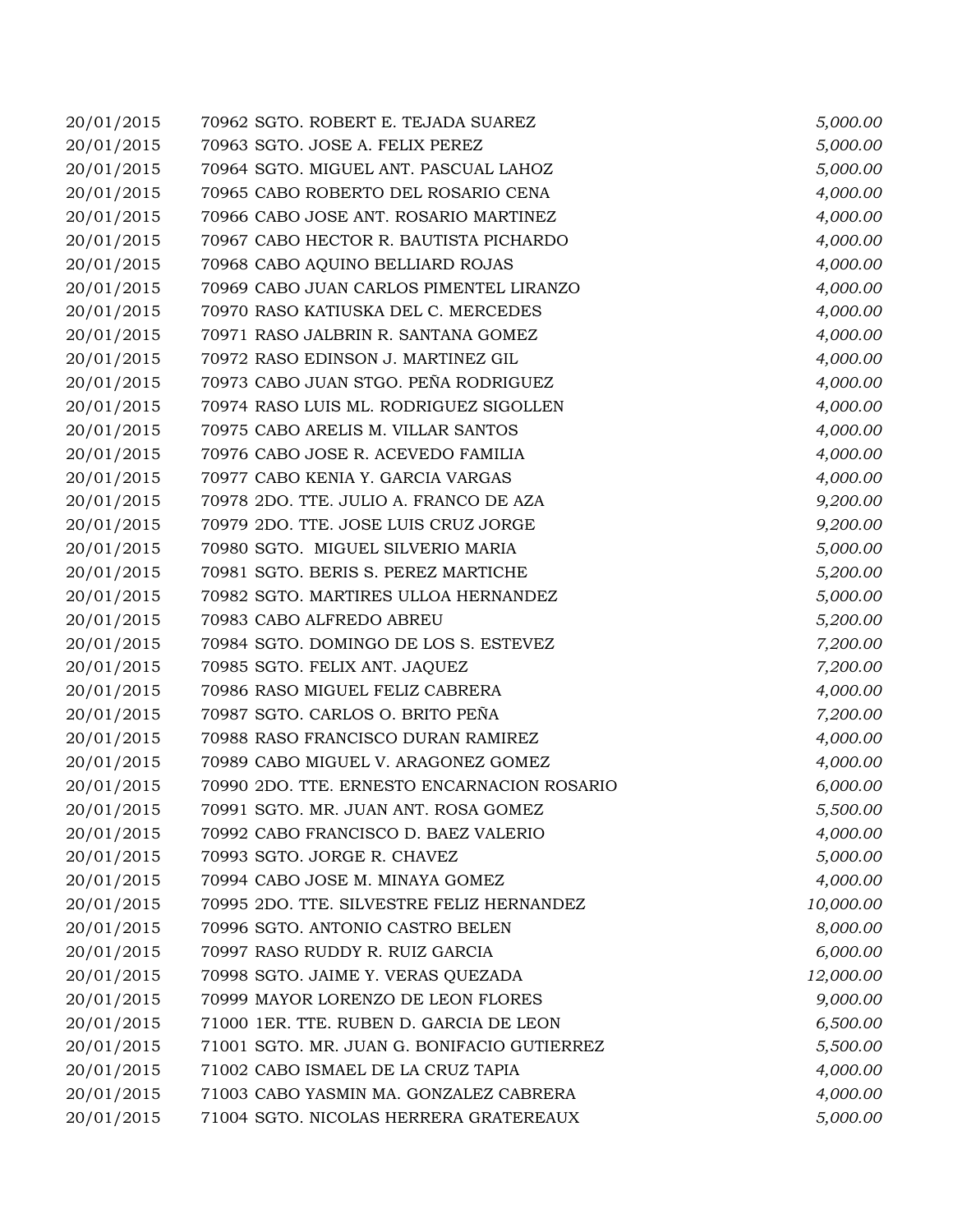| 20/01/2015 | 71005 RASO FRANKLIN PICHARDO VICTORIANO          | 4,000.00  |
|------------|--------------------------------------------------|-----------|
| 20/01/2015 | 71006 CAP. GERSON ACOSTA POLANCO                 | 7,000.00  |
| 20/01/2015 | 71007 2DO. TTE. RICHARD L. BADIA MENDEZ          | 6,000.00  |
| 20/01/2015 | 71008 2DO. TTE. JOSE D. TIFA                     | 6,000.00  |
| 20/01/2015 | 71009 2DO. TTE. PRIMITIVO GOMEZ NUÑEZ            | 6,000.00  |
| 20/01/2015 | 71010 SGTO. MR. CANDIDO R. MENA SALCEDO          | 5,500.00  |
| 20/01/2015 | 71011 CABO ALBIN ML. HICIANO GONZALEZ            | 4,000.00  |
| 20/01/2015 | 71012 CAP. MANUEL DE JS. SENA HERNANDEZ          | 7,000.00  |
| 20/01/2015 | 71013 SGTO. MR. PABLO ML. MORONTA REYES          | 5,000.00  |
| 20/01/2015 | 71014 CABO RAMON ANT. PICHARDO ALVAREZ           | 4,000.00  |
| 20/01/2015 | 71015 SGTO. MR. SANTIAGO BATISTA DIAZ            | 5,500.00  |
| 20/01/2015 | 71016 SGTO. SOREMINDA FLETE ADAMES               | 5,000.00  |
| 20/01/2015 | 71017 CABO JUAN CISNEROS ALMANZAR                | 4,000.00  |
| 20/01/2015 | 71018 CABO JOSE ANT. TAVERAS ARIAS               | 4,000.00  |
| 20/01/2015 | 71019 CABO WILLIAMS ADAMES ESPINAL               | 4,000.00  |
| 20/01/2015 | 71020 RASO JUNIOR CABRERA RODRIGUEZ              | 5,200.00  |
| 20/01/2015 | 71021 SGTO. JOSE ML. PAULINO ACOSTA              | 5,000.00  |
| 20/01/2015 | 71022 CABO JESUS ANT. DE LA CRUZ SUERO           | 4,000.00  |
| 20/01/2015 | 71023 SGTO. MR. JOSE ALB. EVANGELISTA CONCEPCION | 5,000.00  |
| 20/01/2015 | 71024 SGTO. MR. WILSON GERMAN DE LA CRUZ         | 5,500.00  |
| 20/01/2015 | 71025 SGTO. EDUARDO DE JS. CRUZ VENTURA          | 7,200.00  |
| 20/01/2015 | 71026 CABO YENNY ALT. ROSARIO GARCIA             | 5,200.00  |
| 20/01/2015 | 71027 SGTO. RAMON SEVERINO PAREDES               | 7,200.00  |
| 20/01/2015 | 71028 SGTO. DOLORES PEDIET ALMONTE               | 7,200.00  |
| 20/01/2015 | 71029 TTE. COR. HECTOR A. DE LOS SANTOS HEREDIA  | 10,000.00 |
| 20/01/2015 | 71030 MAYOR JUAN E. ACOSTA REYNOSO               | 9,000.00  |
| 20/01/2015 | 71031 SGTO. MR. LUIS CASTRO ACOSTA               | 5,500.00  |
| 20/01/2015 | 71032 SGTO. MR. JACOBO ANT. HURTADO MARIA        | 5,500.00  |
| 20/01/2015 | 71033 SGTO. WILFREDY M. MENA ACOSTA              | 5,000.00  |
| 20/01/2015 | 71034 CABO JOSE R. HERNANDEZ PAULINO             | 4,000.00  |
| 20/01/2015 | 71035 SGTO. RAMON ANT. JIMENEZ NUÑEZ             | 7,200.00  |
| 20/01/2015 | 71036 RASO DANIEL ADAMES PERALTA                 | 4,000.00  |
| 20/01/2015 | 71037 RASO LORENZO L. VERAS DE LA ROSA           | 4,000.00  |
| 20/01/2015 | 71038 SGTO. JOSE L. BONIFACIO GUTIERREZ          | 5,000.00  |
| 20/01/2015 | 71039 SGTO. MR. MATIAS CRUCETA REINOSO           | 8,200.00  |
| 20/01/2015 | 71040 SGTO. MR. FREDDY DE JESUS                  | 8,200.00  |
| 20/01/2015 | 71041 1ER. TTE. AQUILES EUGENIA LORENZO          | 6,500.00  |
| 20/01/2015 | 71042 SGTO. RAFAEL DEL C. GUZMAN LOPEZ           | 5,000.00  |
| 20/01/2015 | 71043 SGTO. MR. BARTOLO NUÑEZ SMITH              | 8,200.00  |
| 20/01/2015 | 71044 CABO PASCUAL SEGURA OLIVERO                | 5,200.00  |
| 20/01/2015 | 71045 RASO ROBERT O. VASQUEZ FELIZ               | 4,000.00  |
| 20/01/2015 | 71046 RASO PETRONILA LOPEZ MEDINA                | 4,000.00  |
| 20/01/2015 | 71047 RASO ROSELIA PEREZ DE LA CRUZ              | 4,000.00  |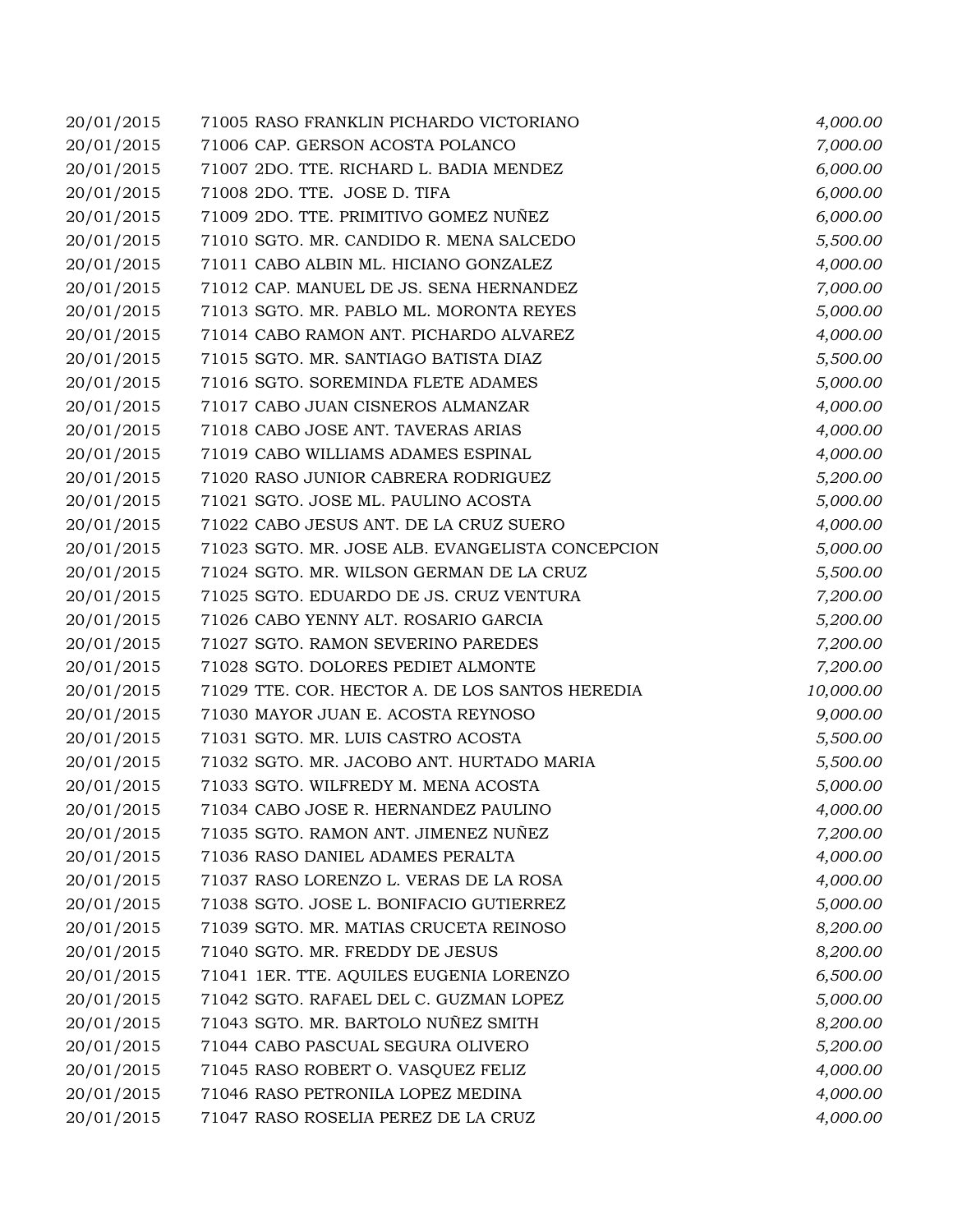| 20/01/2015 | 71048 CAP. ROBERT D. FELIZ URBAEZ        | 7,000.00  |
|------------|------------------------------------------|-----------|
| 20/01/2015 | 71049 1ER. TTE. ANGEL M. PERALTA PEÑA    | 6,500.00  |
| 20/01/2015 | 71050 2DO. TTE. PABLO GARCIA MONTERO     | 6,000.00  |
| 20/01/2015 | 71051 2DO. TTE. APOLINAR PEÑA PEÑA       | 6,000.00  |
| 20/01/2015 | 71052 2DO. TTE. LEODAN URBAEZ FELIZ      | 6,000.00  |
| 20/01/2015 | 71053 SGTO. JOSE DOLORES TRINIDAD FELIZ  | 5,000.00  |
| 20/01/2015 | 71054 SGTO. LUIS L. ARIAS SANCHEZ        | 5,000.00  |
| 20/01/2015 | 71055 RASO DIONERIS DE LA CRUZ LOPEZ     | 4,000.00  |
| 20/01/2015 | 71056 CABO WANDER SANTANA FERRERAS       | 4,000.00  |
| 20/01/2015 | 71057 CABO ESTERVIN ML. CRUZ PEREZ       | 4,000.00  |
| 20/01/2015 | 71058 CABO LUIS M. ZAYAS URBAEZ          | 4,000.00  |
| 20/01/2015 | 71059 RASO JUNIOR A. FELIZ FELIZ         | 4,000.00  |
| 20/01/2015 | 71060 SGTO. ALEXANDER DE LEON GARCIA     | 7,200.00  |
| 20/01/2015 | 71061 RASO WILMER A. URBAEZ FELIZ        | 4,000.00  |
| 20/01/2015 | 71062 SGTO. FAUSTINO BASIL LUIS          | 6,900.00  |
| 20/01/2015 | 71063 SGTO. MR. JOSE L. SANTANA BATISTA  | 12,666.67 |
| 20/01/2015 | 71064 1ER. TTE. MERGEN F. BATISTA RIVAS  | 6,500.00  |
| 20/01/2015 | 71065 2DO. TTE. FAUSTO D. ROCHA PEREZ    | 9,200.00  |
| 20/01/2015 | 71066 CABO CRISTIAN DIAZ ENCARNACION     | 4,000.00  |
| 20/01/2015 | 71067 SGTO. MR. ANGEL R. GONZALEZ CUEVAS | 5,500.00  |
| 20/01/2015 | 71068 SGTO. GILTON MATEO MEDINA          | 7,200.00  |
| 20/01/2015 | 71069 2DO. TTE. PATRICIO GOMEZ SEGURA    | 6,000.00  |
| 20/01/2015 | 71070 SGTO. MR. JAVIEL MEDINA GONZALEZ   | 5,500.00  |
| 20/01/2015 | 71071 SGTO. ALBERTO JIMENEZ              | 7,200.00  |
| 20/01/2015 | 71072 SGTO. ELVIN U. NOVAS MEDRANO       | 5,000.00  |
| 20/01/2015 | 71073 SGTO. MR. LUIS F. JOSE GARCIA      | 5,500.00  |
| 20/01/2015 | 71074 SGTO. ROBERTO ANT. FELIZ MATOS     | 7,200.00  |
| 20/01/2015 | 71075 CABO FRANCIS L. VOLQUEZ NOVAS      | 4,000.00  |
| 20/01/2015 | 71076 2DO. TTE. JOSELIN DIAZ SENA        | 6,000.00  |
| 20/01/2015 | 71077 SGTO. HUMBERTO MEDINA ROA          | 7,200.00  |
| 20/01/2015 | 71078 MAYOR RAFAEL ANT. SOTO MORETA      | 9,000.00  |
| 20/01/2015 | 71079 SGTO. LEIDY OGANDO MONTERO         | 8,000.00  |
| 20/01/2015 | 71080 RASO MIGUELINA PEREZ BELTRE        | 4,000.00  |
| 20/01/2015 | 71081 CABO MARCIAL OGANDO DIAZ           | 6,000.00  |
| 20/01/2015 | 71082 CABO WILKINS E. HERNANDEZ GARCIA   | 6,000.00  |
| 20/01/2015 | 71083 RASO YOHAN ML. LUCIANO BAUTISTA    | 6,000.00  |
| 20/01/2015 | 71084 RASO EDWARD ANT. OGANDO TERRERO    | 4,000.00  |
| 20/01/2015 | 71085 SGTO. MR. JOSE ML. REYES BELLO     | 8,200.00  |
| 20/01/2015 | 71086 CABO JEOVANNY A. SANCHEZ ADAMES    | 4,000.00  |
| 20/01/2015 | 71087 CABO JOSE R. COHEN BERAS           | 4,000.00  |
| 20/01/2015 | 71088 RASO LUIS FCO. AMADOR VICIOSO      | 5,200.00  |
| 20/01/2015 | 71089 SGTO. MR. FERNANDO MATEO           | 5,500.00  |
| 20/01/2015 | 71090 CABO VICTOR ESPINOSA GONZALEZ      | 4,900.00  |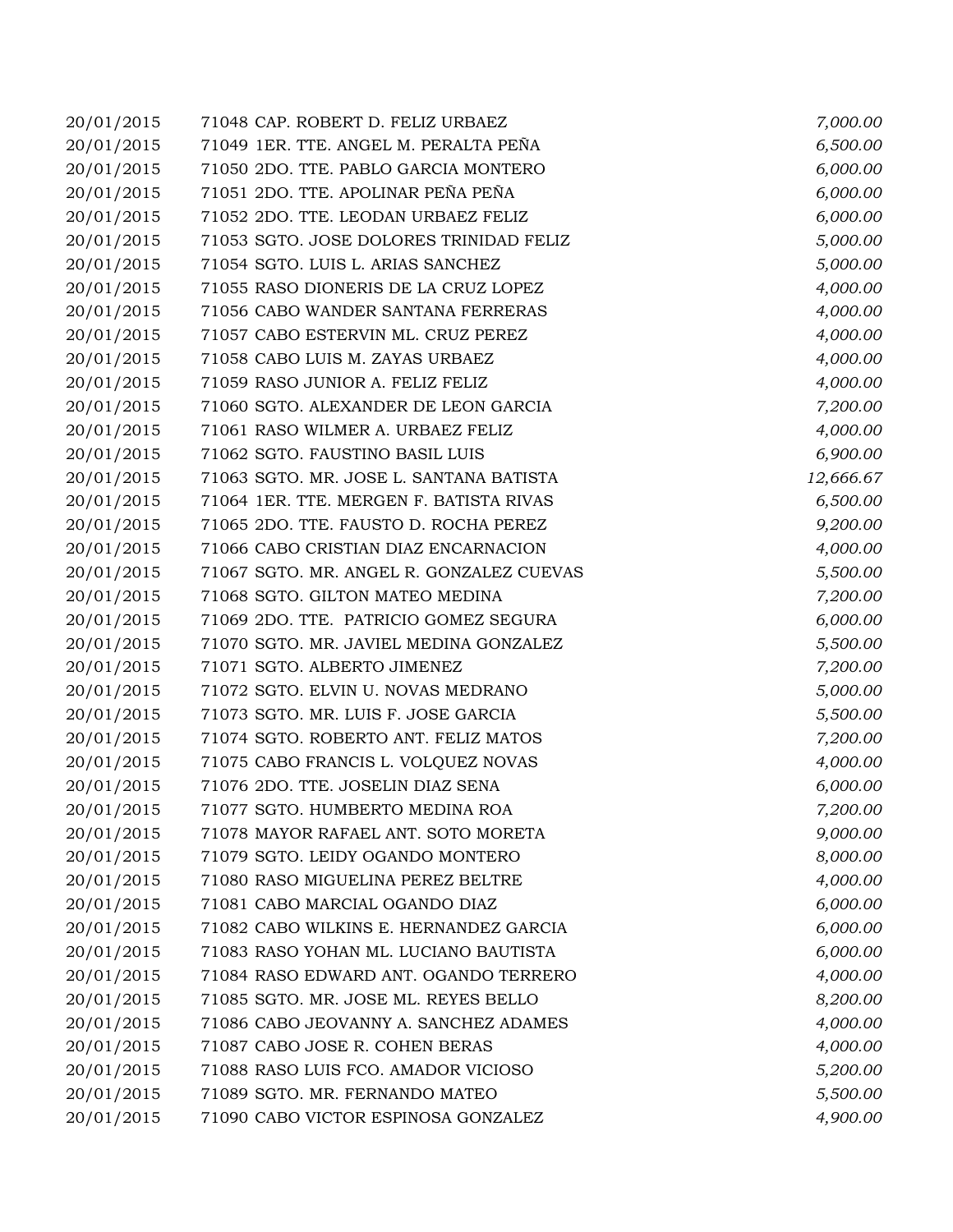| 20/01/2015 | 71091 2DO. TTE. SONIA M. DE LA ROSA DE LEON | 6,000.00  |
|------------|---------------------------------------------|-----------|
| 20/01/2015 | 71092 2DO. TTE. MELVIN J. DE LEON FABIAN    | 6,000.00  |
| 20/01/2015 | 71093 SGTO. MR. AQUILES ROSARIO JIMENEZ     | 5,500.00  |
| 20/01/2015 | 71094 SGTO. CRISTHIAN R. CONCEPCION ORTIZ   | 5,000.00  |
| 20/01/2015 | 71095 SGTO. ELVIN ENCARNACION OGANDO        | 5,000.00  |
| 20/01/2015 | 71096 SGTO. CRISTIAN ENCARNACION VALENZUELA | 5,000.00  |
| 20/01/2015 | 71097 CABO HECTOR CALDERON CAPELLAN         | 4,000.00  |
| 20/01/2015 | 71098 CABO JONATHAN F. MEDINA               | 4,000.00  |
| 20/01/2015 | 71099 RASO ALTAGRACIA MATEO SOLIS           | 4,000.00  |
| 20/01/2015 | 71100 RASO MABEL PEREZ TEJEDA               | 4,000.00  |
| 20/01/2015 | 71101 CABO DANIEL E. RAMIREZ MESA           | 4,000.00  |
| 20/01/2015 | 71102 CABO RAMONA MATEO BUGUE               | 4,000.00  |
| 20/01/2015 | 71103 2DO. TTE. JOSE E. CABRAL Y CABRAL     | 6,000.00  |
| 20/01/2015 | 71104 RASO MIGUEL ALCANTARA RAMOS           | 4,000.00  |
| 20/01/2015 | 71105 SGTO. ARTURO VILLEGAS DE LOS SANTOS   | 5,000.00  |
| 20/01/2015 | 71106 2DO. TTE. FRANKLIN OGANDO ALCANTARA   | 6,000.00  |
| 20/01/2015 | 71107 2DO. TTE. SILVIO E. ZABALA OGANDO     | 6,000.00  |
| 20/01/2015 | 71108 SGTO. MR. MANUEL S. MONTILLA MADE     | 5,500.00  |
| 20/01/2015 | 71109 SGTO. MR. DELIS G. COLON VALDEZ       | 5,500.00  |
| 20/01/2015 | 71110 CABO EDDY A. MONTILLA MONTERO         | 4,000.00  |
| 20/01/2015 | 71111 2DO. TTE. MORENO ENCARNACION BAUTISTA | 9,200.00  |
| 20/01/2015 | 71112 SGTO. MR. JOSE PANIAGUA DE LOS SANTOS | 5,500.00  |
| 20/01/2015 | 71113 CABO AGUSTIN FLORENTINO ROSARIO       | 5,200.00  |
| 20/01/2015 | 71114 SGTO. MARIOLIN LORENZO MEDINA         | 7,200.00  |
| 20/01/2015 | 71115 RASO ANGELO VALLEJO ALCANTARA         | 4,000.00  |
| 20/01/2015 | 71116 RASO LUIS ALB. DE LA ROSA GONZALEZ    | 4,000.00  |
| 20/01/2015 | 71117 RASO VALERIO MORILLO MERAN            | 5,200.00  |
| 20/01/2015 | 71118 CABO JORGE L. FIGUEREO DIAZ           | 4,000.00  |
| 20/01/2015 | 71119 1ER. TTE. FRANCISCO ALBER VALDEZ      | 6,500.00  |
| 20/01/2015 | 71120 SGTO. MR. TEODORO VALLEJO MORILLO     | 5,500.00  |
| 20/01/2015 | 71121 SGTO. ANTONIO GOMEZ TAPIA             | 4,000.00  |
| 20/01/2015 | 71122 SGTO. JOSE L. VALDEZ MEDINA           | 5,000.00  |
| 20/01/2015 | 71123 CABO ALEXANDER Y. TAPIA CRUZ          | 4,000.00  |
| 20/01/2015 | 71124 SGTO. GUILLERMO E. RODRIGUEZ          | 6,900.00  |
| 20/01/2015 | 71125 RASO JUNIOR CUEVAS GUZMAN             | 5,200.00  |
| 20/01/2015 | 71126 2DO. TTE. FRANK FELIZ ALCANTARA       | 10,000.00 |
| 20/01/2015 | 71127 2DO. TTE. JORGE ALT. MARIÑEZ NINA     | 10,000.00 |
| 20/01/2015 | 71128 SGTO. MR. PEDRO SOTO                  | 9,000.00  |
| 20/01/2015 | 71129 SGTO. FELIX SANCHEZ GUZMAN            | 8,000.00  |
| 20/01/2015 | 71130 RASO TOMAS DE JESUS MEJIA             | 6,000.00  |
| 20/01/2015 | 71131 RASO ADRIAN A. PALACIO MARTINEZ       | 6,000.00  |
| 20/01/2015 | 71132 RASO SANDRO T. REYES LERBOURS         | 4,000.00  |
| 20/01/2015 | 71133 MAYOR PEDRO ML. R. DOMINGUEZ MORCELO  | 9,000.00  |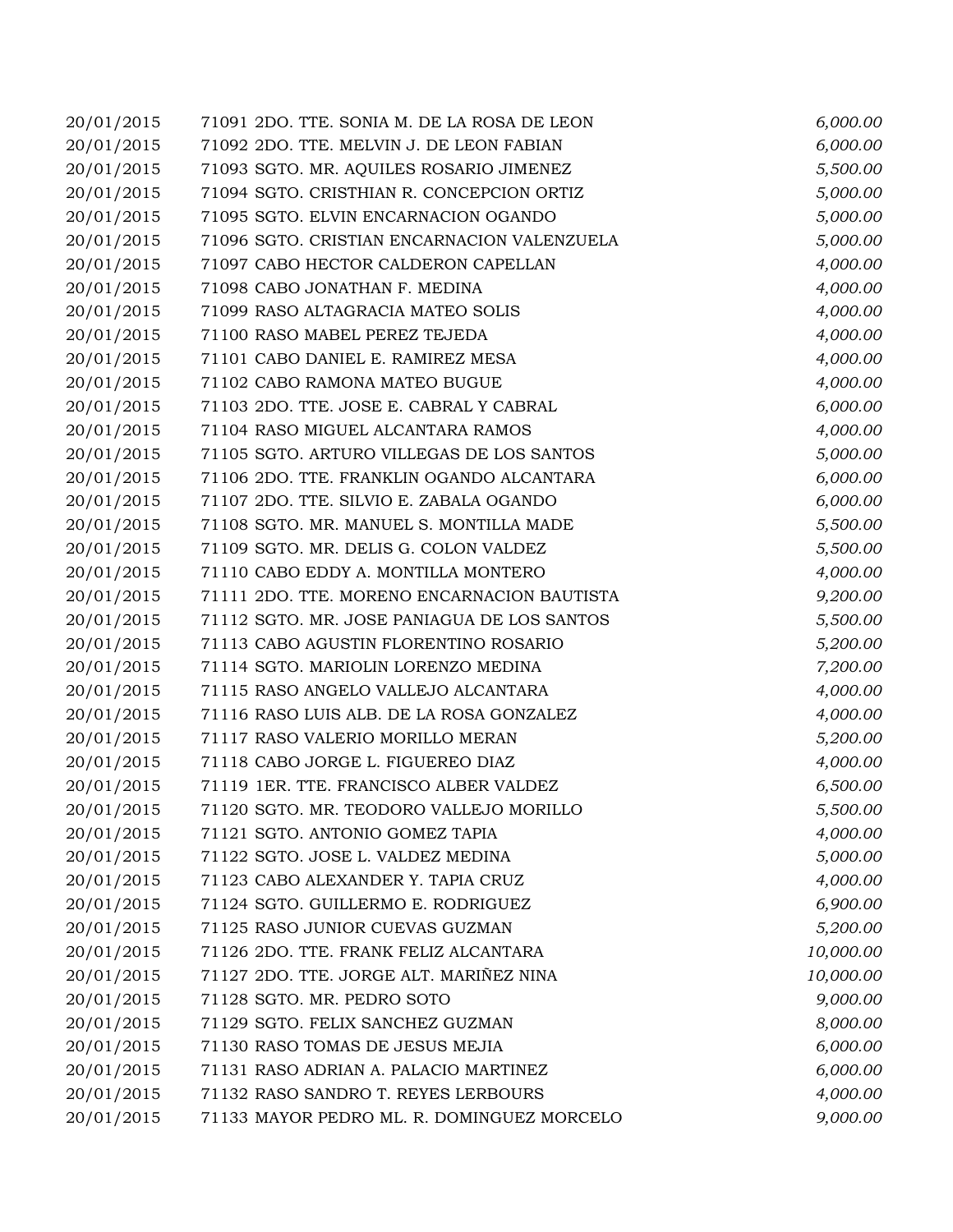| 20/01/2015 | 71134 2DO. TTE. PEDRO DE JESUS CUEVAS           | 6,000.00  |
|------------|-------------------------------------------------|-----------|
| 20/01/2015 | 71135 2DO. TTE. MARINO SANCHEZ VASQUEZ          | 6,000.00  |
| 20/01/2015 | 71136 SGTO. MR. JUAN I. GUILLEN BRITO           | 5,500.00  |
| 20/01/2015 | 71137 SGTO. VICTOR V. PEREZ DIAZ                | 5,000.00  |
| 20/01/2015 | 71138 CABO FRANCISCO ANT. GUANCE                | 4,000.00  |
| 20/01/2015 | 71139 RASO MILCIADES MESA ENCARNACION           | 4,000.00  |
| 20/01/2015 | 71140 SGTO. MR. VICTOR M. CASTILLO HERNANDEZ    | 9,000.00  |
| 20/01/2015 | 71141 SGTO. NEWTON E. LORA FIGUEROA             | 8,000.00  |
| 20/01/2015 | 71142 RASO FELIX E. VALENZUELA SIERRA           | 4,000.00  |
| 20/01/2015 | 71143 RASO LUIS F. VALLEJO MARTINEZ             | 5,200.00  |
| 20/01/2015 | 71144 1ER. TTE. FELIX ANT. FABIAN DOMINGUEZ     | 10,200.00 |
| 20/01/2015 | 71145 CABO JEUDIS PAREDES MOJICA                | 5,200.00  |
| 20/01/2015 | 71146 RASO YOAN LASOSE HEREDIA                  | 4,000.00  |
| 20/01/2015 | 71147 CABO MANOLIN BASILIO SALOMON              | 5,200.00  |
| 20/01/2015 | 71148 CABO JUAN DIAZ ENCARNACION                | 5,200.00  |
| 20/01/2015 | 71149 SGTO. JOSE ML. DE LA ROSA DE LEON         | 7,200.00  |
| 20/01/2015 | 71150 1ER. TTE. EUGENIO PEGUERO DEL ROSARIO     | 6,500.00  |
| 20/01/2015 | 71151 RASO WILFREDO SANTOS ORTIZ                | 4,000.00  |
| 20/01/2015 | 71152 2DO. TTE. JUAN BENITO LORENZO VILLA       | 9,200.00  |
| 20/01/2015 | 71153 CAPITAN EVARISTO VELAZQUEZ                | 11,200.00 |
| 20/01/2015 | 71154 SGTO. MR. SANTOS RODRIGUEZ RIVERA         | 9,000.00  |
| 20/01/2015 | 71155 CABO SALVADOR A. HEREDIA MATEO            | 6,000.00  |
| 20/01/2015 | 71156 RASO AMADO E. GUZMAN PEREZ                | 4,000.00  |
| 20/01/2015 | 71157 SGTO. MANUEL S. SOTO CABRAL               | 7,200.00  |
| 20/01/2015 | 71158 RASO KELVIN A. FRANCO TURBI               | 4,000.00  |
| 20/01/2015 | 71159 SGTO. WIQUIN LAVALE GONZALEZ              | 6,900.00  |
| 20/01/2015 | 71160 SGTO. MR. PEDRO LAUREANO PAULA            | 5,500.00  |
| 20/01/2015 | 71161 CABO MILKELIS FIGUEROA SUAREZ             | 4,000.00  |
| 20/01/2015 | 71162 SGTO. MR. CESAR ANT. SERRANO GARCIA       | 7,900.00  |
| 20/01/2015 | 71163 2DO. TTE. JUAN FCO. JIMENEZ DE LOS SANTOS | 6,000.00  |
| 20/01/2015 | 71164 SGTO. MR. MARCELO UREÑA ROSADO            | 8,200.00  |
| 20/01/2015 | 71165 1ER. TTE. PAULINO RODRIGUEZ SUERO         | 6,500.00  |
| 20/01/2015 | 71166 SGTO. MR. JOHAN ML. SOSA                  | 5,500.00  |
| 20/01/2015 | 71167 CABO VICTOR J. SENA DIAZ                  | 4,900.00  |
| 20/01/2015 | 71168 2DO. TTE. DIOMEDES DE LA CRUZ DE LA CRUZ  | 9,200.00  |
| 20/01/2015 | 71169 MAYOR JUAN B. DIPRE ISABEL                | 5,000.00  |
| 20/01/2015 | 71170 SGTO. CRISTINO SOTO SOTO                  | 5,000.00  |
| 20/01/2015 | 71171 1ER. TTE. VIRGINIO ARISMENDY PEREZ        | 6,500.00  |
| 20/01/2015 | 71172 SGTO. DANTE E. GALAN SANTANA              | 7,200.00  |
| 20/01/2015 | 71173 CABO WANDER AGRAMONTE CESPEDES            | 5,200.00  |
| 20/01/2015 | 71174 2DO. TTE. RAMON E. MENDEZ RUIZ            | 6,000.00  |
| 20/01/2015 | 71175 2DO. TTE. SALVADOR MEDINA MEDINA          | 6,000.00  |
| 20/01/2015 | 71176 RASO JULIAN SUAZO CASADO                  | 4,000.00  |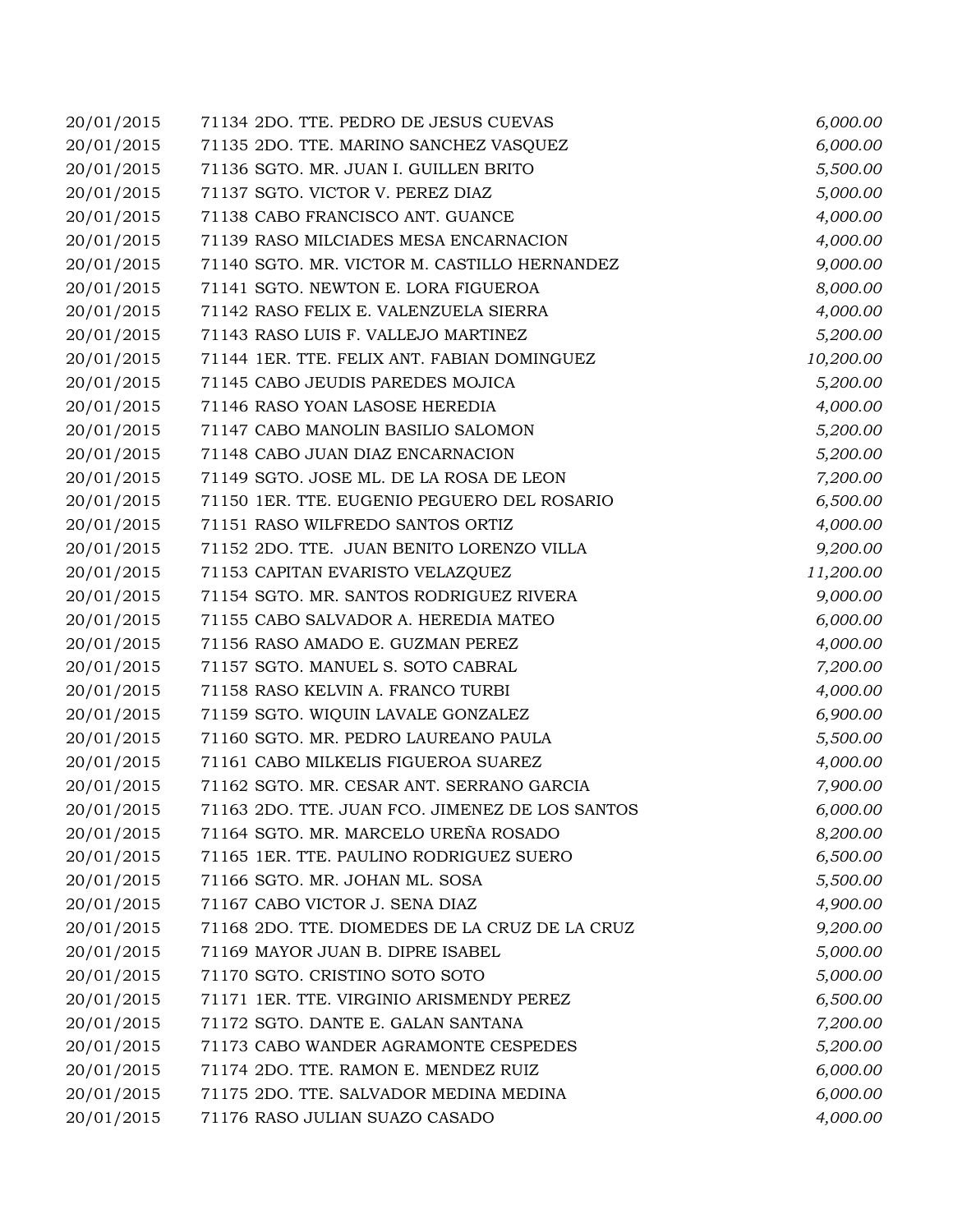| 20/01/2015 | 71177 CABO LEONIDES SUAZO CASADO             | 5,200.00  |
|------------|----------------------------------------------|-----------|
| 20/01/2015 | 71178 CABO JUAN DEL C. ORTIZ TEJEDA          | 4,900.00  |
| 20/01/2015 | 71179 2DO. TTE. JOSE D. TAPIA TAVERAS        | 9,200.00  |
| 20/01/2015 | 71180 2DO. TTE. EMILIO ROBLES PLASENCIO      | 6,000.00  |
| 20/01/2015 | 71181 CABO FRANKLIN ANT. RODRIGUEZ CASTILLO  | 4,900.00  |
| 20/01/2015 | 71182 CAP. JOE ANT. GARCIA HOFFMAN           | 7,000.00  |
| 20/01/2015 | 71183 2DO. TTE. JUAN DEL A. FELIZ FELIZ      | 10,000.00 |
| 20/01/2015 | 71184 SGTO. MR. GIL ML. CAMPECHANO GARCIA    | 9,000.00  |
| 20/01/2015 | 71185 SGTO. CRISTIAN JAVIER ARREDONDO        | 9,000.00  |
| 20/01/2015 | 71186 RASO FELIX F. REYNOSO REYES            | 6,000.00  |
| 20/01/2015 | 71187 RASO MODESTO MONTERO POLANCO           | 6,000.00  |
| 20/01/2015 | 71188 RASO ROSELIO SOLANO SILVESTRE          | 5,200.00  |
| 20/01/2015 | 71189 SGTO. JUAN ALB. REED GOMEZ             | 7,200.00  |
| 20/01/2015 | 71190 CABO ENMANUEL BAEZ YAN                 | 5,200.00  |
| 20/01/2015 | 71191 RASO JUNIOR ALB. CASTILLO ESCANIO      | 5,200.00  |
| 20/01/2015 | 71192 CABO JOHNNY OZORIA DANIEL              | 4,000.00  |
| 20/01/2015 | 71193 2DO. TTE. NIXON RAMIREZ CANDELARIO     | 6,000.00  |
| 20/01/2015 | 71194 SGTO. GRECIA I. ASTACIO JIMENEZ        | 5,000.00  |
| 20/01/2015 | 71195 CABO ANGEL GONZALEZ BORQUEZ            | 4,900.00  |
| 20/01/2015 | 71196 TTE. COR. JULIO C. MORILLO ENCARNACION | 10,000.00 |
| 20/01/2015 | 71197 CAP. ERNESTO MEJIA SARMIENTO           | 7,000.00  |
| 20/01/2015 | 71198 CAP. PACO MORILLO RAMIREZ              | 7,000.00  |
| 20/01/2015 | 71199 1ER. TTE. PEDRO BERIGUETE CUELLO       | 6,500.00  |
| 20/01/2015 | 71200 2DO. TTE. ANGEL ML. SOSA VANTERPOOL    | 6,000.00  |
| 20/01/2015 | 71201 2DO. TTE. GERSON ALCANTARA GOMEZ       | 6,000.00  |
| 20/01/2015 | 71202 2DO TTE. DIOMEDES PEGUERO ASTACIO      | 6,000.00  |
| 20/01/2015 | 71203 2DO. TTE. ISIDRO A. HERRERA MADERA     | 6,000.00  |
| 20/01/2015 | 71204 2DO. TTE. RAMON E. RAMIREZ PACHECO     | 6,000.00  |
| 20/01/2015 | 71205 SGTO. MR. LEONARDO MONEGRO ORTEGA      | 5,500.00  |
| 20/01/2015 | 71206 SGTO. MR. LUIS ROSARIO MANZUETA        | 5,500.00  |
| 20/01/2015 | 71207 SGTO. MR. ANGELITO MONTERO RODRIGUEZ   | 5,500.00  |
| 20/01/2015 | 71208 SGTO. MR. WILSON S. CUELLO             | 5,500.00  |
| 20/01/2015 | 71209 SGTO. MR. RAFAEL REYES MEJIA           | 5,500.00  |
| 20/01/2015 | 71210 SGTO. MR. FAUSTINO RAMIREZ FERNANDEZ   | 5,500.00  |
| 20/01/2015 | 71211 SGTO. MARIO M. VICIOSO MANZANILLO      | 5,000.00  |
| 20/01/2015 | 71212 SGTO. PEDRO OZORIA EMILIANO            | 5,000.00  |
| 20/01/2015 | 71213 SGTO. FIOR R. SEGURA CANA              | 5,000.00  |
| 20/01/2015 | 71214 SGTO. PAULA C. BELEN PAULINO           | 5,000.00  |
| 20/01/2015 | 71215 CABO JUAN H. RAMIREZ PACHECO           | 4,000.00  |
| 20/01/2015 | 71216 CABO GERVASIO DEGOLLADO RINCON         | 4,000.00  |
| 20/01/2015 | 71217 CABO GASPAR ABREU CASTILLO             | 4,000.00  |
| 20/01/2015 | 71218 CABO JACOB ROMERO RODRIGUEZ            | 4,000.00  |
| 20/01/2015 | 71219 RASO FRANK ALBURQUERQUE MOTA           | 4,000.00  |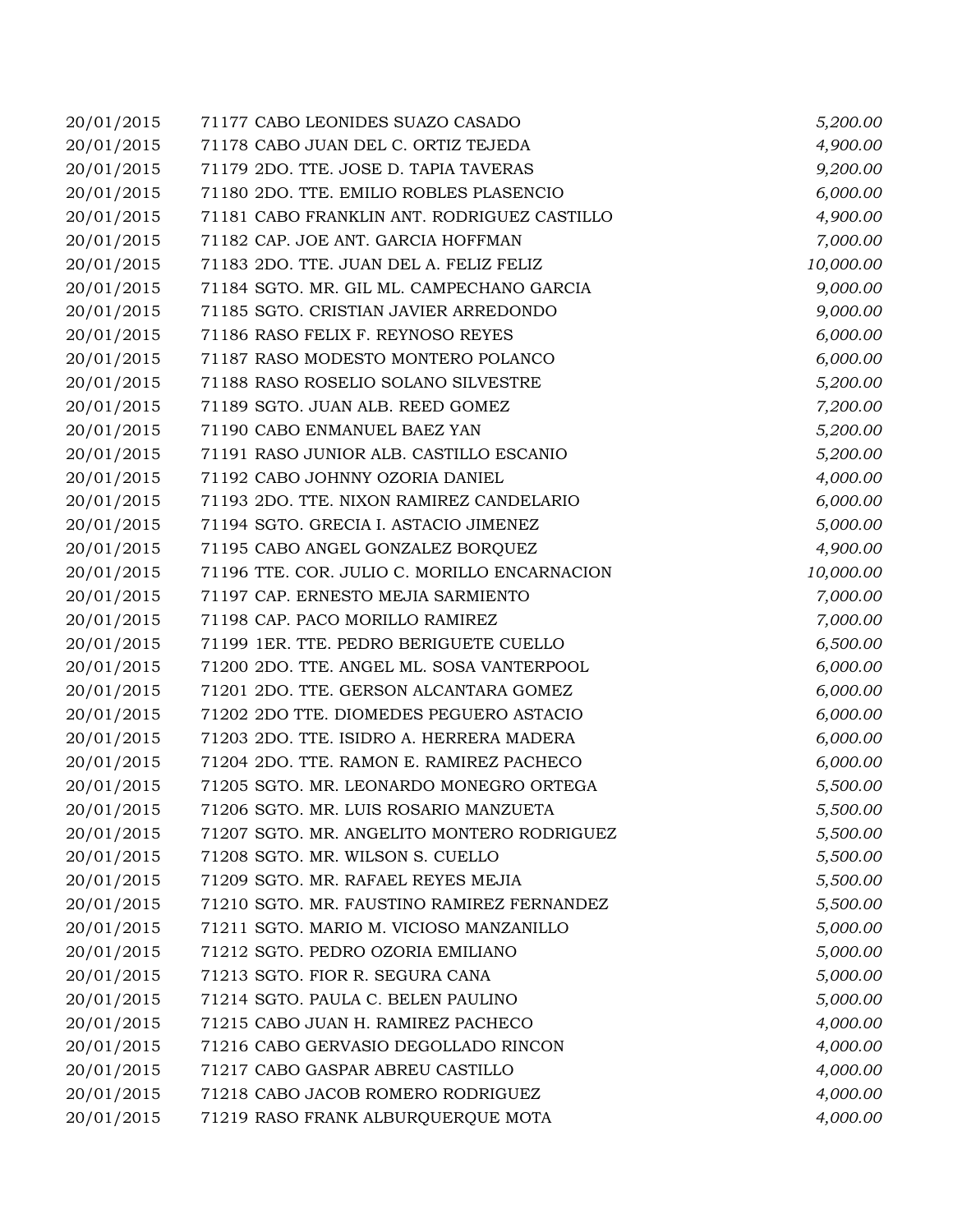| 20/01/2015 | 71220 RASO JULIO S. MAZARA REINOSO              | 4,000.00  |
|------------|-------------------------------------------------|-----------|
| 20/01/2015 | 71221 CABO FRANCISCO ANT. BASTARDO CORDERO      | 4,000.00  |
| 20/01/2015 | 71222 RASO DANIEL ALCANTARA BARREIRO            | 4,000.00  |
| 20/01/2015 | 71223 CABO JULIO NOLASCO PEREZ                  | 16,266.67 |
| 20/01/2015 | 71224 SGTO. TITO ROJAS MOTA                     | 5,000.00  |
| 20/01/2015 | 71225 SGTO. MARIO ANT. FULGENCIO GARCIA         | 5,000.00  |
| 20/01/2015 | 71226 SGTO. ANGEL REYES BAEZ                    | 5,000.00  |
| 20/01/2015 | 71227 CABO ANASTACIO JOSEPH FOSTEL              | 4,000.00  |
| 20/01/2015 | 71228 SGTO. MR. JOEL A. GUERRERO MEDINA         | 5,500.00  |
| 20/01/2015 | 71229 CABO HENRY ML. ESCORBORES AVILA           | 5,200.00  |
| 20/01/2015 | 71230 SGTO. HECTOR R. MOTA SANTANA              | 7,200.00  |
| 20/01/2015 | 71231 SGTO. CRISTIAN DE PAULA POLANCO           | 7,200.00  |
| 20/01/2015 | 71232 SGTO. RAUL ALB. MEJIA                     | 7,200.00  |
| 20/01/2015 | 71233 CAP. VICTOR ML. GONZALEZ ALVAREZ          | 7,000.00  |
| 20/01/2015 | 71234 SGTO. FRANKLIN S. ACOSTA SOLIS            | 5,000.00  |
| 20/01/2015 | 71235 CABO CLAUDIO CORNIELLE                    | 4,000.00  |
| 20/01/2015 | 71236 RASO WILLIAM E. JIMENEZ SOSA              | 4,000.00  |
| 20/01/2015 | 71237 2DO. TTE. CARLOS ML. VIDAL SEGURA         | 10,000.00 |
| 20/01/2015 | 71238 CABO MANUEL L. NUÑEZ SANCHEZ              | 4,900.00  |
| 20/01/2015 | 71239 1ER. TTE. FELIX ALB. PEREYRA ROA          | 6,500.00  |
| 20/01/2015 | 71240 RASO MAXIMO AQUINO GOMEZ                  | 4,000.00  |
| 20/01/2015 | 71241 CABO EDGAL EFRAIN SANTANA DIAZ            | 4,000.00  |
| 20/01/2015 | 71242 2DO. TTE. DIOMEDES PAREDES SANTANA        | 6,000.00  |
| 20/01/2015 | 71243 CABO DHAIN S. BERAS FIGUEROA              | 4,000.00  |
| 20/01/2015 | 71244 RASO ALEXIS BDO. CABRERA SOLANO           | 4,000.00  |
| 20/01/2015 | 71245 RASO JORGE ALB. RONDON AQUINO             | 4,900.00  |
| 20/01/2015 | 71246 SGTO. ALCADIO JOSE ROSARIO                | 7,200.00  |
| 20/01/2015 | 71247 RASO YOEL ML. AGESTA SILVESTRE            | 5,200.00  |
| 20/01/2015 | 71248 CAP. HECTOR DE LOS SANTOS A.              | 10,000.00 |
| 20/01/2015 | 71249 1ER TTE. EMELINDO BATISTA                 | 28,622.22 |
| 20/01/2015 | 71250 1ER. TTE. JUAN JIMENEZ CEDANO             | 6,500.00  |
| 20/01/2015 | 71251 2DO. TTE. CIRIACO PAYANO SEVERINO         | 6,000.00  |
| 20/01/2015 | 71252 2DO. TTE. DOMINGO ANT. SEVERINO HENRIQUEZ | 6,000.00  |
| 20/01/2015 | 71253 SGTO. MR. LUISA J. JIMENEZ BORT           | 5,500.00  |
| 20/01/2015 | 71254 SGTO. BELKIS A. RICHARDSON GUILLEN        | 5,000.00  |
| 20/01/2015 | 71255 SGTO. FRANKLIN GUZMAN LEONARDO            | 5,000.00  |
| 20/01/2015 | 71256 RASO ISMAEL ALB. PEGUERO GONZALEZ         | 4,000.00  |
| 20/01/2015 | 71257 SGTO. MR. ANDRES GUERRERO                 | 5,500.00  |
| 20/01/2015 | 71258 SGTO. CARLOS ALB. PEGUERO MOTA            | 7,200.00  |
| 20/01/2015 | 71259 RASO ELY E. DE LA ROSA AMBROSIO           | 5,200.00  |
| 20/01/2015 | 71260 SGTO. MR. ALEJANDRO BASTARDO SANTANA      | 8,200.00  |
| 20/01/2015 | 71261 SGTO. JOAQUIN SALAS CEDEÑO                | 5,000.00  |
| 20/01/2015 | 71262 CABO YEIMY RIVAS PEGUERO                  | 4,000.00  |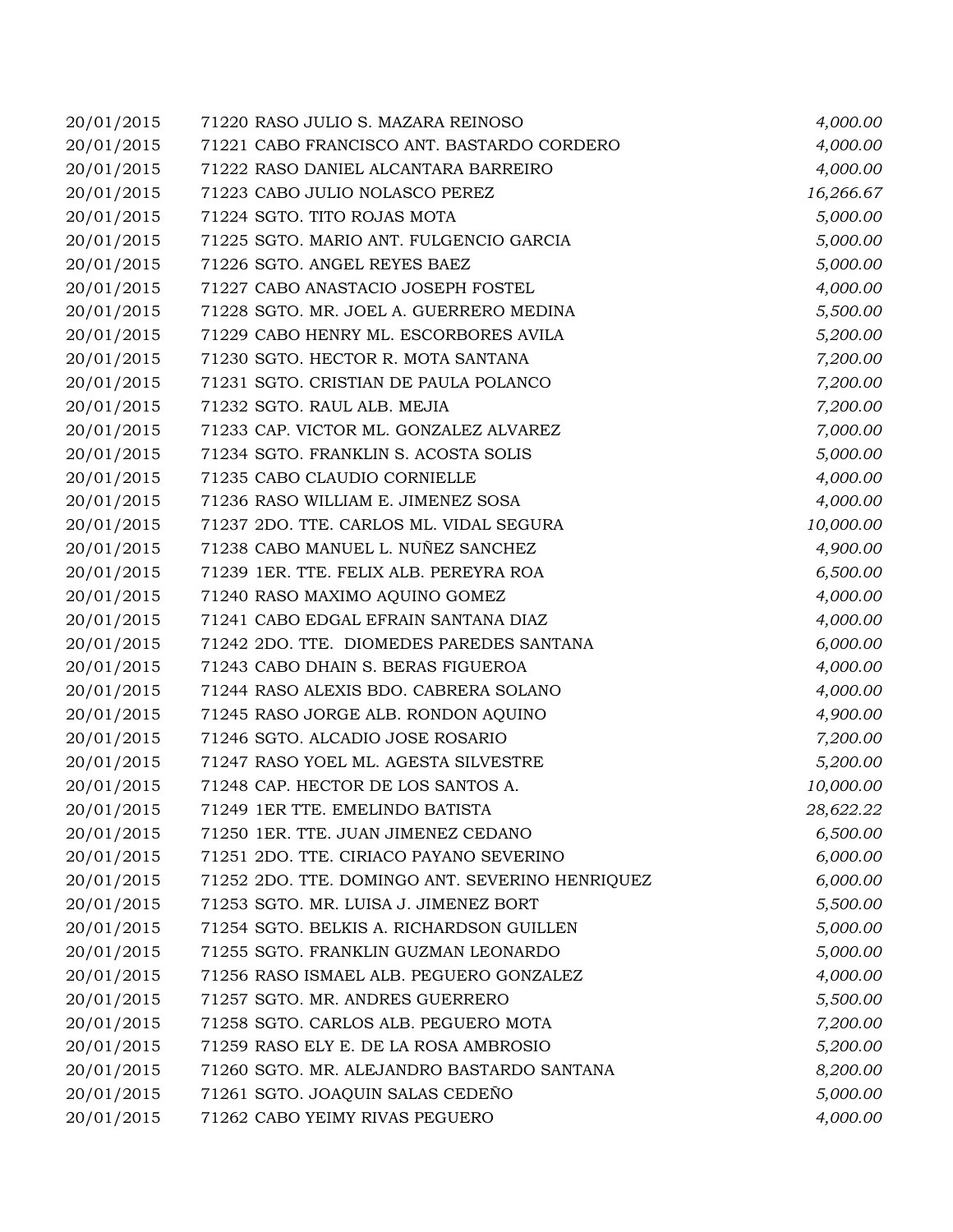| 20/01/2015 | 71263 SGTO. LISANDRO CHALAS TRINIDAD            | 4,000.00  |
|------------|-------------------------------------------------|-----------|
| 20/01/2015 | 71264 CABO BIENVENIDO ALFONSECA JAVIER          | 4,000.00  |
| 20/01/2015 | 71265 CABO SANTO SEVERINO SANTANA               | 4,000.00  |
| 20/01/2015 | 71266 MAYOR JOSE FCO. FRIAS MOTA                | 9,000.00  |
| 20/01/2015 | 71267 1ER. TTE. CESAREO PEGUERO PRADO           | 11,000.00 |
| 20/01/2015 | 71268 1ER. TTE. SANTO A. BRUJAN AQUINO          | 11,000.00 |
| 20/01/2015 | 71269 SGTO. NELDIS A. BELLO PEREZ               | 8,000.00  |
| 20/01/2015 | 71270 CABO JUAN C. PEREZ                        | 6,000.00  |
| 20/01/2015 | 71271 CABO LEORYS ANT. MARTINEZ OVIEDO          | 6,000.00  |
| 20/01/2015 | 71272 1ER. TTE. FAUSTO CARRASCO RAMIREZ         | 10,200.00 |
| 20/01/2015 | 71273 SGTO. MR. WILLIAM DE LA CRUZ CABRAL       | 8,200.00  |
| 20/01/2015 | 71274 SGTO. MR. HARRY A. CASTILLO MADERA        | 8,200.00  |
| 20/01/2015 | 71275 SGTO. ARIAS A. GONZALES PEÑA              | 7,200.00  |
| 20/01/2015 | 71276 CABO JORGE M. MARTE OLIVERO               | 5,200.00  |
| 20/01/2015 | 71277 TTE. COR. JOSE E. PEREZ GELL              | 10,000.00 |
| 20/01/2015 | 71278 TTE. COR. MILTON O. VALENZUELA VALENZUELA | 10,000.00 |
| 20/01/2015 | 71279 MAYOR FLAVIA D. MONTERO ROMERO            | 9,000.00  |
| 20/01/2015 | 71280 MAYOR ERASMO ALCANTARA VARGAS             | 9,000.00  |
| 20/01/2015 | 71281 2DO. TTE. EDWIN LAPE ZAPATA               | 8,896.16  |
| 20/01/2015 | 71282 CAP. EMETERIO A. SANTANA HERNANDEZ        | 7,000.00  |
| 20/01/2015 | 71283 CAP. FULGENCIO SUERO FAMILIA              | 7,000.00  |
| 20/01/2015 | 71284 CAP. SAMUEL HERNANDEZ OTAÑO               | 7,000.00  |
| 20/01/2015 | 71285 CAP. FRANCISCO ANT. DE LEON               | 7,000.00  |
| 20/01/2015 | 71286 1ER. TTE. YNABER Y. SANTANA VASQUEZ       | 6,500.00  |
| 20/01/2015 | 71287 1ER. TTE. JULIO E. FELIZ URBAEZ           | 6,500.00  |
| 20/01/2015 | 71288 1ER. TTE. FELICIA CONRADO JIMENEZ         | 6,500.00  |
| 20/01/2015 | 71289 1ER. TTE. ADOLFO CARRASCO FELIZ           | 6,500.00  |
| 20/01/2015 | 71290 1ER. TTE. LORENZO REYES DE LEON           | 6,500.00  |
| 20/01/2015 | 71291 2DO TTE. FELICIANO REYES FLORIAN          | 6,000.00  |
| 20/01/2015 | 71292 2DO. TTE. FLERIDA A. GARCIA NICOLAS       | 6,000.00  |
| 20/01/2015 | 71293 ALFEREZ DE FRAGATA NILO PUJOLS GARCIA     | 6,000.00  |
| 20/01/2015 | 71294 2DO. TTE. BACILIO HEREDIA AQUINO          | 6,000.00  |
| 20/01/2015 | 71295 2DO. TTE. JOSE S. MOREL DE LA CRUZ        | 6,000.00  |
| 20/01/2015 | 71296 SGTO. MR. HENRY SOSA GOMEZ                | 5,500.00  |
| 20/01/2015 | 71297 SGTO. MR. LUCIANO SANTOS                  | 5,500.00  |
| 20/01/2015 | 71298 SGTO. MERCEDES M. LECLER GARCIA           | 5,000.00  |
| 20/01/2015 | 71299 SGTO. CIRUANEL RAMIREZ ALCANTARA          | 5,000.00  |
| 20/01/2015 | 71300 CABO NANCY SUSANA HERNANDEZ CASADO        | 4,000.00  |
| 20/01/2015 | 71301 CABO FEDERICO HERNANDEZ BERROA            | 4,000.00  |
| 20/01/2015 | 71302 RASO EDWIN C. BALBUENA MALDONADO          | 4,000.00  |
| 20/01/2015 | 71303 CABO GLADYS SANTANA HERNANDEZ             | 4,000.00  |
| 20/01/2015 | 71304 RASO JOSE R. QUEZADA CARMONA              | 3,340.00  |
| 20/01/2015 | 71305 1ER. TTE. DOMINGO M. REYES RODRIGUEZ      | 10,200.00 |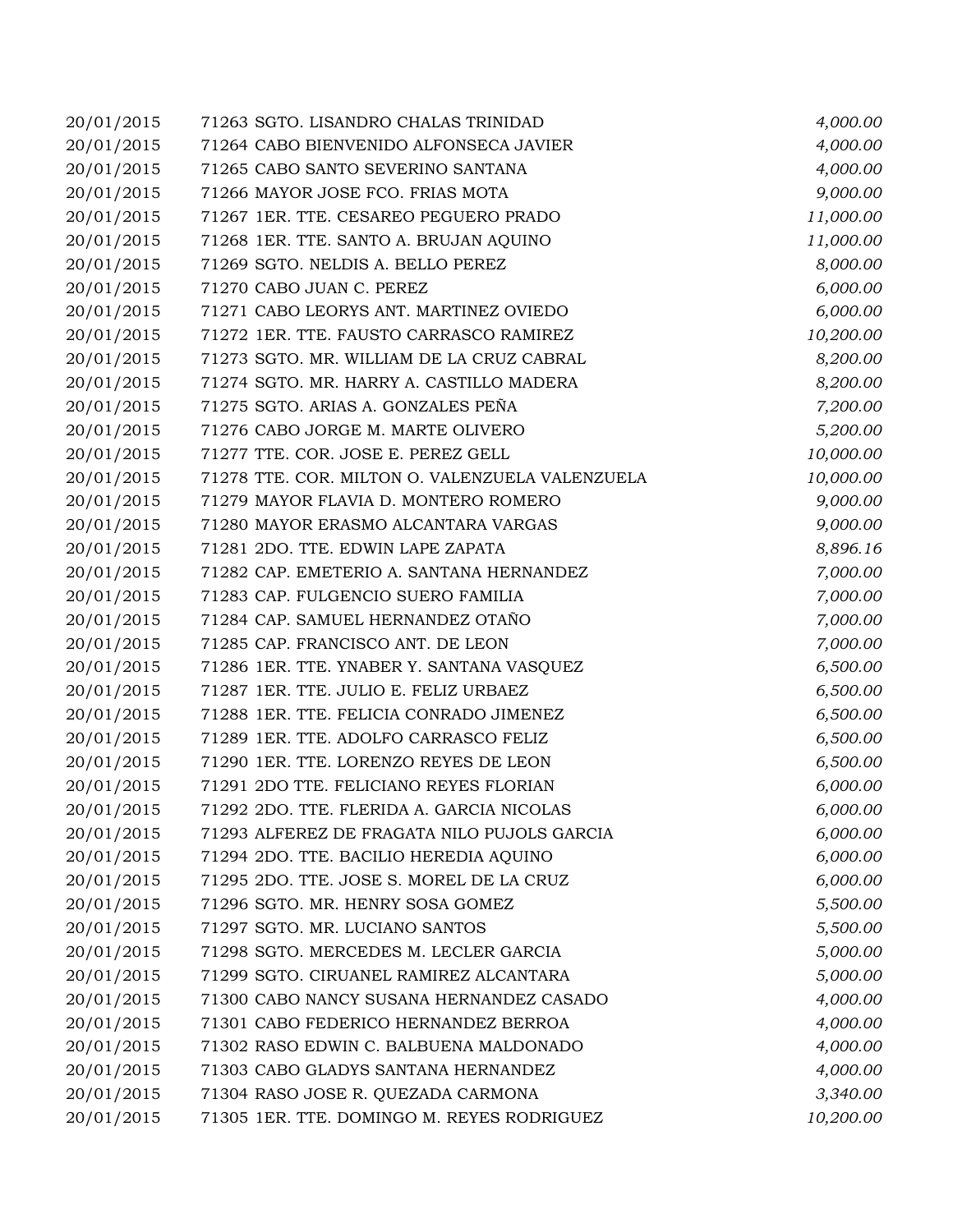| 20/01/2015 | 71306 2DO. TTE. JULIO E. VASQUEZ GIRON      | 9,200.00  |
|------------|---------------------------------------------|-----------|
| 20/01/2015 | 71307 2DO. TTE. NAZARIO MOLINA RODRIGUEZ    | 6,000.00  |
| 20/01/2015 | 71308 2DO. TTE. MANUEL DE LOS R DOTEL MATOS | 9,200.00  |
| 20/01/2015 | 71309 2DO. TTE. SILVESTRE PEÑA GOMEZ        | 10,000.00 |
| 20/01/2015 | 71310 2DO. TTE. FRANCISCO ROA GONZALEZ      | 6,000.00  |
| 20/01/2015 | 71311 2DO. TTE. ABRAHAN D. FELIZ FELIZ      | 10,000.00 |
| 20/01/2015 | 71312 CABO OLIVIO SENA FERRERAS             | 6,000.00  |
| 20/01/2015 | 71313 RASO DIANDRA C. NUÑEZ GUERRERO        | 4,000.00  |
| 20/01/2015 | 71314 RASO JOSE V. MATEO DE LA CRUZ         | 5,200.00  |
| 20/01/2015 | 71315 CAP. SANTO T. PEREYRA SORIANO         | 8,828.04  |
| 20/01/2015 | 71316 CABO ALFI A. URIBE EMILIANO           | 4,000.00  |
| 20/01/2015 | 71317 CABO JONATAN MEJIA ROSARIO            | 4,000.00  |
| 20/01/2015 | 71318 SGTO. CIRILO DE JESUS PASCUAL         | 7,200.00  |
| 20/01/2015 | 71319 1ER. TTE. DANIELA ALT. LOPEZ MIRABAL  | 6,000.00  |
| 20/01/2015 | 71320 SGTO. MR. UPIANO ANT. GOMEZ LUZON     | 5,500.00  |
| 20/01/2015 | 71321 SGTO. MR. ANA I. FERMIN PEÑA          | 5,500.00  |
| 20/01/2015 | 71322 CABO BRUNO LORENZO JIMENEZ            | 4,000.00  |
| 20/01/2015 | 71323 1ER. TTE. AURA C. HERASME TEJEDA      | 6,500.00  |
| 20/01/2015 | 71324 SGTO. MR. ROBERTO QUEZADA SANCHEZ     | 5,500.00  |
| 20/01/2015 | 71325 1ER. TTE. DOMINGO NUEZ GUZMAN         | 6,500.00  |
| 20/01/2015 | 71326 CAP. JOSELITO RIVERA SANTOS           | 6,500.00  |
| 20/01/2015 | 71327 2DO. TTE. BOLIVAR DUARTE ROSARIO      | 19,000.00 |
| 20/01/2015 | 71328 SGTO. MR. CARMEN VALENZA              | 5,500.00  |
| 20/01/2015 | 71329 ALF. DE NAVIO FRANKLIN HERASME        | 6,500.00  |
| 20/01/2015 | 71330 TTE. DE NAVIO JOSE N. ACOSTA VILLA    | 6,500.00  |
| 20/01/2015 | 71331 2DO. TTE. ENEROLIZA RUIZ              | 6,000.00  |
| 20/01/2015 | 71332 SGTO. MAGALY ALT. TEJADA BRITO        | 5,000.00  |
| 20/01/2015 | 71333 SGTO. JOSE GUZMAN RODRIGUEZ           | 5,000.00  |
| 20/01/2015 | 71334 CABO SANTO E. DE LA ROSA HERNANDEZ    | 4,000.00  |
| 20/01/2015 | 71335 MARINERO BERNARDO ANT. PEREZ LOPEZ    | 4,000.00  |
| 20/01/2015 | 71336 CABO ROBERTO JS. FLORES BALS          | 4,000.00  |
| 20/01/2015 | 71337 1ER. TTE. MILAGROS ESPINOSA MONTERO   | 6,500.00  |
| 20/01/2015 | 71338 SGTO. MR. MAXIMO F. CRUZ ROSARIO      | 8,200.00  |
| 20/01/2015 | 71339 SGTO. SANTO B. BERAS BAUTISTA         | 7,200.00  |
| 20/01/2015 | 71340 TTE. COR. OCTAVIO ROMERO ENCARNACION  | 10,000.00 |
| 20/01/2015 | 71341 MAYOR REYES CRUCETA PEÑA              | 9,360.00  |
| 20/01/2015 | 71342 CAP. RAMON ANT. PEREZ MENDEZ          | 7,000.00  |
| 20/01/2015 | 71343 2DO. TTE. FELIX BRITO VALERIO         | 6,000.00  |
| 20/01/2015 | 71344 SGTO. JUAN ML. ROMAN MERCADO          | 8,000.00  |
| 20/01/2015 | 71345 SGTO. RAMON C. PAULINO OTAÑE          | 8,000.00  |
| 20/01/2015 | 71346 SGTO. MR. JOSE R. RAMIREZ PEREZ       | 8,791.67  |
| 20/01/2015 | 71347 CABO JOSELIN RODRIGUEZ MORILLO        | 4,000.00  |
| 20/01/2015 | 71348 CABO FELIX MUESES NUÑEZ               | 6,000.00  |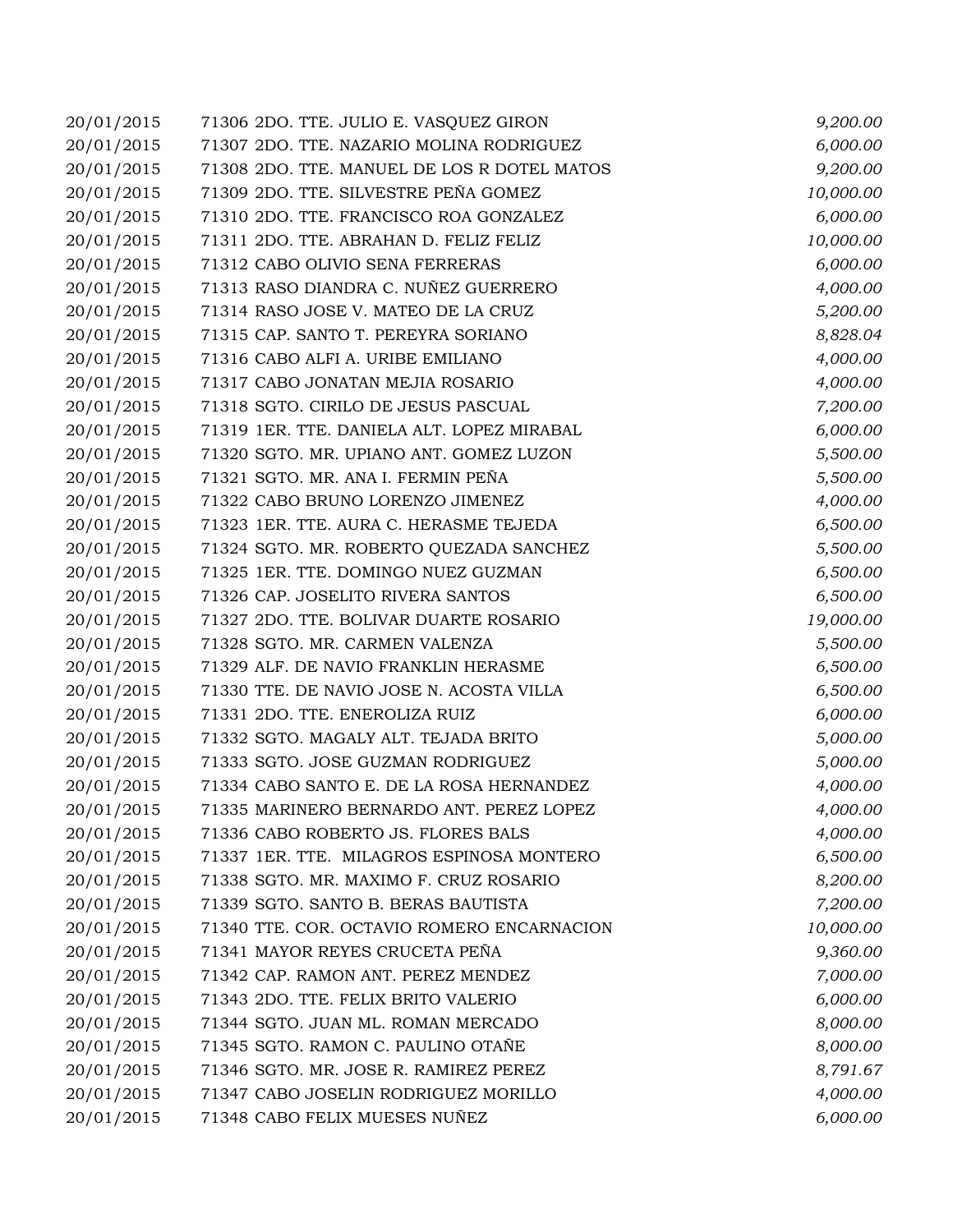| 20/01/2015 | 71349 SGTO. MR. ALLEN V. MARQUEZ GARCIA         | 9,000.00  |
|------------|-------------------------------------------------|-----------|
| 20/01/2015 | 71350 1ER. TTE. ESTHER M. RAMIREZ BEATO         | 10,200.00 |
| 20/01/2015 | 71351 SGTO. ELEONARDO REGALADO SERRANO          | 5,000.00  |
| 20/01/2015 | 71352 SGTO. MR. DOMINGUITO GREGORIO MARTINEZ    | 5,500.00  |
| 20/01/2015 | 71353 SGTO. SERGIO BREA                         | 5,000.00  |
| 20/01/2015 | 71354 1ER. TTE. FRANCISCO REYES HILARIO         | 6,500.00  |
| 20/01/2015 | 71355 1ER. TTE. ROBERTO M. HENRIQUEZ ROSA       | 6,500.00  |
| 20/01/2015 | 71356 SGTO. KELVIN PANIAGUA DE LOS SANTOS       | 5,000.00  |
| 20/01/2015 | 71357 SGTO. GLENNY K. RODRIGUEZ ALVAREZ         | 5,000.00  |
| 20/01/2015 | 71358 CABO URBANO LAFONTAINE MEDINA             | 4,000.00  |
| 20/01/2015 | 71359 RASO LUISA MA. LEDESMA                    | 4,000.00  |
| 20/01/2015 | 71360 SGTO. MR. JULIO L. CRUZ                   | 8,200.00  |
| 20/01/2015 | 71361 2DO. TTE. SANTO A. LARA                   | 8,900.00  |
| 20/01/2015 | 71362 SGTO. JOSE A. PAYANO ALBINO               | 5,000.00  |
| 20/01/2015 | 71363 RASO GEORGINA CASTILLO OZUNA              | 4,000.00  |
| 20/01/2015 | 71364 RASO WINSTON A. ACOSTA URBINO             | 4,000.00  |
| 20/01/2015 | 71365 1ER. TTE. MODESTO DE LEON BELLO           | 6,500.00  |
| 20/01/2015 | 71366 2DO. TTE. FRANCISCO ANT. HERNANDEZ JAVIER | 6,000.00  |
| 20/01/2015 | 71367 SGTO. MR. CONFESOR BERROA DE LOS SANTOS   | 5,500.00  |
| 20/01/2015 | 71368 SGTO. FREMIS DE LEON ALCANTARA            | 5,000.00  |
| 20/01/2015 | 71369 CABO AGUSTIN DE LOS SANTOS ADON           | 4,900.00  |
| 20/01/2015 | 71370 SGTO. JUAN R. ROSARIO VASQUEZ             | 5,000.00  |
| 20/01/2015 | 71371 SGTO. ANDRES C. FIGUEROA AQUINO           | 5,000.00  |
| 20/01/2015 | 71372 RASO MANUEL ANT. MEJIA PEÑA               | 4,000.00  |
| 20/01/2015 | 71373 2DO. TTE. ANGEL DE LOS SANTOS DE LA ROSA  | 6,000.00  |
| 20/01/2015 | 71374 CABO EDWIN ALB. CUEVAS MARCANO            | 4,900.00  |
| 20/01/2015 | 71375 SGTO. MR. LUIS D. REYES PEÑA              | 8,200.00  |
| 20/01/2015 | 71376 2DO. TTE. JOEL E. LOPEZ FELIZ             | 9,200.00  |
| 20/01/2015 | 71377 RASO CARLOS J. ECHAVARRIA ROSARIO         | 5,200.00  |
| 20/01/2015 | 71378 MAYOR JOSE D. DELGADO MONEGRO             | 13,000.00 |
| 20/01/2015 | 71379 1ER. TTE. DANIEL DE SENA VARGAS           | 6,500.00  |
| 20/01/2015 | 71380 SGTO. MR. JOSE M. BELLIARD DISLA          | 5,500.00  |
| 20/01/2015 | 71381 SGTO. MR. DANIEL ANT. VERAS GERMOSEN      | 5,500.00  |
| 20/01/2015 | 71382 SGTO. FELIPE S. FRANCISCO POLANCO         | 5,000.00  |
| 20/01/2015 | 71383 SGTO. JOSE A. SANCHEZ SANCHEZ             | 5,000.00  |
| 20/01/2015 | 71384 CABO JUAN A. NOVAS HERASME                | 4,000.00  |
| 20/01/2015 | 71385 CABO FRANCISCO J. RODRIGUEZ REYES         | 4,000.00  |
| 20/01/2015 | 71386 RASO YEFRICA MA. HIDALGO MARTINEZ         | 4,000.00  |
| 20/01/2015 | 71387 RASO ELIZABETH METIVIER MARTINEZ          | 4,000.00  |
| 20/01/2015 | 71388 ERIKA A. QUEZADA MENDEZ                   | 95,607.92 |
| 20/01/2015 | 71389 INSTITUTO DE AUXILIOS Y VIVIENDAS         | 25        |
| 20/01/2015 | 71390 FONDO DE PENSIONES Y JUBILACIONES         | 3,540.24  |
| 20/01/2015 | 71391 CONSEJO DEL PODER JUDICIAL                | 2,376.00  |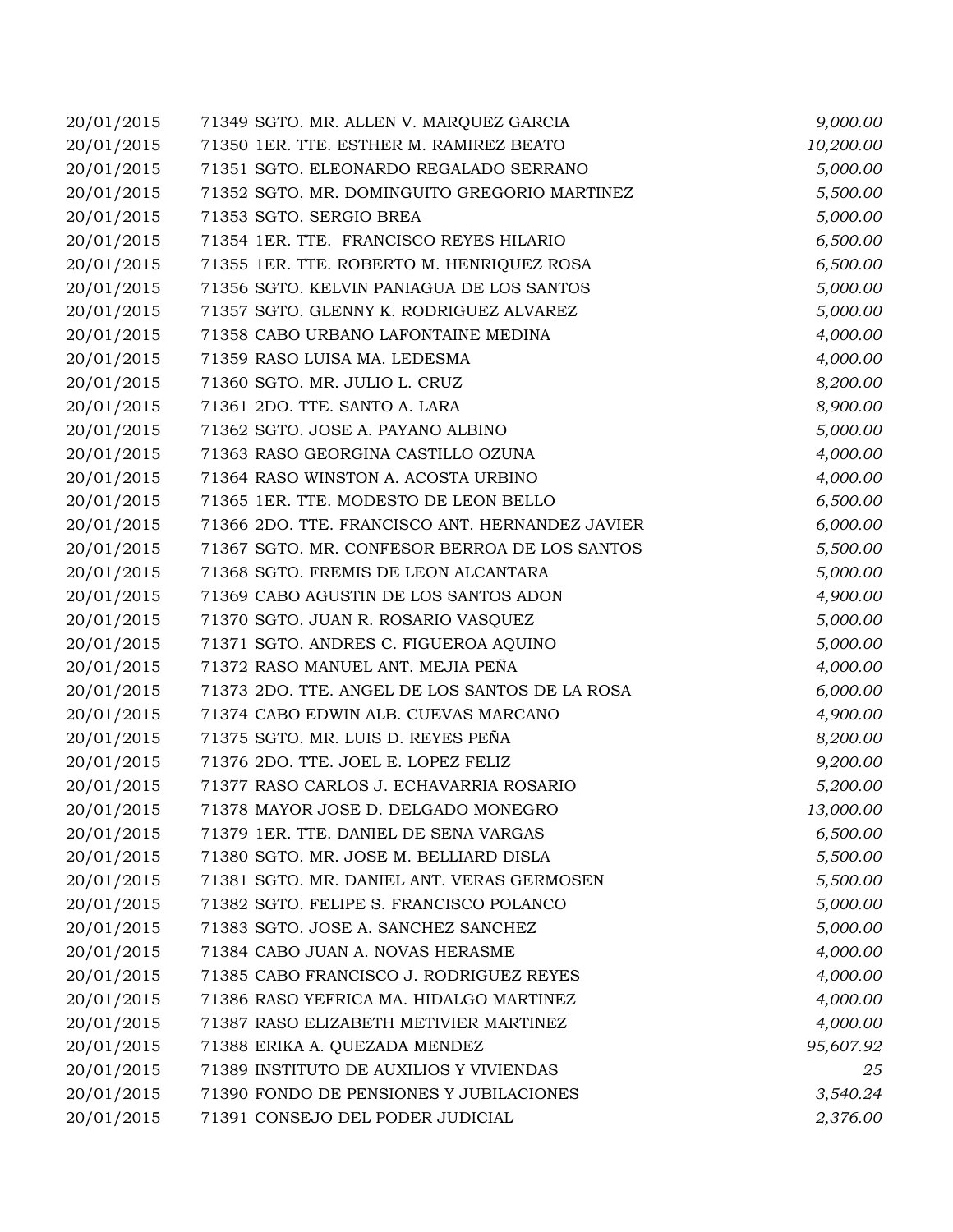| 22/01/2015 | 71392 LILIANA CRUZ MOLINA VARGAS        | 15,000.00 |
|------------|-----------------------------------------|-----------|
| 22/01/2015 | 71393 PROVIDENCIA E. MONTAS DE DURAN    | 10,000.00 |
| 22/01/2015 | 71394 CARMEN L. CRUZ SANCHEZ            | 10,000.00 |
| 22/01/2015 | 71395 RAFAEL ANT. GARCIA                | 42,781.94 |
| 22/01/2015 | 71396 NORA C. RONE P.                   | 15,000.00 |
| 22/01/2015 | 71397 NESTOR DIAZ FERNANDEZ             | 12,360.00 |
| 22/01/2015 | 71398 CALIXTO MEDINA CUEVAS             | 5,000.00  |
| 22/01/2015 | 71399 ROSA MA. GUZMAN CORTORREAL        | 14,867.00 |
| 22/01/2015 | 71400 ELY JOSEFINA CHECO                | 9,873.18  |
| 22/01/2015 | 71401 ANA M. RODRIGUEZ SALADO           | 8,700.00  |
| 22/01/2015 | 71402 RAFAEL A. CALERO ROJAS            | 3,500.00  |
| 22/01/2015 | 71403 MARIA NELLY BAEZ A.               | 5,000.00  |
| 22/01/2015 | 71404 TERESA DE LA CRUZ LEONARDO        | 6,000.00  |
| 22/01/2015 | 71405 DIGNA R. ALMONTE FERNANDEZ        | 26,000.00 |
| 22/01/2015 | 71406 CRUZ A. SILVIA TREMOLS            | 14,583.34 |
| 22/01/2015 | 71407 ANTONIA DOLORES CABA              | 12,600.00 |
| 22/01/2015 | 71408 MARIA E. VASQUEZ P.               | 15,944.45 |
| 22/01/2015 | 71409 CELESTE A. OVIEDO O.              | 3,000.00  |
| 22/01/2015 | 71410 MARIA DEL C. GUZMAN GONZALEZ      | 5,000.00  |
| 22/01/2015 | 71411 MIGUEL A. RUIZ BRACHE             | 15,000.00 |
| 22/01/2015 | 71412 ALEJANDRO PEREZ RAMIREZ           | 5,000.00  |
| 22/01/2015 | 71413 RAMON E. BAEZ RODRIGUEZ           | 7,000.00  |
| 22/01/2015 | 71414 RAFAEL E. DE LA PAZ               | 3,000.00  |
| 22/01/2015 | 71415 LORENZA G. CORNELIO Y C.          | 39,916.80 |
| 22/01/2015 | 71416 PORFIRIO ESTEVEZ CANELA           | 21,500.00 |
| 22/01/2015 | 71417 BIENVENIDA C. SIERRA FERRERAS     | 3,000.00  |
| 22/01/2015 | 71418 YOLANDE DARDENNE VDA. CRUZ        | 8,000.00  |
| 22/01/2015 | 71419 SANTOS SANCHEZ RAMIREZ            | 3,800.00  |
| 22/01/2015 | 71420 CARMEN DE JESUS DE JS. DE BERNAL  | 1,500.00  |
| 22/01/2015 | 71421 FIOL D. CABREJA                   | 4,355.56  |
| 22/01/2015 | 71422 YRIA F. PENA VDA. READ            | 23,781.34 |
| 22/01/2015 | 71423 NORMA ALT. JIMENEZ                | 2,184.00  |
| 22/01/2015 | 71424 CLARA M. SOSA DE BUENO            | 6,097.78  |
| 22/01/2015 | 71425 CARMEN MATILDE PASCUAL M.         | 3,551.34  |
| 22/01/2015 | 71426 JORGELINA RODRIGUEZ               | 5,444.45  |
| 22/01/2015 | 71427 BEATRIZ C. SILFA HERNADEZ         | 20,000.00 |
| 22/01/2015 | 71428 CANDIDA U. GOMEZ CUEVAS           | 3,000.00  |
| 22/01/2015 | 71429 PETRONILA ALMONTE                 | 15,854.23 |
| 22/01/2015 | 71430 BALBINA LIRIANO                   | 11,800.00 |
| 22/01/2015 | 71431 DIEGO DE LA CRUZ GOMEZ            | 8,533.33  |
| 22/01/2015 | 71432 ANTONIA ABAB Q. VDA. ORTEGA       | 3,072.00  |
| 27/01/2015 | 71433 CONSEJO DEL PODER JUDICIAL        | 2,408.33  |
| 27/01/2015 | 71434 INSTITUTO DE AUXILIOS Y VIVIENDAS | 275       |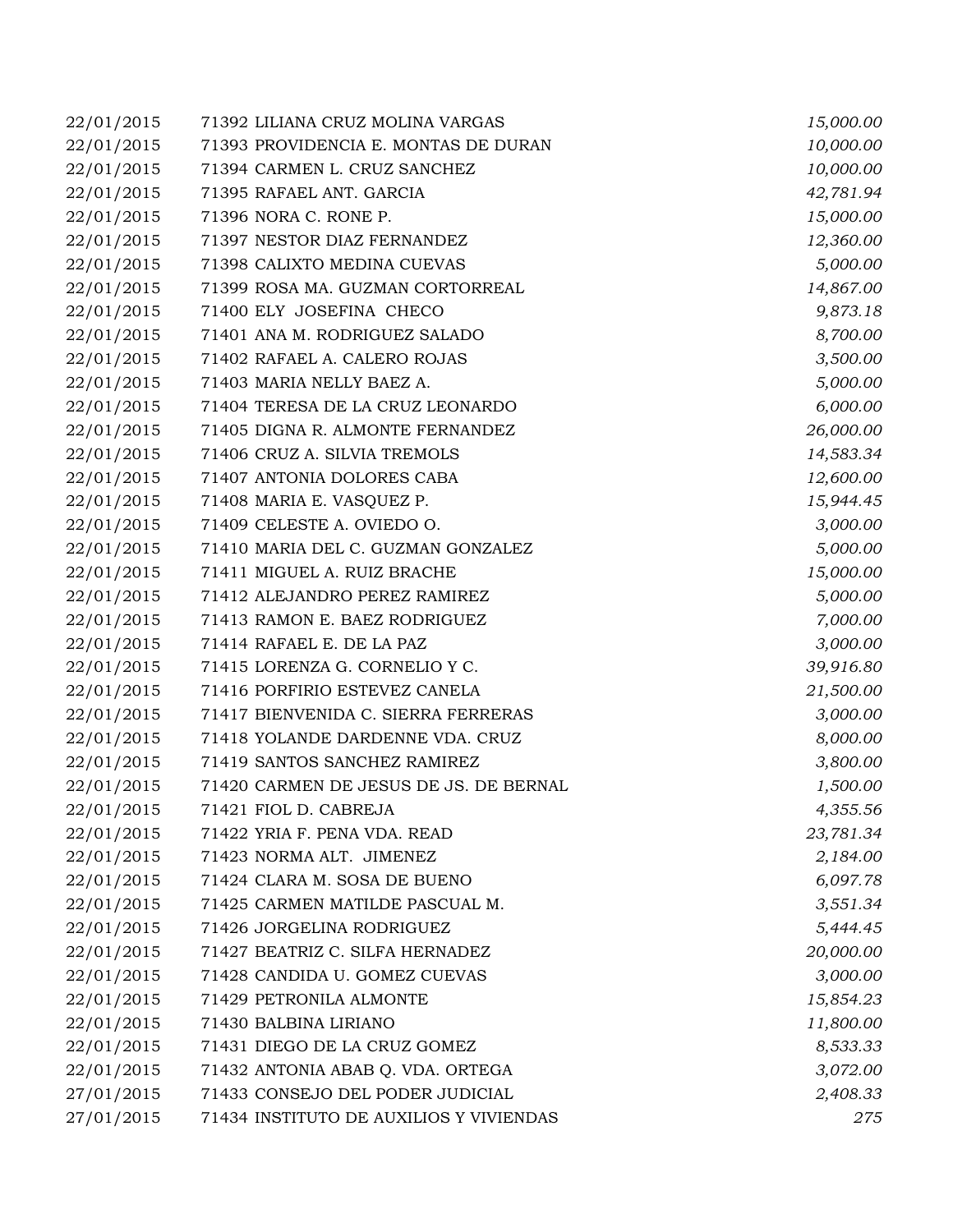| 27/01/2015 | 71435 FONDO DE PENSIONES Y JUBILACIONES   | 97,816.48  |
|------------|-------------------------------------------|------------|
| 27/01/2015 | 71436 CONSEJO DEL PODER JUDICIAL          | 101,837.96 |
| 27/01/2015 | 71437 COOPNASEJU                          | 143,816.46 |
| 27/01/2015 | 71438 COOPNASEJU                          | 88,681.00  |
| 27/01/2015 | 71439 INSTITUTO NACIONAL DE LA VIVIENDA   | 35.47      |
| 27/01/2015 | 71440 LIGA DE SOFTBALL                    | 100        |
| 27/01/2015 | 71441 CONSEJO DEL PODER JUDICIAL          | 737        |
| 27/01/2015 | 71442 CONSEJO DEL PODER JUDICIAL          | 1,600.00   |
| 27/01/2015 | 71443 CONSEJO DEL PODER JUDICIAL          | 2,800.00   |
| 27/01/2015 | 71444 CONSEJO DEL PODER JUDICIAL          | 3,183.61   |
| 30/01/2015 | 71445 DONAL R. MORALES SEVERINO           | 10,224.14  |
| 30/01/2015 | 71446 YELTSIN J. FIGUEREO ORTIZ           | 5,904.59   |
| 30/01/2015 | 71447 LUIS F. BELTRE SANTOS               | 7,128.27   |
| 30/01/2015 | 71448 ANA C. VILLAFAÑA MINAYA             | 18,532.90  |
| 30/01/2015 | 71449 MAYELIN D. MARTINEZ ENCARNACION     | 8,869.39   |
| 30/01/2015 | 71450 TANYA A. READ DIAZ                  | 17,388.00  |
| 30/01/2015 | 71451 MARIA D. POLANCO GONZALEZ           | 30,973.33  |
| 30/01/2015 | 71452 CRISTINA E. BURDIER ALMONTE         | 5,269.27   |
| 30/01/2015 | 71453 FREDDY J. RODRIGUEZ MADERA          | 14,478.58  |
| 30/01/2015 | 71454 MANUEL D. LUGO PERALTA              | 12,486.72  |
| 30/01/2015 | 71455 MABEL C. ROQUE CABRERA              | 18,532.90  |
| 30/01/2015 | 71456 FRANKLIN A. HERNANDEZ               | 5,090.24   |
| 30/01/2015 | 71457 PRENDA A. TRINIDAD MERCADO          | 14,454.71  |
| 30/01/2015 | 71458 YUMELKI A. SANCHEZ MARTINEZ         | 14,821.32  |
| 30/01/2015 | 71459 ARIEL S. DE JESUS ROSARIO           | 18,532.90  |
| 30/01/2015 | 71460 YOANNY Y. ROSARIO ESPINAL           | 5,904.59   |
| 30/01/2015 | 71461 INSTITUTO DE AUXILIOS Y VIVIENDAS   | 300        |
| 30/01/2015 | 71462 CONSEJO DEL PODER JUDICIAL          | 3,289.22   |
| 30/01/2015 | 71463 FONDO DE PENSIONES Y JUBILACIONES   | 3,973.18   |
| 30/01/2015 | 71464 MAYOR ROQUE HERNANDEZ BENAVIDES     | 10,000.00  |
| 30/01/2015 | 71465 SGTO. MR. WINKY R. REYES ZABALA     | 37,013.89  |
| 30/01/2015 | 71466 SGTO. MR. MARIO DE LA ROSA LIRANZO  | 7,527.77   |
| 30/01/2015 | 71467 RASO JUAN FCO. HERASME PEÑA         | 15,366.67  |
| 30/01/2015 | 71468 2DO. TTE. ANGEL MA. MORILLO ROSARIO | 14,900.00  |
| 30/01/2015 | 71469 SGTO. MR. RAFAEL FRANCO LUNA        | 11,522.22  |
| 30/01/2015 | 71470 1ER. TTE. JOSE N. BETANCES DIAZ     | 9,033.33   |
| 30/01/2015 | 71471 SGTO. MR. SANTO E. TEJEDA           | 11,522.22  |
| 30/01/2015 | 71472 RASO WARLIN ANT. CARVAJAL CUEVAS    | 6,022.23   |
| 30/01/2015 | 71473 1ER. TTE. GERALDO A. REYES TAPIA    | 9,033.33   |
| 30/01/2015 | 71474 ROBERT E. DISLA DE LEON             | 9,820.12   |
| 30/01/2015 | 71475 YOSELIN DEL C. DE JESUS DILONE      | 20,217.89  |
| 30/01/2015 | 71476 LUIS M. MOREL GENAO                 | 32,628.87  |
| 30/01/2015 | 71477 MERY C. MATTA HILARIO               | 38,137.64  |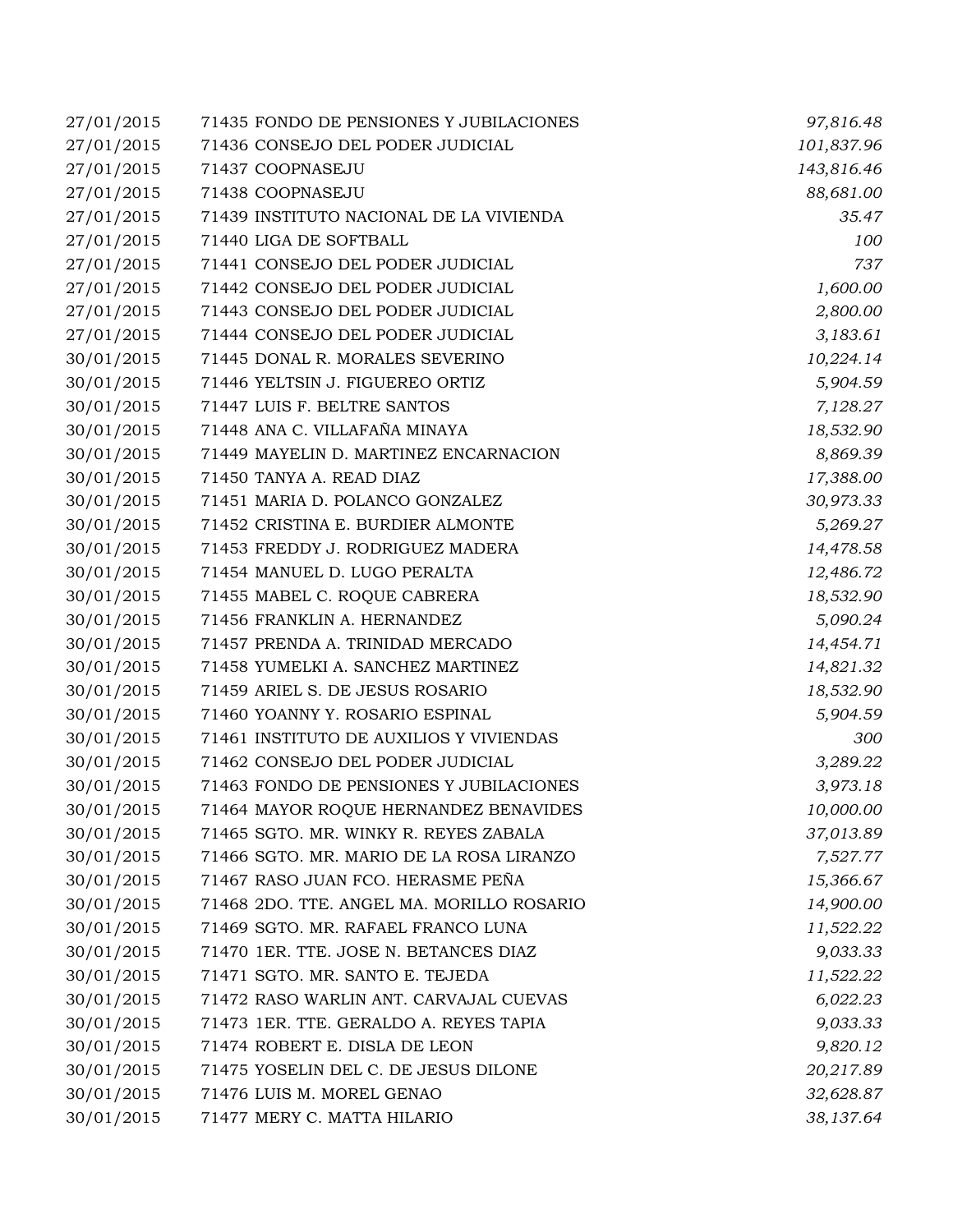| 30/01/2015 | 71478 THELMA V. REYES GARCIA            | 19,602.00  |
|------------|-----------------------------------------|------------|
| 30/01/2015 | 71479 ELIZABETH MARTE LIRIO             | 33,650.87  |
| 30/01/2015 | 71480 NELSON B. DE LA ROSA PAULINO      | 17,947.13  |
| 30/01/2015 | 71481 ELLIN J. CORDERO TEJADA           | 42,624.41  |
| 30/01/2015 | 71482 BADIA A. WEHBE GUZMAN             | 40,381.05  |
| 30/01/2015 | 71483 FRANCIA Y. CLASE CLASE            | 38,137.64  |
| 30/01/2015 | 71484 VIDAL A. TORIBIO CRUZ             | 34,844.34  |
| 30/01/2015 | 71485 JOSE M. GUZMAN SILIA              | 1,540.42   |
| 30/01/2015 | 71486 JEANNETTE J. JIMENEZ DURAN        | 25,075.12  |
| 30/01/2015 | 71487 TOMASINA M. ALMONTE ALMONTE       | 33,650.91  |
| 30/01/2015 | 71488 LUCIA DEL C. RODRIGUEZ PERALTA    | 71,280.00  |
| 30/01/2015 | 71489 SARA P. DE LA CRUZ GOMEZ          | 17,329.62  |
| 30/01/2015 | 71490 ISAAC M. ESPINOSA GARCIA          | 19,805.29  |
| 30/01/2015 | 71491 ALVI J. CERDA DE LOS SANTOS       | 8,471.46   |
| 30/01/2015 | 71492 MELANIO ALB. RODRIGUEZ RAMOS      | 4,486.78   |
| 30/01/2015 | 71493 BEATO A. SANTANA TEJADA           | 4,486.79   |
| 30/01/2015 | 71494 ELIZABETH E. GONZALEZ ALEJO       | 15,703.73  |
| 30/01/2015 | 71495 GRISELDA R. SALAZAR TAVERAS       | 1,782.00   |
| 30/01/2015 | 71496 JOSEFINA COMPRES SANTANA          | 24,677.33  |
| 30/01/2015 | 71497 PURISIMA E. PAREDES MARTINEZ      | 4,486.79   |
| 30/01/2015 | 71498 ALBANIA ALT. CONTRERAS SANCHEZ    | 22,433.94  |
| 30/01/2015 | 71499 LUZ A. ALMONTE PEREZ              | 33,125.90  |
| 30/01/2015 | 71500 ADALGISA M. TEJADA DE AZA         | 76,626.00  |
| 30/01/2015 | 71501 ANA C. CABRERA SANCHEZ            | 56,084.77  |
| 30/01/2015 | 71502 LORENZO FLORIMON ESPINAL          | 53,841.39  |
| 30/01/2015 | 71503 YIRALDY ALT. HERNANDEZ GONZALEZ   | 3,080.82   |
| 30/01/2015 | 71504 MAYRA J. DE LA CRUZ LORA          | 23,166.00  |
| 30/01/2015 | 71505 FRANCISCO ALB. ANTIGUA PORTUHONDO | 105,138.00 |
| 30/01/2015 | 71506 RAYSA M. URBAEZ RUBIO             | 10,692.00  |
| 30/01/2015 | 71507 ISRAEL D. LEDESMA HEREDIA         | 42,099.47  |
| 30/01/2015 | 71508 DEISDANIA R. BELTRE BELTRE        | 49,354.60  |
| 30/01/2015 | 71509 ZOBEIDA MATEO                     | 15,703.73  |
| 30/01/2015 | 71510 FRANKLYN A. CUEVAS CARRASCO       | 29,164.08  |
| 30/01/2015 | 71511 LIBIS M. MEREJO PEREZ             | 29,164.08  |
| 30/01/2015 | 71512 MANUEL GUEVARA FERRERAS           | 29,164.08  |
| 30/01/2015 | 71513 EUNICE C. RIVAS MATOS             | 8,973.57   |
| 30/01/2015 | 71514 EUDOCIO FERRERAS MEDINA           | 39,856.08  |
| 30/01/2015 | 71515 JAVIER PEREZ SEGURA               | 2,243.39   |
| 30/01/2015 | 71516 MIGUEL A. PEREZ MENDEZ            | 39,856.08  |
| 30/01/2015 | 71517 JOSELYN A. MATEO SALCIE           | 2,243.39   |
| 30/01/2015 | 71518 DOMINGA T. MORILLO MONTERO        | 4,486.79   |
| 30/01/2015 | 71519 JAVIERCA ANT. GOMEZ               | 8,973.57   |
| 30/01/2015 | 71520 TOMAS TAVERAS PEREZ               | 4,486.79   |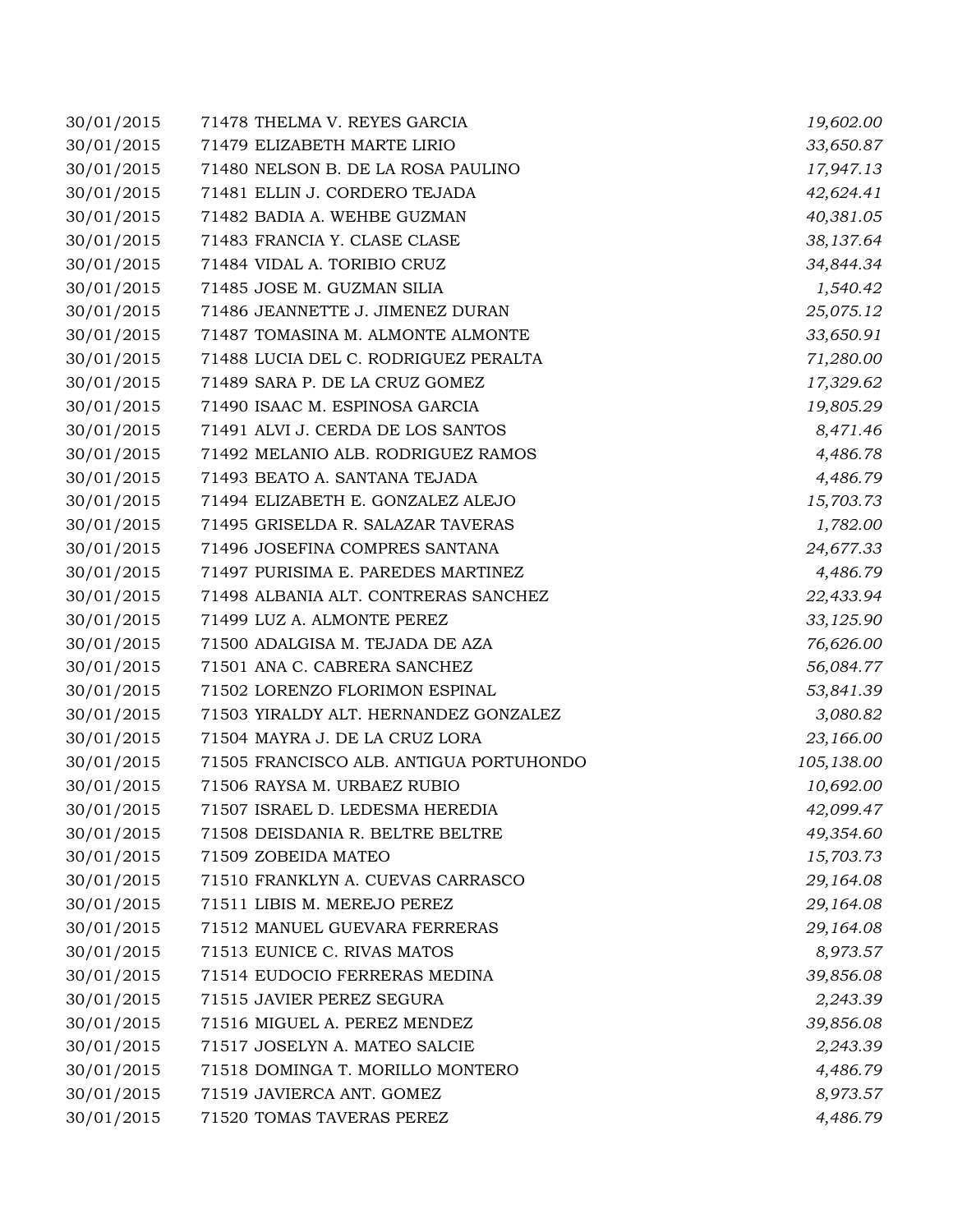| 30/01/2015 | 71521 FRANCY R. DE LA ROSA ROMERO       | 2,243.39  |
|------------|-----------------------------------------|-----------|
| 30/01/2015 | 71522 WILLIAMS R. DEL VILLAR FIGUEREO   | 5,807.39  |
| 30/01/2015 | 71523 HIPOLITO CANDELARIO CASTILLO      | 2,243.39  |
| 30/01/2015 | 71524 JUAN PEREZ                        | 6,268.79  |
| 30/01/2015 | 71525 ARELYS ALT. PEREZ CAAMAÑO         | 11,216.97 |
| 30/01/2015 | 71526 KAREN G. CASTILLO CASTILLO        | 37,422.00 |
| 30/01/2015 | 71527 ANGELA M. GONZALEZ HERRERA        | 8,973.58  |
| 30/01/2015 | 71528 MARGARITA DE LOS S. REYES PAULINO | 40,381.05 |
| 30/01/2015 | 71529 FRANKLING M. ARISTY ARIAS         | 1,782.00  |
| 30/01/2015 | 71530 JUAN E. BRITO BENITEZ             | 15,703.74 |
| 30/01/2015 | 71531 FRANCISCO JIMENEZ RODRIGUEZ       | 1,782.00  |
| 30/01/2015 | 71532 KATERIN M. CALDERON TEJEDA        | 22,886.04 |
| 30/01/2015 | 71533 LENNYS Z. CUSTODIO LLUBERES       | 4,486.79  |
| 30/01/2015 | 71534 CARMENNELIA BELTRE DIAZ           | 7,128.00  |
| 30/01/2015 | 71535 MANUELICA MEDINA BELTRE           | 9,371.39  |
| 30/01/2015 | 71536 DORYS C. DISLA MENDEZ             | 27,652.79 |
| 30/01/2015 | 71537 JOSE M. DE LA ROSA                | 11,216.96 |
| 30/01/2015 | 71538 ZOILA A. RAMIREZ CASTILLO         | 6,730.18  |
| 30/01/2015 | 71539 ALCIBIADES MARTINEZ GONZALEZ      | 8,471.46  |
| 30/01/2015 | 71540 RAFAEL B. SOTO SEPULVEDA          | 4,486.79  |
| 30/01/2015 | 71541 ANTIGUA MARIA DE LEON             | 2,243.39  |
| 30/01/2015 | 71542 HECTOR E. DE LA CRUZ GUZMAN       | 7,839.66  |
| 30/01/2015 | 71543 CLARISA A. CHOVET DE LA CRUZ      | 11,216.95 |
| 30/01/2015 | 71544 SINDY L. LAUREANO SANCHEZ         | 2,243.39  |
| 30/01/2015 | 71545 MODESTO BIGAY BERNARDINO          | 2,243.39  |
| 30/01/2015 | 71546 BIENVENIDO GIL                    | 2,243.39  |
| 30/01/2015 | 71547 MARIA I. BONE CRUZ                | 4,486.78  |
| 30/01/2015 | 71548 CLARIBEL REINA MEJIA              | 18,925.05 |
| 30/01/2015 | 71549 ANDRES DIAZ DEL ROSARIO           | 4,486.79  |
| 30/01/2015 | 71550 PEDRO N. MOJICA DE LA ROSA        | 33,650.88 |
| 30/01/2015 | 71551 RANDOL ML. NUÑEZ CABREJA          | 19,409.17 |
| 30/01/2015 | 71552 HAIROL CORREA LOPEZ               | 19,409.17 |
| 30/01/2015 | 71553 EDDEL Y. CUEVAS RODRIGUEZ         | 19,409.17 |
| 30/01/2015 | 71554 ISRAEL GONZALEZ TERRERO           | 19,409.17 |
| 30/01/2015 | 71555 GERTRUDIS M. ADAMES BATISTA       | 8,973.57  |
| 30/01/2015 | 71556 YOKARY I. GAUTREAUX DE LA CRUZ    | 29,164.08 |
| 30/01/2015 | 71557 GUILLERMO R. GERMAN RODRIGUEZ     | 11,216.95 |
| 30/01/2015 | 71558 OSCAR MOQUETE CUEVAS              | 17,947.15 |
| 30/01/2015 | 71559 CELIA ALT. ROJAS NUÑEZ            | 8,973.56  |
| 30/01/2015 | 71560 VIRGINIA F. PERALTA HERRERA       | 2,243.39  |
| 30/01/2015 | 71561 VALENTINA A. MATOS DE LOS SANTOS  | 11,216.97 |
| 30/01/2015 | 71562 LEONIDO BELLO QUEZADA             | 2,243.39  |
| 30/01/2015 | 71563 AGUSTIN CONCEPCION CHALAS         | 15,703.75 |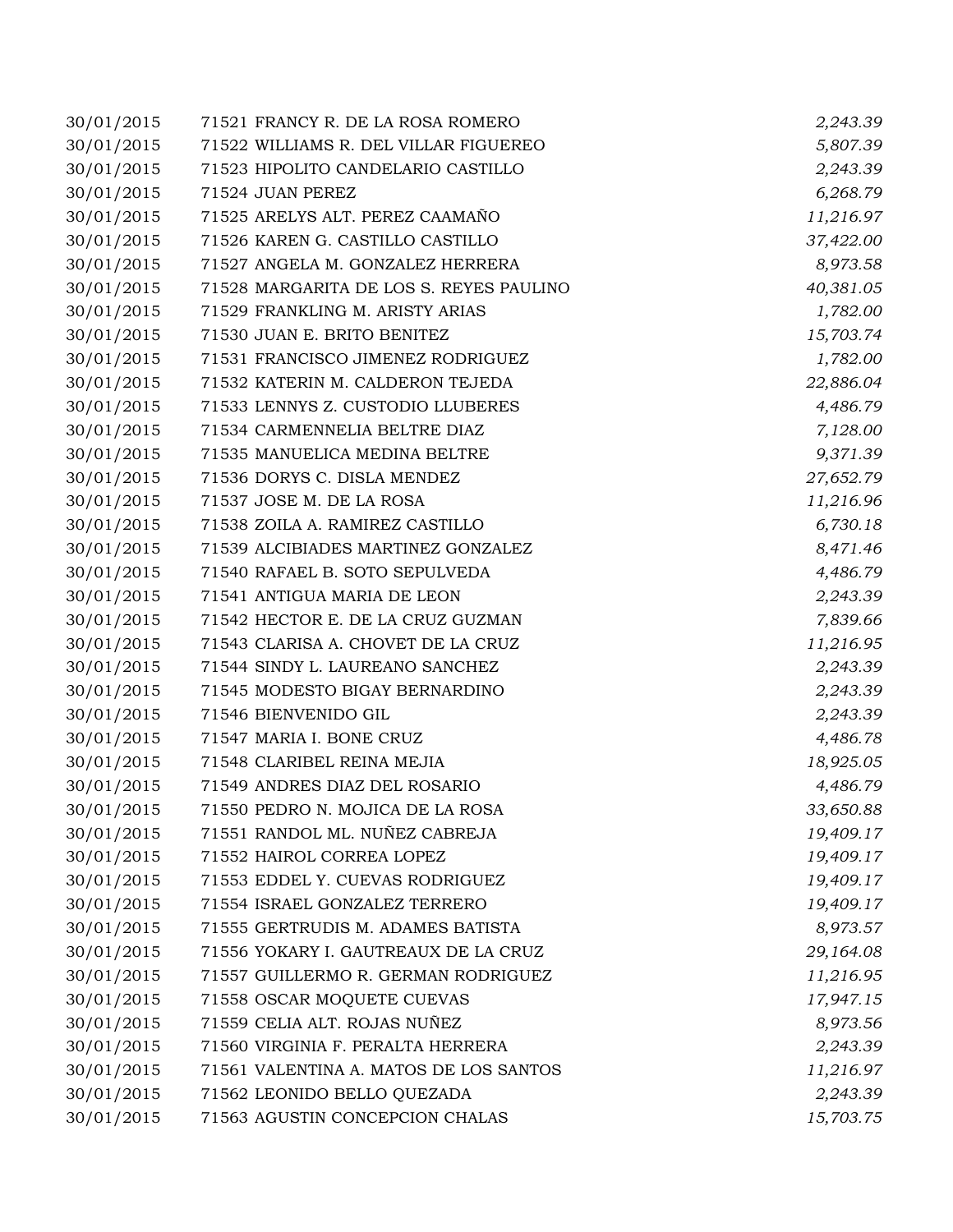| 30/01/2015 | 71564 RAFAEL O. REYES VEGA              | 53,460.00     |
|------------|-----------------------------------------|---------------|
| 30/01/2015 | 71565 ROSA E. ALMONTE R. DE VENTURA     | 17,947.13     |
| 30/01/2015 | 71566 JENNY A. MARTINEZ RIVERA          | 40,986.00     |
| 30/01/2015 | 71567 HECTOR F. MARTINEZ                | 15,703.76     |
| 30/01/2015 | 71568 MARIA E. ESTEVEZ MEJIA            | 4,486.79      |
| 30/01/2015 | 71569 AIDA L. TREJO ROSARIO             | 13,460.36     |
| 30/01/2015 | 71570 FONDO DE PENSIONES Y JUBILACIONES | 13,306,613.44 |
| 30/01/2015 | 71571 INSTITUTO DE AUXILIOS Y VIVIENDAS | 159,950.00    |
| 30/01/2015 | 71572 FONDO DE PENSIONES Y JUBILACIONES | 6,487,550.66  |
| 30/01/2015 | 71573 INSTITUTO NACIONAL DE LA VIVIENDA | 366.95        |
| 30/01/2015 | 71574 HILDA PERDOMO SUERO               | 3,000.00      |
| 30/01/2015 | 71575 DOMINGA REYNOSO MOLINA            | 4,500.00      |
| 30/01/2015 | 71576 EMMACULADA N. DEL ORBE PEREZ      | 4,000.00      |
| 30/01/2015 | 71577 YAHAIRA ALT. RAMOS QUEZADA        | 3,000.00      |
| 30/01/2015 | 71578 YANIA MARMOL PUELLO               | 2,000.00      |
| 30/01/2015 | 71579 JOHANNA MARTINEZ BATISTA          | 2,000.00      |
| 30/01/2015 | 71580 JOSEFINA MERCEDES REYES ESPINAL   | 6,000.00      |
| 30/01/2015 | 71581 INSTITUTO DE AUXILIOS Y VIVIENDA  | 1,873.69      |
| 30/01/2015 | 71582 FUNDACION DE CREDITO EDUCATIVO    | 262,715.00    |
| 30/01/2015 | 71583 CONSEJO DEL PODER JUDICIAL        | 59,180.00     |
| 30/01/2015 | 71584 CONSEJO DEL PODER JUDICIAL        | 5,000.44      |
| 30/01/2015 | 71585 LIGA DE SOFTBALL                  | 4,900.00      |
| 30/01/2015 | 71586 AURA MARIA YBELICE MERCEDES       | 2,000.00      |
| 30/01/2015 | 71587 LISSET MARIBEL HERNANDEZ PENA     | 6,000.00      |
| 30/01/2015 | 71588 NURYS LANDA VALDEZ SANCHEZ        | 2,500.00      |
| 30/01/2015 | 71589 CAP. HORACIO GONZALEZ             | 32,393.33     |
| 30/01/2015 | 71590 EUSEBIO REYES PENA                | 11,521.19     |
| 30/01/2015 | 71591 ANTONIO MENDEZ FELIZ              | 11,521.19     |
| 30/01/2015 | 71592 SANTOS SANCHEZ RAMIREZ            | 11,925.51     |
| 30/01/2015 | 71593 MIGUEL BONO DURAN                 | 9,395.83      |
| 30/01/2015 | 71595 MIGUEL ALMANZAR CASTILLO          | 6,913.33      |
| 30/01/2015 | 71596 MARIA E. VARGAS VARGAS            | 3,177.50      |
| 30/01/2015 | 71597 JOSE CLEMENTE ALTAGRACIA          | 2,699.17      |
| 30/01/2015 | 71598 CONSEJO DEL PODER JUDICIAL        | 1,080.00      |
| 30/01/2015 | 71599 CONSEJO DEL PODER JUDICIAL        | 5,139.63      |
| 30/01/2015 | 71600 ANA D. ROSARIO SANCHEZ            | 17,947.16     |
| 30/01/2015 | 71601 CARMEN V. ALMONTE A.              | 8,973.58      |
| 30/01/2015 | 71602 IRIS S. BORGEN SANTANA            | 6,268.78      |
| 30/01/2015 | 71603 MARIA D. ADAMES BAEZ              | 16,136.94     |
| 30/01/2015 | 71604 DAIHANA B. PEREZ SOTO             | 4,512.22      |
| 30/01/2015 | 71605 YULISA E. PEREZ MARIN             | 26,626.58     |
| 30/01/2015 | 71606 GISSEL L. PANTALEON RODRIGUEZ     | 5,546.06      |
| 30/01/2015 | 71607 HAROLD J. SANCHEZ JIMENEZ         | 3,341.45      |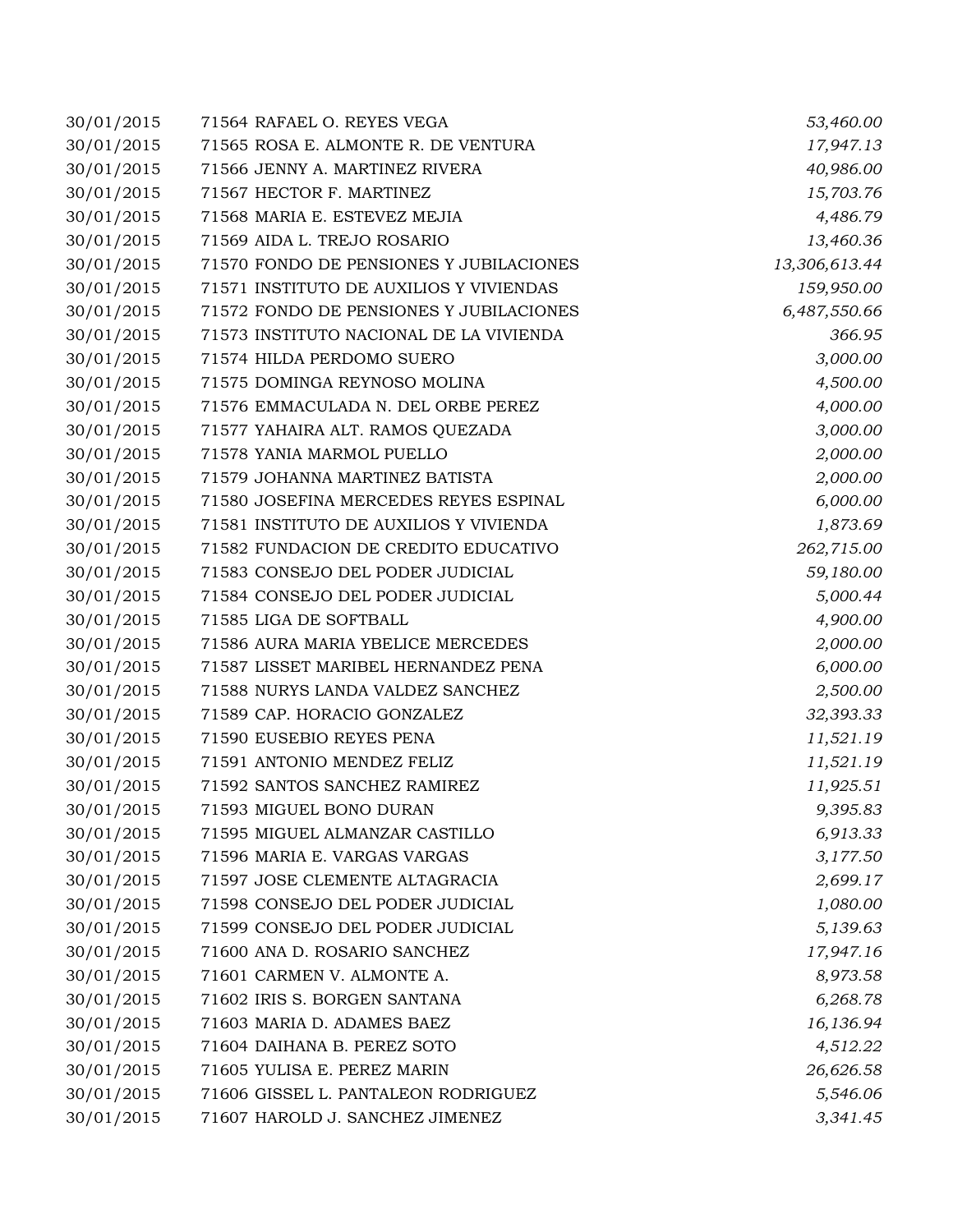|            | TOTAL RD\$                           | 56,831,257.48 |
|------------|--------------------------------------|---------------|
| 30/01/2015 | 71632 COLECTOR DE IMPUESTOS INTERNOS | 17,671,556.12 |
| 30/01/2015 | 71631 COLECTOR DE IMPUESTOS INTERNOS | 344,830.08    |
| 30/01/2015 | 71630 COOPNASEJU                     | 197,391.74    |
| 30/01/2015 | 71629 CONSEJO DEL PODER JUDICIAL     | 9,393.04      |
| 30/01/2015 | 71628 CONSEJO DEL PODER JUDICIAL     | 7,080.00      |
| 30/01/2015 | 71627 ALEXANDER VASQUEZ DE LA CRUZ   | 2,091.56      |
| 30/01/2015 | 71626 DONAL R. MORALES SEVERINO      | 3,465.92      |
| 30/01/2015 | 71625 AIDA L. TREJO ROSARIO          | 20,190.54     |
| 30/01/2015 | 71624 MERCEDES R. ORTEGA NUNEZ       | 22,433.90     |
| 30/01/2015 | 71623 ANA M. TAVERAS MALDONADO       | 13,460.34     |
| 30/01/2015 | 71622 IRIS S. BORGEN SANTANA         | 24,550.18     |
| 30/01/2015 | 71621 SINDY L. LAUREANO SANCHEZ      | 2,243.39      |
| 30/01/2015 | 71620 OCTAVIA REYES BATISTA          | 41,672.76     |
| 30/01/2015 | 71619 COLECTOR DE IMPUESTOS INTERNOS | 1,741,727.18  |
| 30/01/2015 | 71618 COLECTOR DE IMPUESTOS INTERNOS | 2,492.68      |
| 30/01/2015 | 71617 COLECTOR DE IMPUESTOS INTERNOS | 56,890.65     |
| 30/01/2015 | 71616 NILMA Y. MORALES JIMENEZ       | 8,416.67      |
| 30/01/2015 | 71615 CONSEJO DEL PODER JUDICIAL     | 20,111.46     |
| 30/01/2015 | 71614 CONSEJO DEL PODER JUDICIAL     | 1,750.00      |
| 30/01/2015 | 71613 MARIA DE LA CRUZ BATISTA       | 13,604.50     |
| 30/01/2015 | 71612 MARCELA C. TOLENTINO LOPEZ     | 27,197.24     |
| 30/01/2015 | 71611 YENEVI DE JS. ALVAREZ GARCIA   | 33,668.25     |
| 30/01/2015 | 71610 MILAGROS C. HERRERA HERRERA    | 33,668.25     |
| 30/01/2015 | 71609 ISANABEL H. CORDERO SOSA       | 26,172.30     |
| 30/01/2015 | 71608 EMILIANNY C. PEREZ MARCELINO   | 2,513.34      |

# *ANEXO 05*

### *RELACION DE TRANSFERENCIAS DEBITOS MES DE ENERO 2015*

| <b>FECHA</b> | NUM. | <b>DESCRIPCION</b>                         | <b>VALOR RD\$</b> |
|--------------|------|--------------------------------------------|-------------------|
| 09/01/2015   |      | 223 T/D PAGO DE BONO VAC. ANO 2015         | 61,970.00         |
| 09/01/2015   |      | 224 T/D PAGO DE BONO VAC. ANO 2015         | 99,878.73         |
| 09/01/2015   |      | 225 T/D PAGO SUELDO JCES. DE PAZ TEMP.     | 21,413.33         |
| 13/01/2015   |      | 226 T/D PAGO SUELDO CORR MESES JUL-OCT/14  | 74,031.88         |
| 15/01/2015   |      | 227 T/D PAGO REGALIA PASC CORRESP. AL 2014 | 17,416.33         |
| 15/01/2015   |      | 228 T/D PAGO PROP. SUELDOS CORR. A NOV/14  | 6,730.17          |
| 15/01/2015   |      | 229 T/D PAGO DE BONO VACACIONAL ANO 2015   | 164,919.48        |
| 15/01/2015   |      | 230 T/D PAGO DE BONO VAC. ANO 2015         | 139,595.10        |
| 16/01/2015   |      | 231 T/D PAGO DE BONO VAC. ANO 2015         | 90,015.50         |
| 16/01/2015   |      | 232 T/D PAGO DE BONO VAC. ANO 2015         | 10,370.00         |